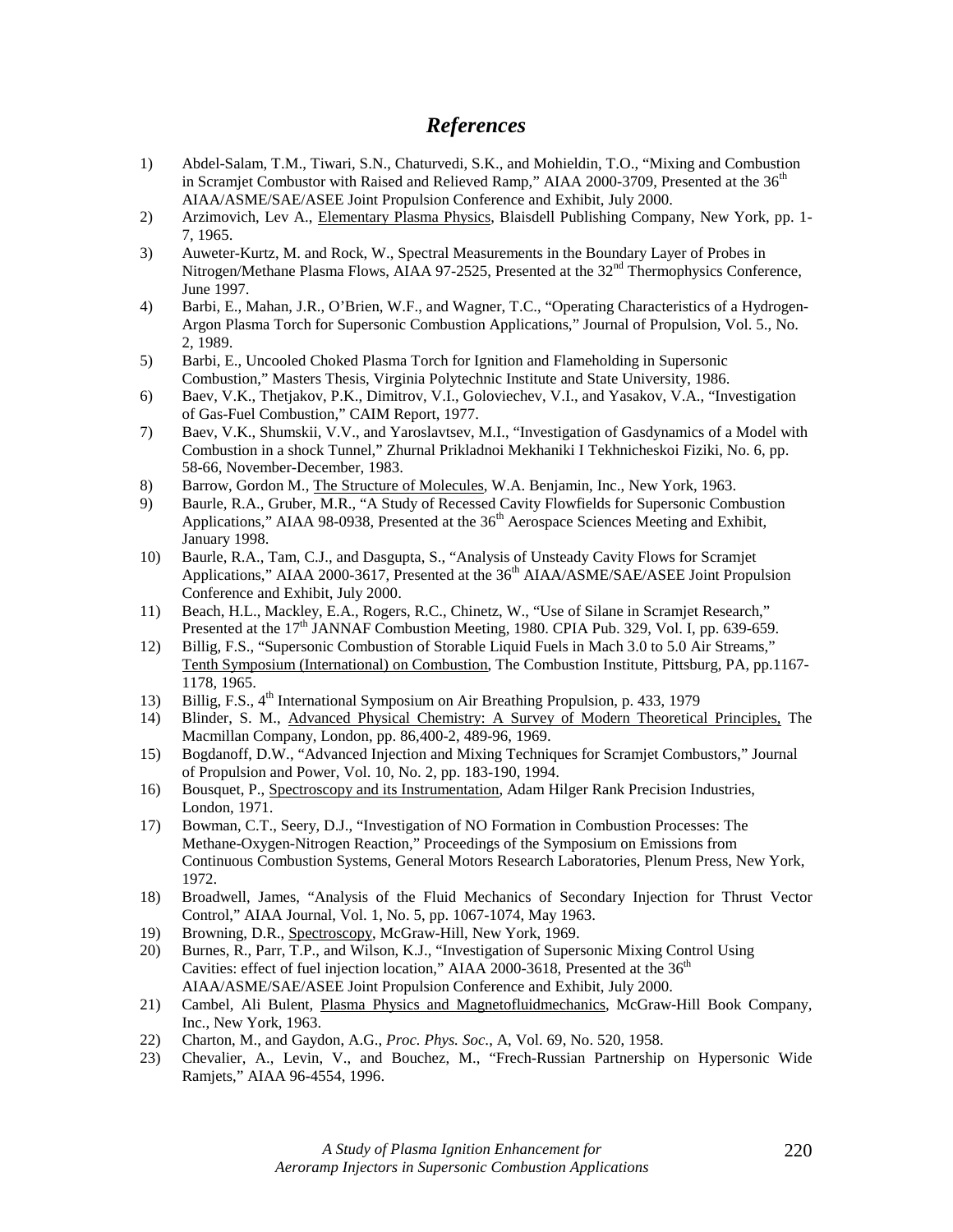- 24) Chrans, L.J., and Collins, D.J., "Stagnation Temperature and Molecular Weight Effects in Jet Interaction," AIAA Journal, Vol. 8, No. 2, pp. 287-293, February 1970.
- 25) Cobine, J.D., Gaseous Conductors, Theory and Engineering Applications, McGraw-Hill Book Company, Inc., New York, pp. 50, 78-105, 134-7, 167-68, 290-344, 1941.
- 26) Covault, C., Kandebo, S.W., and Lenorowitz, J.M., "Russian Scramjet Flight Tests," AWST 3/2/92, pp. 18-19, 1992.
- 27) Cox, S.K., Fuller, R.P., Schetz, J.A., and Walters, R.W., "Vortical Interactions Generated by an Injector Array to Enhance Mixing in Supersonic Flow," AIAA 94-0708, January 1994.
- 28) Curran, E.T., "Scramjet Engines: The First Forty Years," ISABE 97-7005, 1997.
- 29) Curran, E.T., "Emerging Propulsion Technologies for the Next Century," AIAA Wright Brothers Lecture, 1999.
- 30) Davis, D.L., and Bowersox, R.D.W., "Computational Fluid Dynamics Analysis of Cavity Flame Holders for Scramjets," AIAA 97-3270, Presented at the 33<sup>rd</sup> AIAA/ASME/SAE/ASEE Joint Propulsion Conference and Exhibit, July 1997.
- 31) Donohue, J.M., McDaniel, Jr., J.C., and Haj-Hariri, H., "Experimental and Numerical Study of Swept Ramp Injection into a Supersonic Flowfield," AIAA Journal, Vol. 32, No. 9, pp.1860-1867, 1994.
- 32) Drummond, J.P., Carpenter, M.H., Riggins, D.W., and Adams, M.S., "Mixing Enhancement in a Supersonic Combustor," AIAA 89-2794, 1989.
- 33) Dugger, G. L., "Comparison of Hypersonic Ramjet Engines with Subsonic and Supersonic Combustion," Combustion and Propulsion, Fourth Agard Colloquim, High Mach Number Air-Breathing Engines, A.L. Jaumotte, A.H. Lefebvre, A.M. Rothrock, Editors, Pergamon Press, New York, 1961.
- 34) Dugger, G.L., and Billig, F.S., "Recent Work in Hypersonic Propulsion at the Applied Physics Laboratory, the Johns Hopkins University," Johns Hopkins University, Applied Physics Laboratory, TG-355, Laurel, MD, November 1959.
- 35) Ekland, D.R., Stouffer, S.D., and Northam, G.B., "Study of a Supersonic Combustor Employing Swept Ramp Fuel Injectors," AIAA Journal, Vol. 35, pp. 697-704, 1997.
- 36) Fernando, E.M., and Menon, S., "Mixing Enhancement in Compressible Mixing Layers An Experimental Study," AIAA 91-1721, 1991.
- 37) Ferri, A., "Review of Problems in Applications of Supersonic Combustion," J.R. Aeronaut Soc., vol. 68, pp. 575-597. 1964.
- 38) Ferri, A., "Review of Scramjet Propulsion Technology," J. Aircraft, vol. 5, pp. 3-10, 1968.
- 39) Finklnberg, W., and Maecker, H., *Electric Arcs and Thermal Plasma,* NASA translation of *Electrische Bogen und Thermishes Plasma*, Handbook of Physics Vol. XXII, Springer-Verlag, Berlin, 1956.
- 40) Fujimori, T., Murayam, M., Sato, J., Kobayashi, H., and Niioka, T., "Flame-Holding Behind a Wedge by Incident Shock Waves," IUTAM Symposium on Combustion in Supersonic Flows, Kluwer Academic Publishers, pp. 95-100, 1997.
- 41) Fuller, R.P., Wu, P.K., Nejad, A.S., and Schetz, J.A., "Fuel-vortex Interactions for Enhanced Mixing in Supersonic Flow," AIAA 96-2661, Presented at the 32<sup>nd</sup> AIAA/ASME/SAE/ASEE Joint Propulsion Conference, July 1996.
- 42) Gallimore, S.D., "Operation of a High-Pressure Uncooled Plasma Torch with Hydrocarbon Feedstocks," Masters Thesis, Virginia Polytechnic Institute and State University, December 1998.
- 43) Gaydon, A.G., "The Spectroscopy of Flames,"  $2^{nd}$  Ed., John Wiley and Sons, New York, pp. 99-144, 1974.
- 44) Griem, Hans R., Plasma Spectroscopy, McGraw-Hill Book Company, New York, 1964.
- 45) Gruber, M., Donbar, J, Jackson, T., Mathur, T., Eklund, D., and Billig, F., "Performance of an Aerodynamic Ramp Fuel Injector in a Scramjet Combustor," AIAA 2000-3708, Presented at the 36<sup>th</sup> AIAA/ASME/SAE/ASEE Joint Propulsion Conference and Exhibit, July 2000.
- 46) Gruber, M.R., Nehad, A.S., and Dutton, J.C., "Circular and Elliptical Transverse Injection into a Supersonic Crossflow—The Role of Large-Scale Structures," AIAA 95-2150, Presented at the 26<sup>th</sup> Fluid Dynamics Conference, June 1995.
- 47) Hardy, T.L., Electrode Erosion in ARC Discharges at Atmospheric Pressure, AIAA 85-2018, Presented at the 18<sup>th</sup> International Electric Propulsion Conference, September 1985.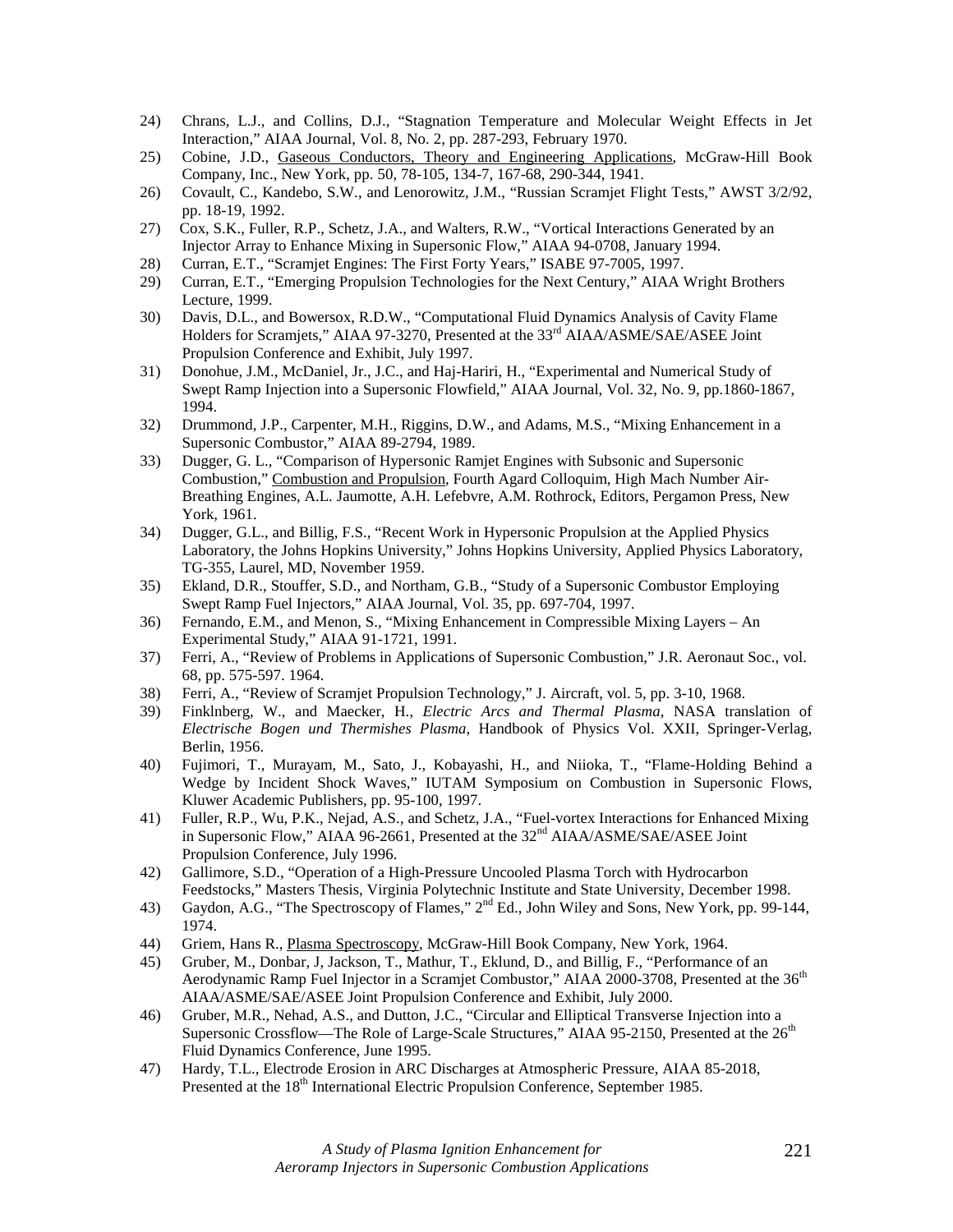- 48) Harrison, A.J., and Weinberg, F.J., "Flame Stabilization by Plasma Jets," Proceedings of the Royal Society of London, 321, pp. 95-103, 1971.
- 49) Harsha, P., and Waldman, B., "The NASP Challenge: Testing for Validation," AIAI 1st NASP Conference, Dayton, OH: July 20-21, 1989.
- 50) Hodnett, P. F., "Numerically Calculated Properties of a Wall-Stabilized Electric Arc," Journal of Applied Physics, Vol. 40, No. 4, March 15, pp. 1753-1758, 1969.
- 51) Hollo, S.D., and Hartfield, R., "Quantitative Investigation of Compressible Mixing: Staged Transverse Injection into Mach 2 Flow," AIAA Journal, Vol. 32, No. 3, pp. 528-534, March 1994.
- 52) Howard, J.C., and Conway, J.G., Nitride and Oxide Bands of Molybdenum, Journal of Chemical Physics, Vol. 43, pg. 3055, 1965.
- 53) Hoyaux, Max F., Arc Physics, Springer-Verlag New York Inc., New York, 1968.
- 54) Hsu, K.Y., Carter, C., Crafton, J., Gruber, M., Donbar, J., Mathur, T., Schommer, D., and Terry, W., "Fuel Distribution About a Cavity Flameholder in Supersonic Flow," AIAA 2000-3585, Presented at the 36<sup>th</sup> AIAA/ASME/SAE/ASEE Joint Propulsion Conference and Exhibit, July 2000.
- 55) Huebner, L.D., Rock, K.E., Witte, D.W., Ruf, E.G., and Andrews, E.H., "Hyper-X Engine Testing in the NASA Langley 8-foot High Temperature Tunnel," AIAA Paper 2000-3605 AIAA/ASME/SAE/ASEE Joint Propulsion Conference and Exhibit, 36th, Huntsville, AL, July 2000.
- 56) Jacobsen, L., Schetz, J., and Ng, W., "The Flowfield Near a Multiport Injector Array in a Supersonic Flow," AIAA 98-3126, Presented at the 34<sup>th</sup> AIAA/ASME/SAE/ASEE Joint Propulsion Conference and Exhibit, July 1998.
- 57) Jacobsen, L., "An Integrated Aerodynamic-Ramp-Injector/ Plasma-Torch-Igniter for Supersonic Combustion Applications with Hydrocarbon Fuels," Ph.D. Dissertation, Virginia Polytechnic Institute and State University, May 2001.
- 58) Jacobsen, L., Schetz, J., Gallimore, S., and O'Brien, W., "An Improved Aerodynamic Ramp Injector in Supersonic Flow," AIAA 2001-1766, 10<sup>th</sup> International Space Planes and Hypersonic Systems and Technologies Conference, April 2001.
- 59) Jacobsen, L., Schetz, J., Gallimore, S., and O'Brien, W., "Mixing Enhancement by Jet Swirl in a Multiport Injector Array in Supersonic Flow," FEDSM99-7248, Presented at the  $3<sup>rd</sup>$  ASME/JSME Joint Fluids Engineering Conference, July 1999.
- 60) Kato, R., and Kimura, I., "Numerical Simulation of Flame-Stabilization and Combustion Promotion by Plasma Jets in Supersonic Air Streams," 26<sup>th</sup> International Symposium on Combustion, The Combustion Institute, pp. 2941-2947, 1996.
- 61) Kimura, I., Aoki, H., and Kato, M., "The Use of a Plasma Jet for Flame Stabilization and Promotion of Combustion in Supersonic Air Flows," Combustion and Flame, Vol. 42, pp. 297-305, 1981.
- 62) Kondratiev, V., and Ziskin, M., *Acta Physiochim*, U.S.S.R., Vol. 7, No. 65, 1937.
- 63) Kurziner, R.I., "Jet Engines for High Supersonic Flight Velocities," Mashinostroenie, Moscow, 1977.
- 64) Lawton, J., and Weinberg, F.J., Electrical Aspects of Combustion, Clarendon Press, 1969.
- 65) Lee, John F., Sears, Francis W. and Turcotte, Donald L., Statistical Thermodynamics, Addison-Wesley Publishing Company, London, pp. 32-3, 63-7, 1963.
- 66) Lee, M.P., McMillan, B.K., Palmer, J.L., and Hanson, R.K., "Two-Dimensional Imaging of Combustion Phenomena in a Shock Tube Using Planar Laser-Induced Fluorescence," AIAA 91- 0460, 1991.
- 67) Mahan, J.R., "An Experimental Study of the Effects of Local Fluid Constriction on the Confined Discharge Plasma Generator," Ph.D. Dissertation, University of Kentucky, December 1970.
- 68) Mahan, J.R., Virginia Polytechnic Institute and State University (Blacksburg, VA) Personal Conversation, October 1998.
- 69) Marble, F.E., Zukowski, E.E., Hendrick, G.J., and Waitz, I.A., AIAA Paper No. 90-1981, 1990.
- 70) Marr, Geoffrey V., Plasma Spectroscopy, Elsevier Publishing Company, New York, 1968.
- 71) Masuya, G., and others, Sayama, M., Ohwaki, K., and Kimura, I., "Some Governing Parameters of Plasma Torch Igniter/Flameholder in a Scramjet Combustor," Journal of Propulsion and Power, Vol. 9, No. 2, March 1993.
- 72) Masuya, G., Chinzei, N. and Miki, Y., "Scramjet Engine Tests at Mach 4 and 6," IUTAM Symposium on Combustion in Supersonic Flows, pp. 147-162, 1997.
- 73) Masuya, G., Takita, K., Sato, T., and Ohwaki, K., "Ignition of Parallel and Low-Angle Hydrogen Jet by Plasma Torch," 14<sup>th</sup> ISABE Meeting, September 1999.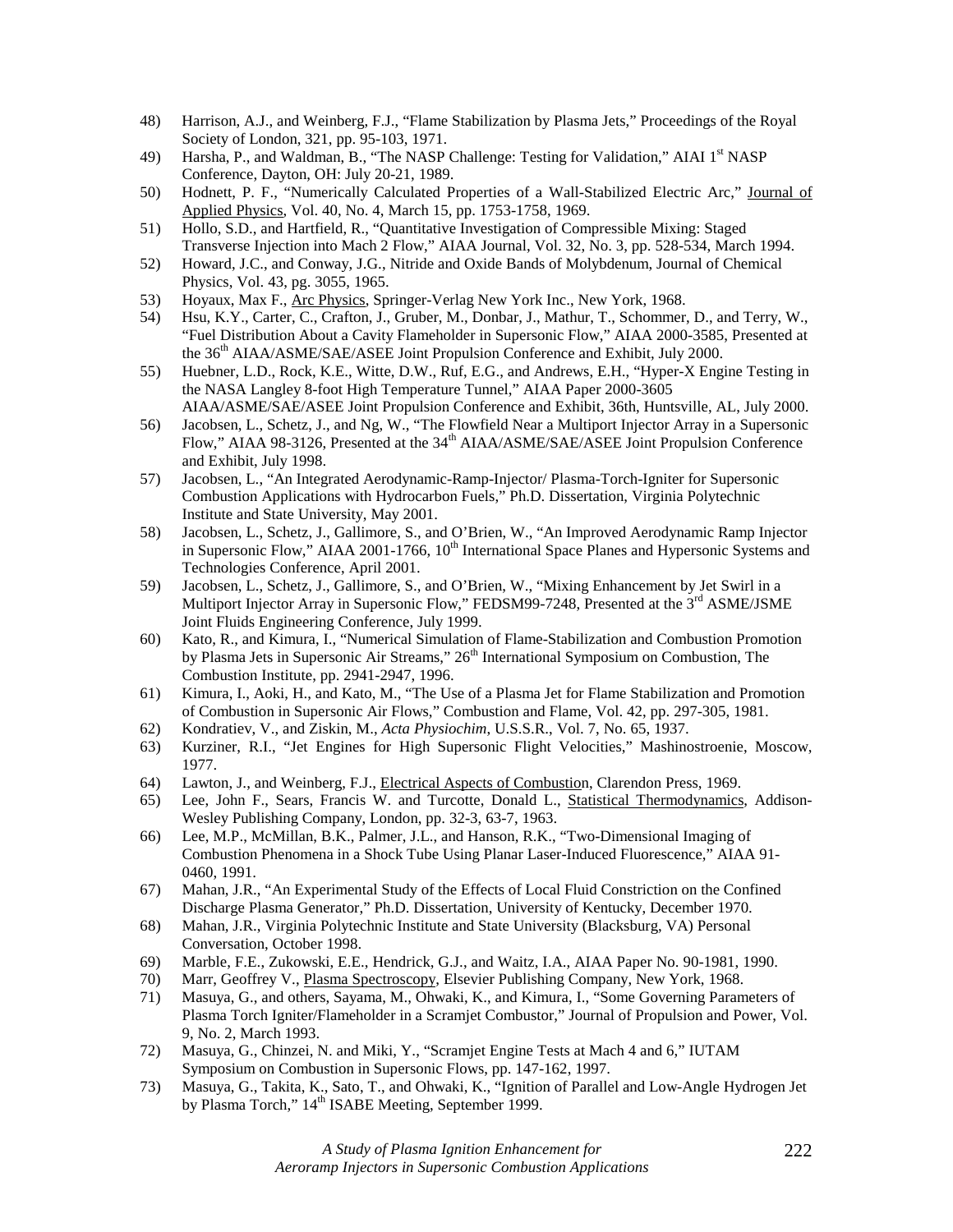- 74) Masuya, G., Tomoyuki, K., Murakami, A., Shinozaki, N., Nakamura, A., Murayama, M., and Ohwaki, K., "Ignition and Combustion Performance of Scramjet Combustors with Fuel Injection Struts," Jounral of Propulsion and Power, Vol. 11, No. 2, pp. 301-306, March-April 1995
- 75) Mathur, T., Lin, K.C., Kennedy, P., Gruber, M., Donbar, J., Jackson, T., and Billig, F., "Liquid JP-7 Combustion in a Scramjet Combustor," AIAA 2000-3581, Presented at the  $36<sup>th</sup>$ AIAA/ASME/SAE/ASEE Joint Propulsion Conference and Exhibit, July 2000.
- 76) Mathur, T., Streby, G., Gruber, M., Jackson, K., Donbar, J., Donaldson, W., Jackson, T., Smith, C., and Billig, F., "Supersonic Combustion Experiments with a Cavity-Based Fuel Injector," AIAA 99- 2102, Presented at the 35<sup>th</sup> AIAA/ASME/SAE/ASEE Joint Propulsion Conference and Exhibit, June 1999.
- 77) McClinton, C.R., "Interaction Between Step Fuel Injectors on Opposite Walls in a Supersonic Combustor Model," NASA TP-1174, 1978.
- 78) McClinton, C., Roudakov, A., Semenov, V., and Kopehenov, V., "Comparative Flow Path Analysis and Design Assessment of an Axisymmetric Hydrogen Fueled Scramjet Flight Test Engine at a Mach Number of 6.5," AIAA 96-4571, November 1996.
- 79) Miller, G., and Winstead, C., "Emission Profiles of Torch Generated Plasmas," AIAA 96-2304, Presented at the 27<sup>th</sup> AIAA Plasmadynamics and Lasers Conference, June 1996.
- 80) Mitani, T., Hiraiwa, Sato, S., Tomioka, S., Kanda, T., Saito, T., Sunami, T., and Tani, K., "Scramjet Engine Testing in Mach 6 Vitiated Air," Presented at the  $7<sup>th</sup>$  International Space Planes and Hypersonic Systems and Technologies Conference, November 1996.
- 81) Moore, Walter J., Physical Chemistry, Prentice-Hall, Inc., Englewood Cliffs, NJ, 4<sup>th</sup> ed., pp. 123, 604-8, 1972.
- 82) Nickerson, G.R., "Optimized Exhaust Nozzles for Hypersonic Propulsion," AIAA 88-3161, 1988.
- 83) Northam, G.B. and Anderson, G.Y., "Supersonic Combustion Research at Langley," AIAA Paper No. 86-0159, January 1986.
- 84) Northam, G.B., Greenberg, I., Byington, C.S., and Capriotti, D.P., "Evaluation of Parallel Injector Configurations for Mach 2 Combustion," Journal of Propulsion and Power, Vol. 8, No. 2, pp. 491- 499, March-April 1992.
- 85) Northam, G.B., McClinton, C.R., Wagner, T.C., and O'Brien, W.F., "Development and Evaluation of a Plasma Jet Flameholder for Scramjets," AIAA 84-1408, Presented at the  $20<sup>th</sup>$ AIAA/SAE/ASME Joint Propulsion Conference, June 1984.
- 86) Orrin, J.E., Vince, I.M., and Weinberg, F.J., "A Study of Plasma Jet Ignition Mechanisms," Eighteenth Symposium (International) on Combustion, The Combustion Institute, pp. 1755-1765, 1981.
- 87) Papoular, R., Electrical Phenomena in Gases, American Elsevier Publishing Company, Inc., London, pp. 123, 138-150, 1963.
- 88) Payne, M.D., Chrissis, J.W., Pohl, E.A., Bowersox, R.D.W., Gruber, M.R., and Fuller, R.P., "Optimizing Scramjet Fuel Inection Array Design," AIAA 99-2251, Presented at the  $35<sup>th</sup>$ AIAA/ASME/SAE/ASEE Joint Propulsion Conference, June 1999.
- 89) Pearse, R.W.B., The Identification of Molecular Spectra,"  $4<sup>th</sup>$  Ed., Chapman and Hall, London, pp. 82-118, 173-176, 217-230, 1976.
- 90) Perkins, H.D., Thomas, S.D., and Pack W.D., "Mach 5 to 7 RBCC Propulsion System Testing at NASA-LeRC HTF," NASA Technical Memorandum 107384, AIAA 97-0565, Prepared for the 35<sup>th</sup> Aerospace Sciences Meeting and Exhibit, January 1997.
- 91) Perrig, Alexandre, "Numerical Model for Plasma Jet Injection in a Supersonic Crossflow," Diploma Work, Swiss Federal Institute of Technology, May 2001
- 92) Pinkel, I.I., Serafini, J.S., and Gregg, J.L., "Pressure Distribution and Aerodynamic Coefficients Associated with Heat Addition to Supersonic Air Stream Adjacent to Two-Dimensional Supersonic Wing," NACA RM E51K26, February 1952.
- 93) Rausch, et al., "Hyper-X Program Overview," Presented at the 7<sup>th</sup> International Spaceplanes and Hypersonic Systems and Technology Conference, Norfolf, VA, AIAA, November 1999.
- 94) Roudakov, A.S. et al., "Flight Testing an Axisymmetric Ramjet: Recent Russian Advances," IAF Paper No. 93-S.4.485.
- 95) Roudakov, A., Semenov, V., Kopehenov, V., and Hick, J., "Future Flight Test Plans of an Axisymmetric Hydrogen-Fueled Scramjet Engine on the Hypersonic Flying Laboratory," AIAA 96- 4572, Presented at the 7<sup>th</sup> International Spaceplanes and Hypersonics Conference, November 1996.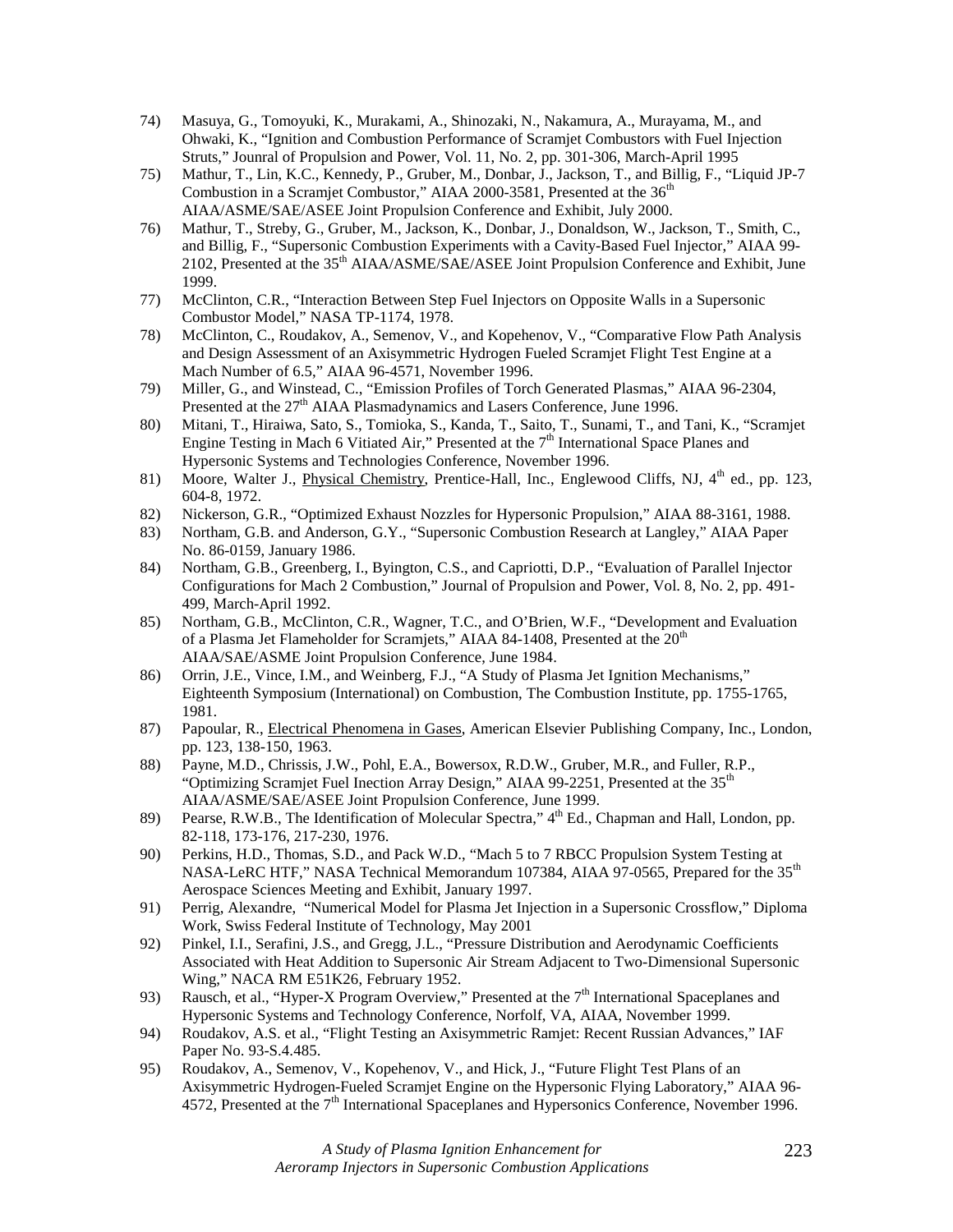- 96) Roudakov, A.S., Semenov, V.L., and Hicks, J.W., "Recent Flight Test Results of the Joint CAIM-NASA Mach 6.5 Scramjet Flight Program," AIAA 98-1643, Presented at the  $8<sup>th</sup>$  International Space Planes and Hypersonic Systems and Technologies Conference, 1998.
- 97) Sabelnikov, V., Walther, R., et al., "Progress in the Joint German-Russian Scramjet Technology Program," ISABE Paper 95-7121.
- 98) Sakurai, A., "On the Propagation and Structure of the Blast Wave, I," J. Phys. Soc. Japan, Vol. 8, pp. 662-669, 1953.
- 99) Sands, C.J., Milne, A.M., Clifford, L.J., and Thomas, G.O., "Shock Induced Combustion Over a Rectangular Ramp," IUTAM Symposium on Combustion in Supersonic Flows, Kluwer Academic Publishers, pp. 61-70, 1997.
- 100) Sato, S., Izumikawa, M., Tomioka, S., and Mitani, T., "Scramjet Engines at Mach 6 Flight Condition," AIAA 97-3021, Presented at the 33<sup>rd</sup> AIAA/ASME/SAE/ASEE Joint Propulsion Conference and Exhibit, July 1997.
- 101) Sato, Y., Sayama, M., Katsura, O., Masuya, G., Komuro, T., Kudou, K., Murakami, A., Tani, K., Wakamatsu, Y., Kanda, T., and Chinzei, N., "Effectiveness of Plasma Torches for Ignition and Flameholding in Scramjet," Journal of Propulsion and Power, Vol. 8, No. 4, July 1992.
- 102) Schetz, J.A., Cox-Stouffer, S., and Fuller, R., "Integrated CFD and Experimental Studies of Complex Injectors in Supersonic Flows," AIAA 98-2780, Presented at the  $20<sup>th</sup>$  AIAA Advanced Measurement and Ground Testing Technology Conference, June 1998.
- 103) Schetz, J.A., Virginia Polytechnic Institute and State University (Blacksburg, VA) Personal Conversation, 1999.
- 104) Schetz, J.A., Weinrub, R., and Mahaffey, R., "Supersonic Transverse Jets in a Supersonic Stream," AIAA Journal, Vol. 6, pp. 933-934, May 1968.
- 105) Shuzenji, K., Kato, R., and Tachibana, T., "Ignition Characteristics of Arc Discharges Exposed to Supersonic Airflows," AIAA 2000-0617, Presented at the 38<sup>th</sup> Aerospace Sciences Meeting and Exhibit, January 2000.
- 106) Smithells, Colin J., Metals Reference Book, 4<sup>th</sup> Ed., Plenum Press, New York, pp. 52-4, 685-7, 1967.
- 107) Somerville, J. M., The Electric Arc, John Wiley and Sons, Inc., New York, 1959.
- 108) Southgate, G.T., Chemical and Metallurgical Engineering, Vol. 31, No. 16, 1924.
- 109) Spitzer, Lyman Jr., *Physics of Fully Ionized Gases*, 2<sup>nd</sup> ed., Interscience Publishers, New York, pp.22-23, 1962.
- 110) Stouffer, S.D., Baker, N.R., Capriotti, D.P., and Northam, G.B., "Effects of Compression and Expansion-Ramp Fuel Injection Configurations on Scramjet Combustion and Heat Transfer," AIAA 93-0609, Presented at the 31<sup>st</sup> Aerospace Sciences Meeting, January 1993.
- 111) Stouffer, S.D., Vandsburger, U., and Northam G.B., "Comparison of Wall Mixing Concepts for Scramjet Combustors," AIAA 94-0587, Presented at the  $32<sup>nd</sup>$  Aerospace and Sciences Meeting, January 1994.
- 112) Stouffer, Scott, "Development and Operating Characteristics of an Improved Plasma Torch For Supersonic Combustion Applications," Masters Thesis, Virginia Polytechnic Institute & State University, July 1989.
- 113) Swithenbank, J., "Hypersonic Airbreathing Propulsion," Program of Aeronautical Science, Vol. 8, pp. 229-294, 1966.
- 114) Swithenbank, J., Eames, I., Chin, S., Ewan, B., Yang, Z., Cao, J., and Zhao, X., "Turbulent Mixing in Supersonic Combustion Systems," AIAA 89-0260, 1989.
- 115) Takita, K., Sato, T., Ju, Y., Masuya, G., "Effects of Addition of Radicals Supplied by Plasma Torch on Burning Velocity," AIAA 99-2147, Presented at the 35<sup>th</sup> AIAA/ASME/SAE/ASEE Joint Propulsion Conference, June 1999.
- 116) Takita, K., Takatori, F., and Masuya, G., "Effect of Plasma Torch Feedstock on Ignition Characteristics in Supersonic Flow," AIAA 2000-3586, Presented at the  $36<sup>th</sup>$  Joint Propulsion Conference, July 2000.
- 117) Takita, K., Uemoto, T., Sato, T., Ju, Y., Masuya, G., and Ohwaki, K., "Ignition Characteristics of Plasma Torch for Hydrogen Jet in an Airstream," Journal of Propulsion and Power, Vol. 36, No. 6, 1999.
- 118) Tepper, F., and Kaledin, L.A., "Nano Aluminum as a Combustion Accelerant for Kerosene in Air Breathing Systems," AIAA 2001-0521, Presented at the 39<sup>th</sup> AIAA Aerospace Sciences Meeting and Exhibit, January 2001.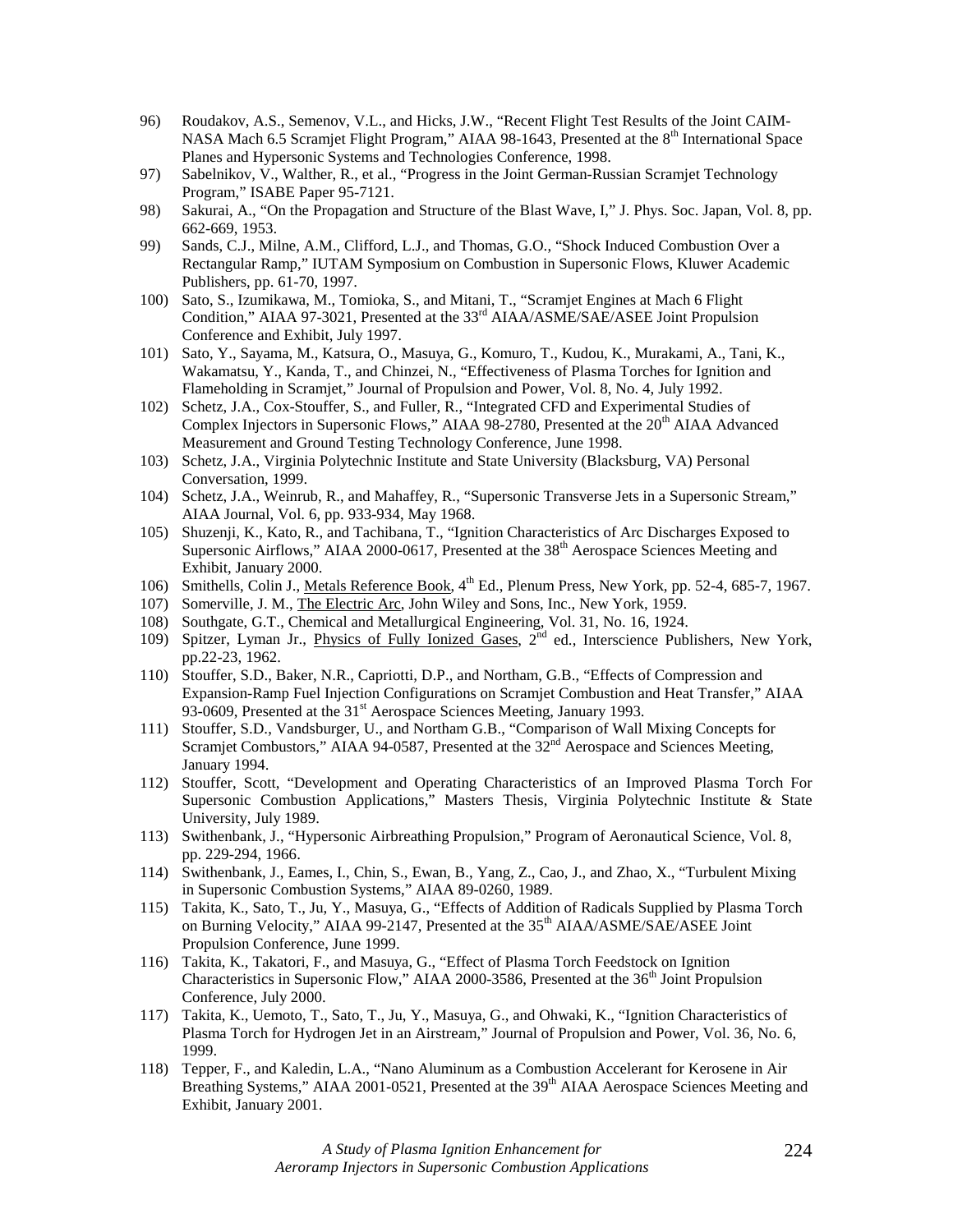- 119) Tew, D.E., Waitz, I.A., and Hermanson, J.C., "Streamwise Vorticity Enhanced Mixing Downstream of Lobed Mixers," AIAA Paper No. 95-2746.
- 120) Thomas, S.R., Perkins, H.D., and Trefny, C.J., "Evaluation of an Ejector Ramjet Based Propulsion System for Air-Breathing Hypersonic Flight," NASA Technical Memorandum 107422, Prepared for the 35th Aerospace Sciences Meeting and Exhibit, January 1997.
- 121) Tomioka, S., Hiraiwa, T., Sakuranaka, N., Murakami, A., Sato, K., and Matsui, A., "Ignition Strategy in a Model Scramjet," AIAA 96-3240, Presented at the 32<sup>nd</sup> AIAA/ASME/SAE/ASEE Joint Propulsion Conference, July 1996.
- 122) Tomioka, S., Jacobsen, S., and Schetz, J.A., "Interaction Between a Supersonic Airstream and a Sonic Jet Injected Through a Diamond-shaped Orifice," AIAA-2000-0088, Presented at the 38<sup>th</sup> Aerospace Sciences Meeting and Exhibit, January 2000.
- 123) Trexler, C.A., and Saunders, S.W., "Design and Performance at a Local Mach Number of 6 of an Inlet for an Integrated Scramjet Concept," NASA TN-D-7944, 1977.
- 124) Tyte, D.C., and Nicholls, R.W., *Identification Atlas of Molecular Spectra*, Vol. 2, University of Western Ontario, 1964.
- 125) Vinogradev, V., Grachko, V., Petrov, M., and Sheechman, J., "Experimental Investigation of a 2-D Dual Model Scramjet with Hydrogen Fuel at Mach 4-6," AIAA 90-5269, 1990.
- 126) Viti, Valerio, Contracted work performed at the Aerosoft Company, Blacksburg, VA, 2000.
- 127) Von Engel, A., Electric Plasmas: Their Nature and Uses, Taylor and Francis Ltd., New York, pp. 80- 81, 1983.
- 128) Wagner, T.C., "Ignition and Flameholding in Supersonic Flow by Injection of Dissociated Hydrogen," Ph.D. Dissertation, Virginia Polytechnic Institute and State University, February 1987.
- 129) Wagner, T.C., O'Brien, W.F., Northam, G.B., and Eggers, J.M., "Design and Evaluation of a New Injector Configuration for Supersonic Combustion," ISABE 87-7026, 1987.
- 130) Wagner, T.C., O'Brien, W.F., Northam, G.B., and Eggers, J.M., "Plasma Torch Igniter for Scramjets," Journal of Propulsion, Vol. 5, No. 5, 1989. Originally presented at the 23<sup>rd</sup> JANNAF Combustion Meeting, 1986.
- 131) Waltrup, P.J., Billig, F.S., and Stockbridge, R.D., "A Procedure for Optimizing the Design of Scramjet Engines," Journal of Spacecraft and Rockets, Vol. 16, No. 3, pp. 163-172, 1979.
- 132) Waltrup, P.J., "Liquid-fueled Supersonic Combustion Ramjets: A Research Perspective," Journal of Propulsion and Power, Vol. 3, No.6, pp.515-524, 1987.
- 133) Waltrup, P.J., Billig, F.S., and Stockbridge, R.D., "Engine Sizing and Integration Requirements for Hypersonic Missile Applications," Symposium on Ramjets and Rockets in Military Applications, AGARD-CP-307, 1982.
- 134) Waltrup, P.J., et al., "Direct-Connect Tests of Hydrogen-Fueled Supersonic Combustors,"  $16<sup>th</sup>$ Symposium (International) on Combustion, The Combustion Institute, pp. 1619-1630, 1976.
- 135) Waltrup, P.J., White, M.E., Zarlingo, F., Gravlin, E.S., "History of U.S. Navy Ramjet, Scramjet, and Mixed-Cycle Propulsion Development," AIAA 96-3152, Presented at the 32<sup>nd</sup> AIAA/ASME/SAE/ASEE Joint Propulsion Conference, July 1996.
- 136) Warris, A.M., and Weinberg, F.J., "Ignitiona nd Flame Stabilization by Plasma Jets in Fast Gas Streams," Twentieth Symposium of Combustion, The Combustion Institute, pp. 1825-1831, 1984.
- 137) Weber, R. J. and McKay, J.S., "An Analysis of Ramjet Engines Using Supersonic Combustion," TN 4386, NACA, September 1958.
- 138) Weinberg, F.J., "Old Flames and New," Inaugural lectures, Imperial College, London, 1968.
- 139) Weinberg, F.J., Hom, K., Oppenheim, A.K., and Teicham, K., "Ignition by Plasma Jet," Nature, Vol. 272, pp.341-343, 1978.
- 140) Yatsuyanagi, N., and Chinzei, N., "Status of Scramjet Engine Research at NAL," 20<sup>th</sup> International Symposium on Space Technology Sciences, ISTS 96-a-2-10, 1996.
- 141) Yu, K., Wilson, K.J., Smith, R.A., and Schadow, K.C., "Experimental Investigation on Dual-Purpose Cavity in Supersonic Reacting Flows," AIAA 98-0723, Presented at the 36<sup>th</sup> Aerospace Sciences Meeting and Exhibit, January 1998.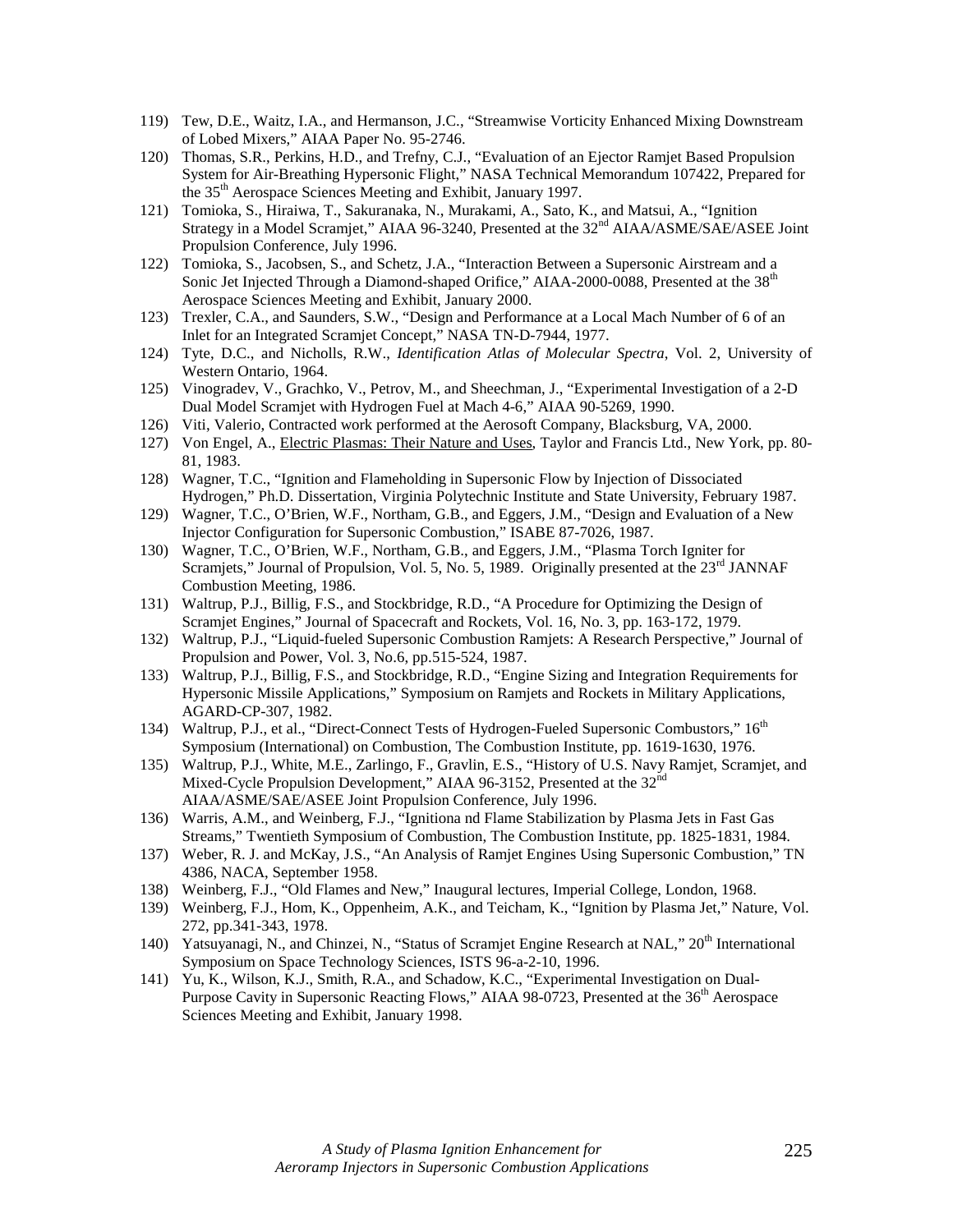# **Appendix A A Review of Plasma Spectroscopy**

This appendix is meant to serve as an aid to those who are unfamiliar with the fundamentals of spectroscopy, or more specifically, plasma spectroscopy. Interested readers may find further discussions on these subjects in books by Griem (1964), Marr (1968), and Browning (1969). Spectroscopy is a useful method for determining the type and amount of certain molecules or atoms in a specimen where chemical analysis would be difficult. For example, the presence of elements in the sun's atmosphere can be determined using spectroscopic equipment here on Earth, but impossible to evaluate by obtaining an actual chemical sample. Emission spectroscopy is the study of atoms, molecules or ions by the photons they emit. Experiments in the past have indicated that photons behave as both a particle and a wave. Both ideas have validity. This phenomenon of photons has been referred to as the principle of wave-particle duality. It is difficult to visualize light as being both a wave and a particle, since the examples of each in our physical world do not appear to be related. A humorous illustration of this abstract concept is shown in Figure A.1. We can see how, separately, both waves and particles transfer energy in our physical world, but no physical example exists for us to relate to this duality of photons. It is worth noting that, on an empirical level, Einstein's equation *E=hv* links the wave-like properties of a photon to its particle-like properties. E represents the energy of a particle as a function of its frequency, a characteristic of waves. The study of these enigmatic photons is the essence of spectroscopy.



Figure A.1: The Photon Self-Identity Problem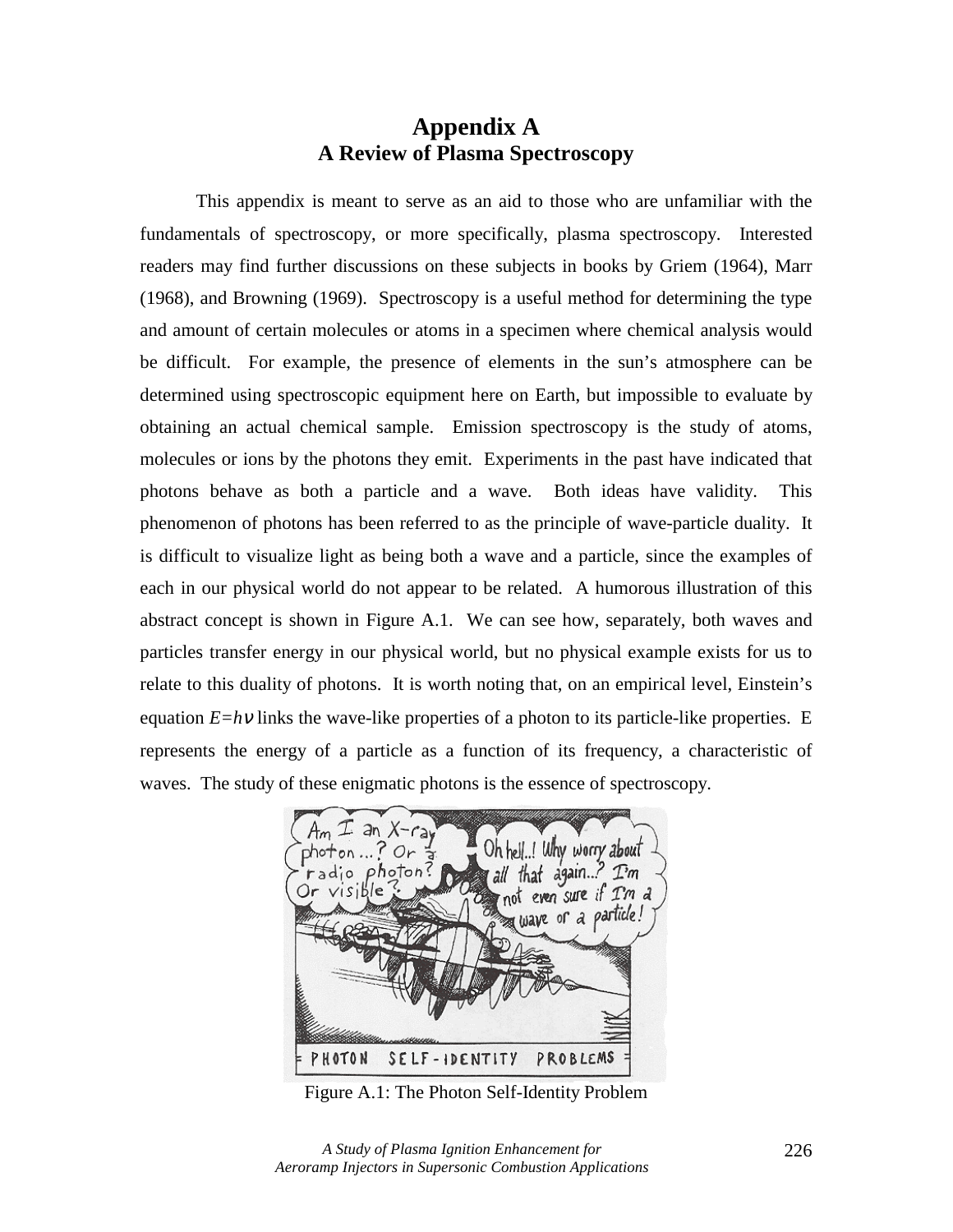# **A.1: Spectroscopy Fundamentals**

When someone hears the word "spectrum," they usually think of the visible light spectrum produced by our sun, as seen in Figure A.2. Indeed, most of the work with plasma emission spectroscopy is in the near ultraviolet and visible light regions since these regions contain most of the spectral lines associated with plasma. However, a wealth of information also lies outside these two regions, in the infrared, ultraviolet, radio and x-ray regions. The two most important parameters for spectroscopy are wavelength and intensity. The wavelength of a spectral line,  $\lambda$  (measured in nm), is dependent upon the type of molecule or atom being observed, whereas the intensity of a spectral line is related to the concentration of the molecule or atom.



Figure A.2: An Example of the Sun's Spectrum

Spectrometers detect the presence of transient species (atoms, molecules or ions) by the energy they emit in the form of photons. For further information on various spectrographic devices the interested reader can refer to Bousquet (1971). A transient specie, also known as a charged specie, is one in which the electrons of an atom are not in the ground state. The ground state of an atom is that in which the atom has the lowest possible energy (i.e. the electrons occupy all the lowest possible orbital shells). All other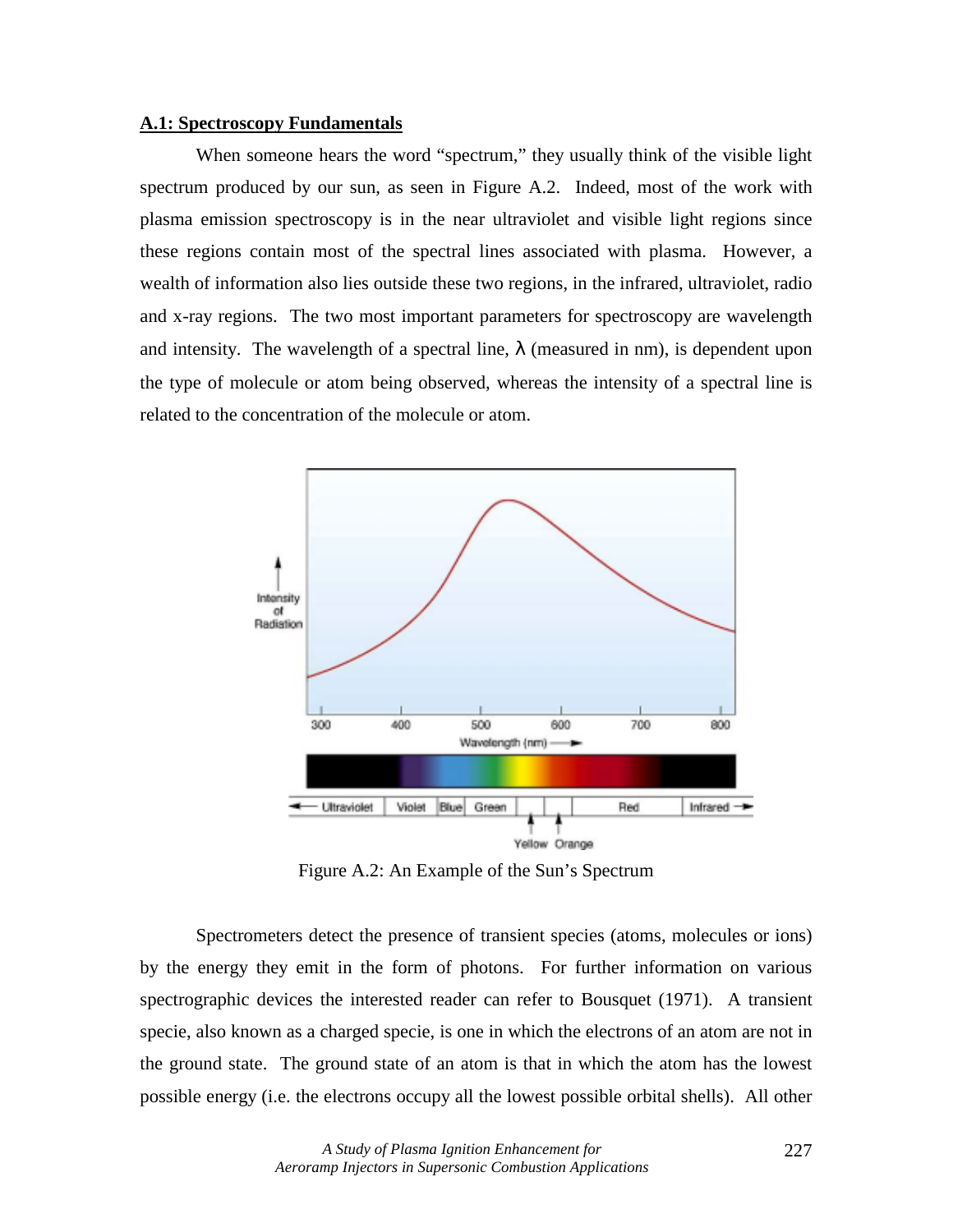states are referred to as excited states. An example of how photons are emitted can be seen in Figure A.3. Here, a hydrogen atom is shown in its ground state, with its single electron occupying the lowest possible orbital shell. A charged hydrogen atom, shown in Fig A.3b, emits a photon as the electron drops from a higher energy orbital shell to a lower one.



Figure A.3: An Example of Photon Emission

### **A.1.1: Types of Emission Spectra**

 There are three major types of emission spectra: line spectra, band spectra and continuous spectra. A spectrograph exhibiting examples of all three is shown in Figure A.3. Line and band spectra are sometimes referred to as discontinuous spectra and are unique for each atom and molecule. Charged atoms and atomic ions emitting photons produce line spectra. A spectral line is formed because the electrons can change energy only in fixed amounts, hence producing photons with certain wavelengths. Molecules containing two or more atoms produce band spectra. As with an atom, electrons within a molecule change from one energy level to another, but these changes are also usually accompanied by changes in the vibrational and rotational energies of the individual atoms within the molecule. These changes also cause photons to be emitted, producing a band system consisting of multiple lines where lines from changes in rotational and vibrational energy are superimposed on a spectral line caused by a single electronic transition. At the temperature found within plasma, most molecules are diatomic, and hence, these diatomic molecules make most of the band spectra observed when studying plasma. This concept is further discussed by Barrow (1963). Continuous spectra are produced by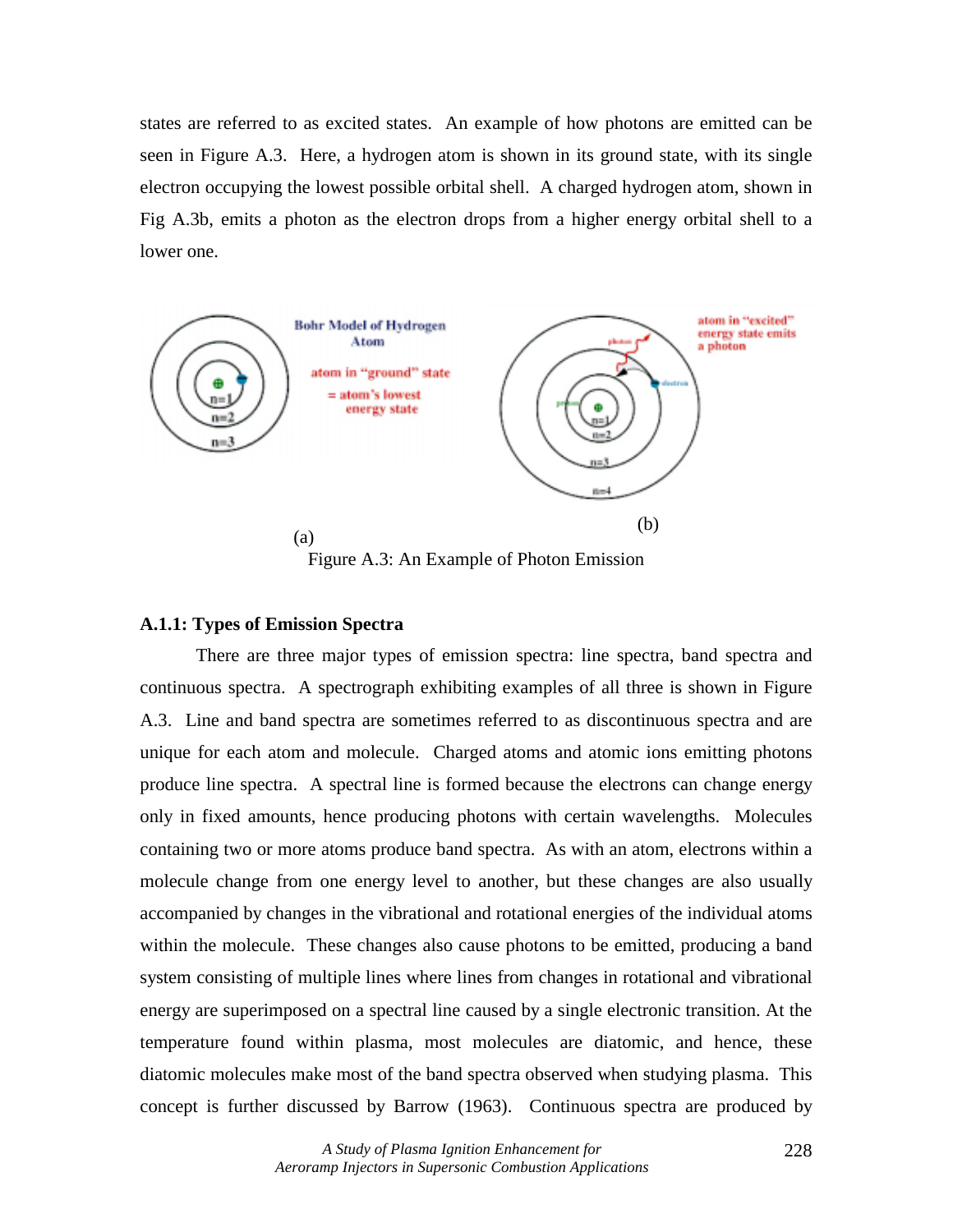blackbodies, such as the sun, or incandescent light bulbs. A blackbody is a source that distributes its radiated energy among all wavelengths according to the equation

$$
I(\lambda, T) = \frac{2\pi hc^2 \lambda^{-5}}{e^{hc/\lambda kT} - 1},
$$
\n(A.1)

where I is the spectral intensity as a function of temperature and wavelength, h is Planck's constant, c is the speed of light and k is Boltzmann's constant. An example of a blackbody curve is shown in Figure A.2.



Figure A.4: An Example of Line, Band and Continuous Spectra

### **A.1.2: Causes of Spectra**

 There are five major causes of molecular spectra. As stated before, when a molecule, or atom, absorbs or emits a photon, its energy is increased or decreased accordingly. These changes in energy most commonly occur through the following five methods: changes in the electron spin resonance, nuclear magnetic resonance, rotational energy levels, vibrational energy levels and electronic energy levels. The first two methods are affected by the presence of a magnetic field, whereas the remaining three can be caused by a multitude of sources. A magnetic field applied to a molecule can affect its electron spin and nuclear spin quantum numbers, S and I respectively. Changes in these two values produce spectra in different regions, but are caused by the same source.

Changes in the vibrational and rotational energy levels of specie are possible only for molecules, since they can store energy by changing the relative velocities between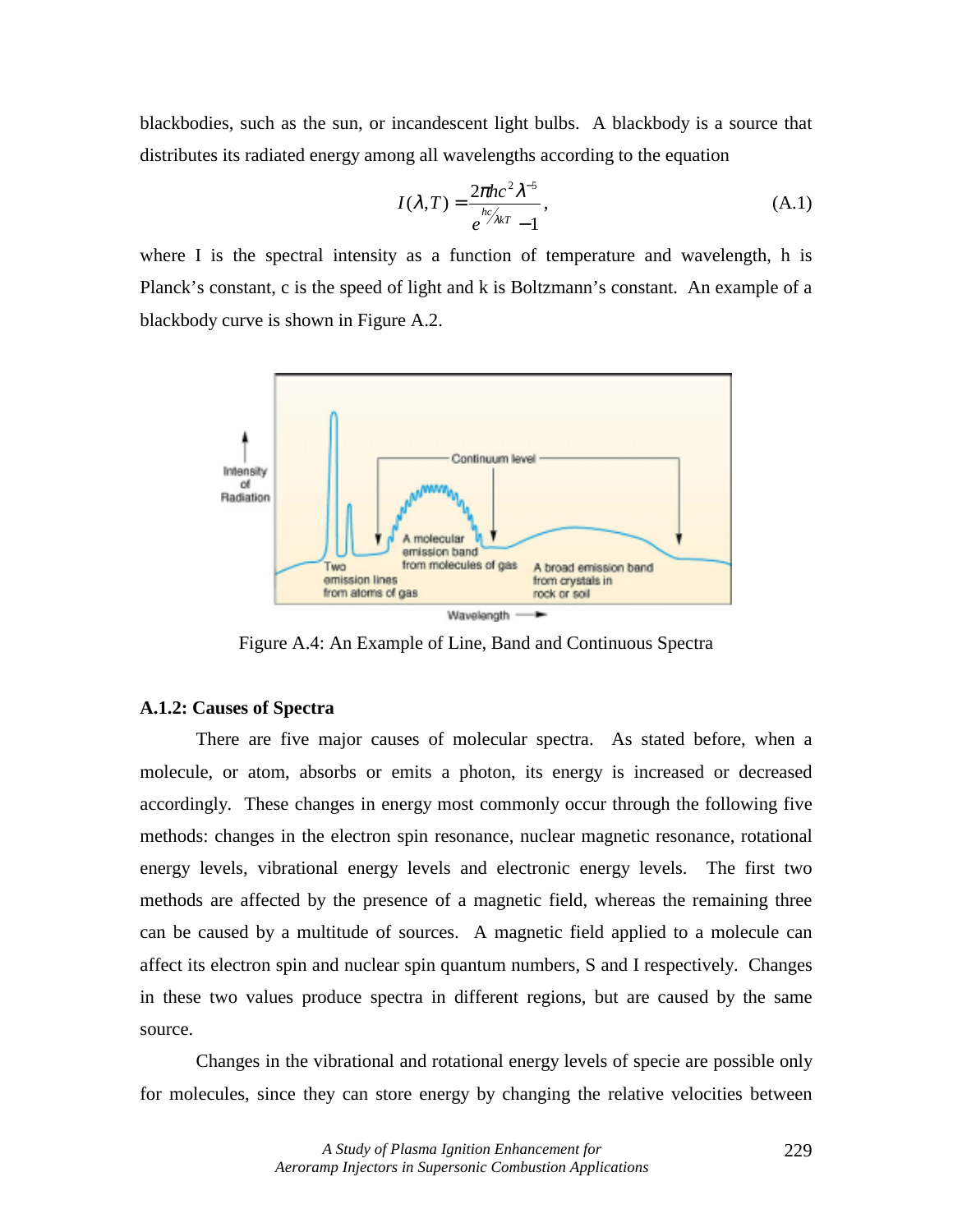their individual atoms. Spectra produced by changes in the rotational energy of a molecule occur in the near infrared and microwave regions, while for vibrational energy levels, they occur solely in the near infrared region. The most widely known spectra are those produced by increases or decreases in the electronic energy level of an electron. Electronic spectra occur in the visible and ultraviolet regions of the spectrum.

# **A.2: The Prediction of Spectral Lines**

 By understanding how spectral lines are produced, the spectral signature of a particular sample can be predicted without ever having tested the sample. Early attempts to classify spectral lines used a purely mechanical analogy stating that every spectral line produced by a sample was merely a harmonic or overtone of a fundamental wavelength. This of course is untrue. In 1885, using spectrographic hydrogen data, Balmer created the formula,

$$
\lambda = k \frac{n^2}{n^2 - 4},\tag{A.2}
$$

where  $\lambda$  is the wavelength in angstroms, k is a constant and n is an integer, 2, 3, 4, 5, ... This equation accurately predicted the first four hydrogen lines, experimentally discovered by Rowland. These lines are now called the Balmer lines of hydrogen;  $H_{\alpha}$ , H<sub>β</sub>, H<sub>γ</sub>, and H<sub>δ</sub> and are represented in Figure A.5. Later experiments showed that the equation did not match so well with other known spectral lines of hydrogen and he modified it to read

$$
\frac{1}{\lambda} = R \left( \frac{1}{2^2} - \frac{1}{n_2^2} \right),
$$
 (A.3)

where R is the Rydberg constant. Two other scientists, Ritz and Rydberg, later realized that the value 2 in equation A.3 could have other integer values as well. This led to the discovery of hydrogen lines in the ultraviolet and infrared regions.

In a more general sense, spectral lines of an atom can be predicted if sufficient information is known about the atom's electron energy levels. The energy difference between two levels is directly related to the frequency of the photon emitted when an electron transitions between them. This relationship can be expressed as  $hv=E_1-E_2$ , where  $E_1$  and  $E_2$  are the corresponding energy levels and v is the frequency of the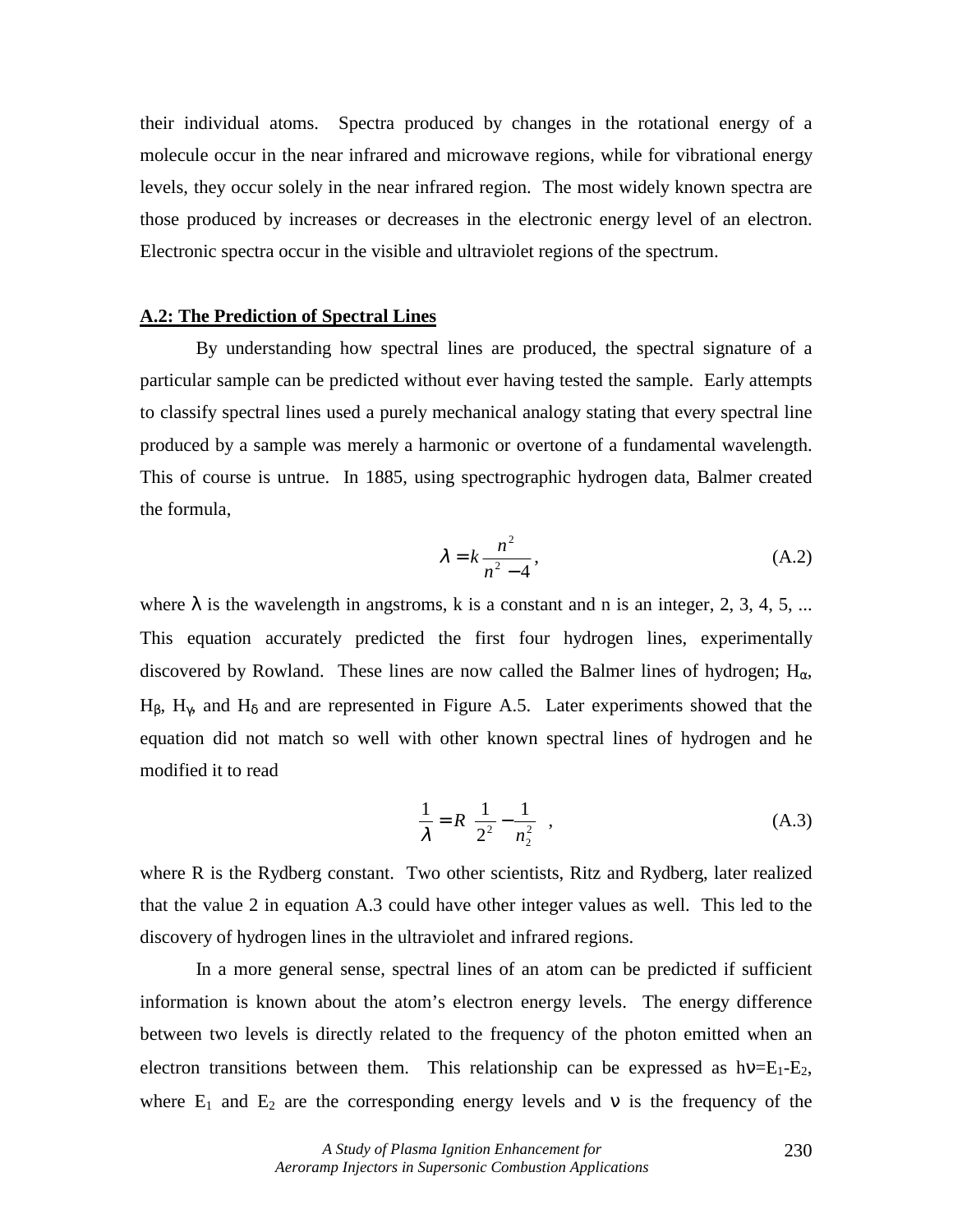particle. Naturally, as the atomic number of the atom in question increases, the ability to predict the atom's spectral lines also becomes more difficult.



# **A.3: Spectral Line Broadening**

 Spectral line broadening is the phenomenon by which the natural width of a spectral line is increased, producing a broad, rather than sharp, shape. Three major factors affect the width of a spectral line, Doppler effects, pressure broadening and collision broadening. Since all of these effects are present to some extent, they all contribute to the overall width of a line. The natural line width of a spectral line is determined by the finite amount of time needed for a molecule to change its energy level, whether it is by electronic, vibrational or rotational means.

# *Doppler Effects*: The random motions of particles in a gas affect the spectral

width of the line and also shift the observed frequency. The relative motion between the particle and the spectrometer causes the shift in frequency. Particles traveling towards the spectrometer will exhibit a blue shift, and those traveling away from the spectrometer, a red shift. Figure A.6 demonstrates this phenomenon. Since the particle motion within a gas is random, this shift will tend to both increase and decrease the observed frequency. The positive and negative frequency shifts will tend to negate each other and a broad line spectrum is observed.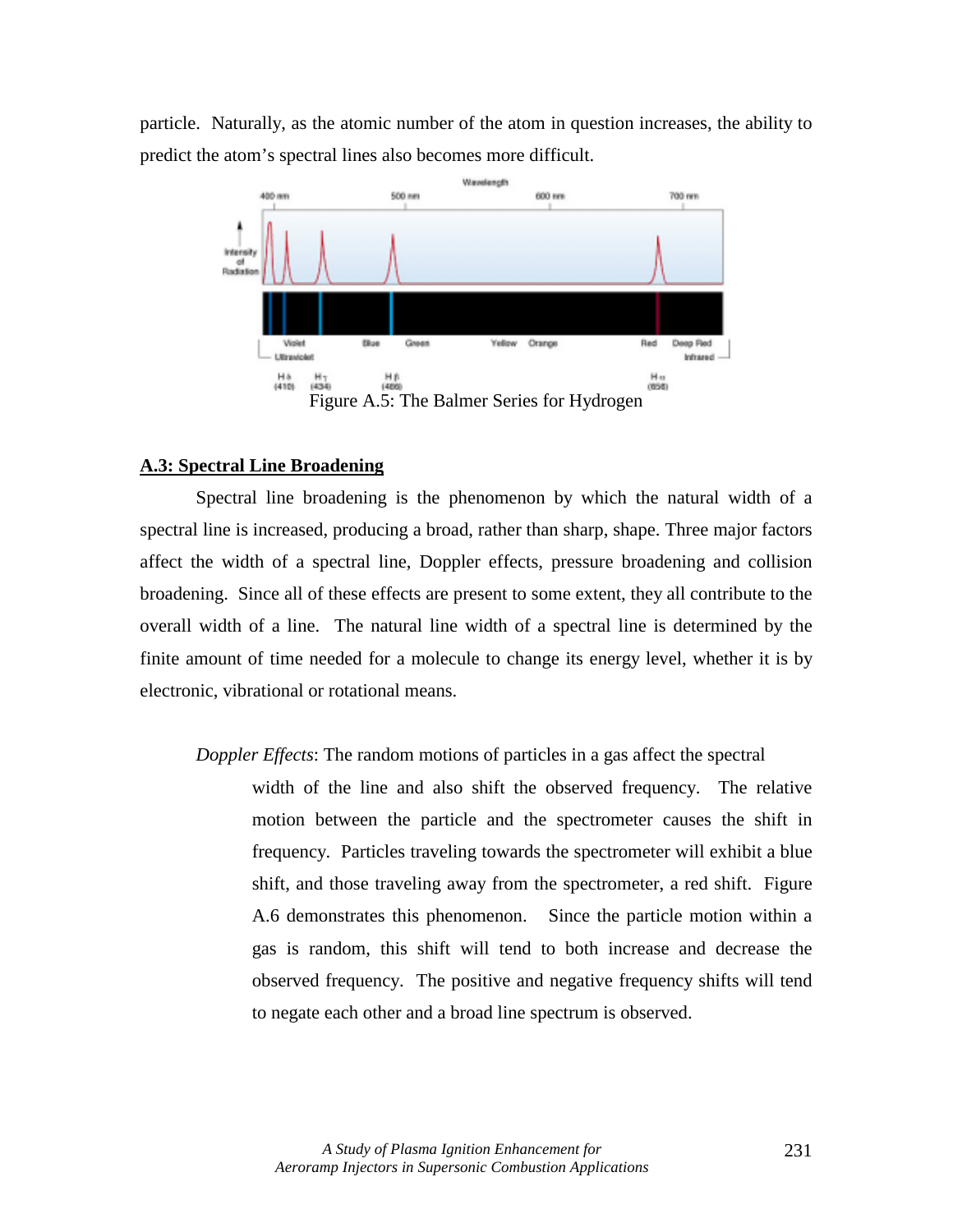

Figure A.6: The Doppler Effect

- *Pressure Broadening*: Pressure broadening is caused by intermolecular forces. Forces exerted by surrounding particles can modify the energy levels of a molecule. This type of line broadening is generally valid only for highpressure gases, liquids and solids.
- *Collision Broadening*: Molecules in a gas are continually colliding with one another. These collisions disturb the outer electrons in addition to the rotational and vibrational energy levels of the molecule. This causes a blurring of the spectral line, producing a broader shape. Resonance broadening is similar to collision broadening, but involves only charged species of the same type.

# **A.4: Plasma Spectroscopy**

 In contrast to classical emission spectroscopy, which is used to identify the chemical composition of a luminous source, plasma spectroscopy is also concerned with the properties of the plasma and the nature of the transitions that are not necessarily associated with discrete energy levels. As opposed to gases where collisions dominate the emission or absorption of radiation, the radiation in plasma is largely associated with long-range Coulombic forces between charged particles. Some examples include the broadening of spectral lines through the Stark effect, alterations in the population density of ions and other species, and the emission of continuum. The emission of radiation from self-luminous plasma can be attributed to one of three types of transitions: bound-bound, bound-free and free-free.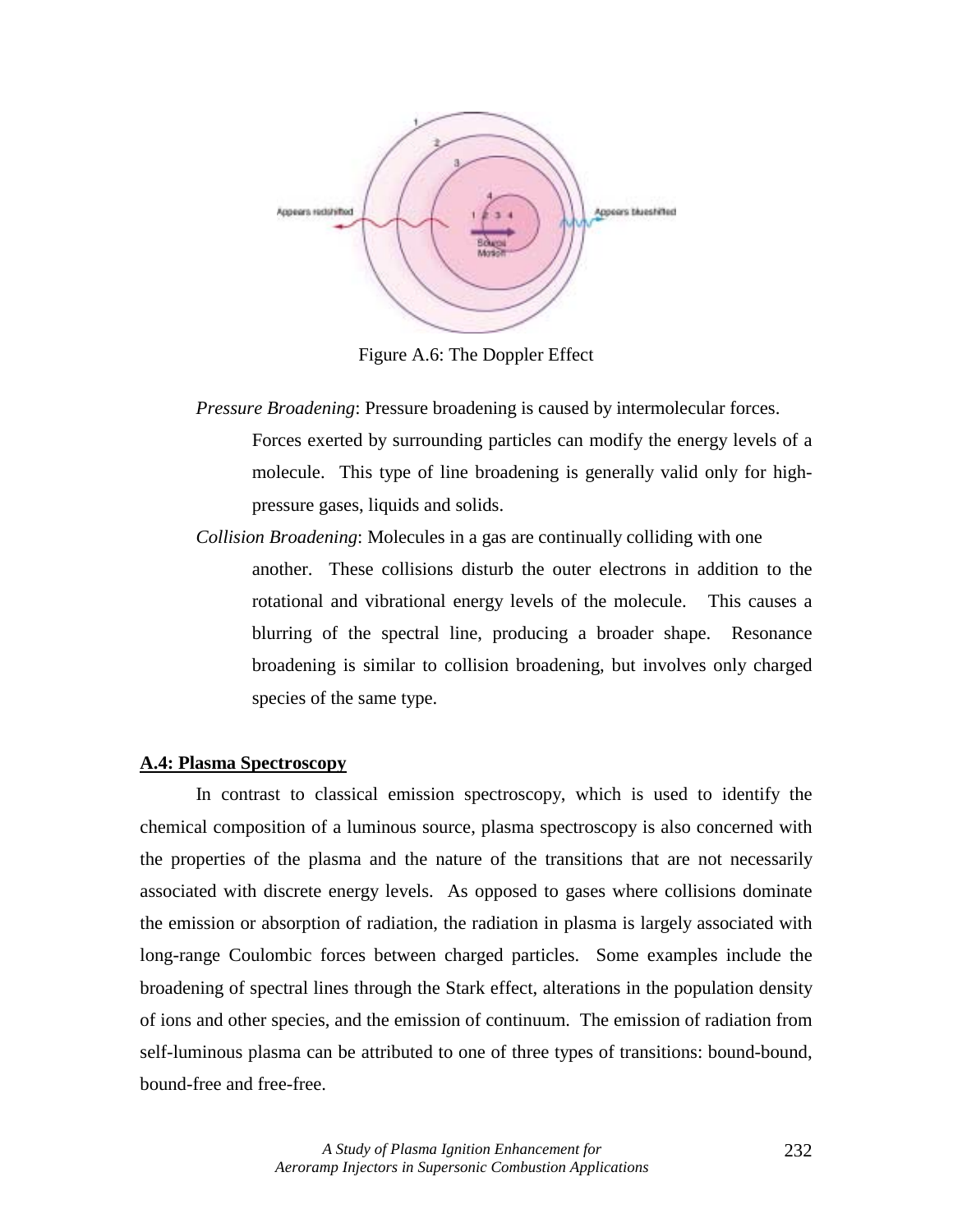Bound-bound transitions refer to electron jumps between discrete energy levels of an atom or molecule. Since the transitions are discrete, the transitions produce distinct line-signatures as determined by the energy difference between the two levels. In an atomic system, these types of transitions produce one or more singlets. Electron transitions within a molecular system are also accompanied by vibrational and rotational transitions, producing a band system. These band systems are also found in flames, as the transitions associated with those systems occur between two discrete energy states as well.

 Bound-free transitions are associated with transitions from one ionic state to another and occur only in plasmas and hot flames. The process of recombination (the reverse of photoionization) occurs when an ion and electron recombine, emitting a photon to fall into the next lowest ionization state. Since the upper state is continuous and the lower state is discrete, this type of recombination produces continuous spectra.

 Finally, free-free transitions characterize transitions between two free energy levels, that are not discretized, and are associated with the acceleration or deceleration of ions. Generally, these types of transitions are classified as bremsstrahlung or cyclone spectra. Bremsstrahlung spectra are produced through the acceleration of charged particles through the Coulomb field of surrounding charged particles. Since the initial and final states are continuous, the spectra produced by these types of interactions are also continuous. The degree of ionization depends on many different parameters, such as electron density, and temperature, and can significantly affect the appearance of the spectral signature produced by the plasma in that region.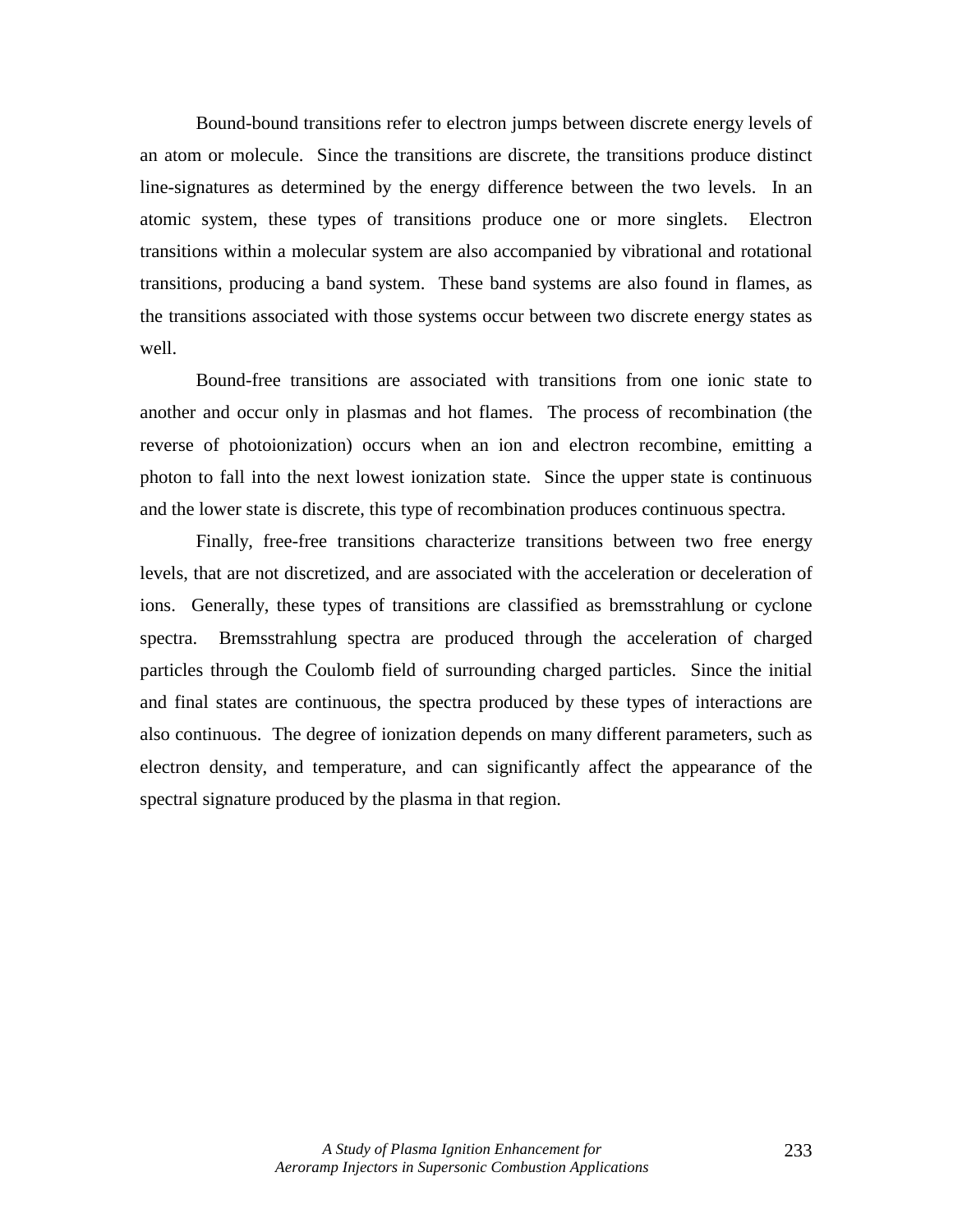# *Appendix B Topics Related to Plasma Dynamics*

 The purpose of this material is to provide a basic understanding of the plasma state and plasma generators, with an emphasis on plasma heat transfer, to aid in the development of a plasma-injector-ignitor design for use in supersonic combustion applications. Chemical, physical and electrical properties of plasma were studied. The method of plasma generation from electric arcs, and related heat transfer issues, were focused upon in this study. An analysis of the Elenbaas-Heller equation was conducted to better comprehend how plasma properties change with temperature within an electric arc. In addition, a model of arc attachment as a function of gas and arc properties and electrode cooling was developed to determine how changes in a plasma generator, such as current and electrode material, affect the diameter of the arc attachment point on the anode.

### **B.1: Plasma as the Fourth State of Matter**

 A plasma is a gas in which an appreciable number of the molecules are ionized. Plasmas are electrically neutral, consisting of an equal number of positive and negative particles. The term *plasma* first appeared in the early 1920's, introduced by the American physicists Langmuir and Tonks, but the concept of plasma originated in the 1880's when Sir William Crookes reported the odd behavior of low pressure gaseous discharges. He hypothesized that these discharges may be evidence of a new state of matter (Arzimovich, 1965). Despite Crookes' suggestion that a fourth state of matter exists, a large portion of the technical world does not accept this definition, stating that all the properties of plasma (i.e. gaseous matter, electrically conductive, etc.) can be found in the original three (Cambel, 1963).

 The majority of stellar matter (>99%) is composed of plasma. Every star is just a large collection of hot, ionized gases. The outer layer of Earth's atmosphere, the ionosphere, also consists of ionized gases produced by solar radiation. Artificially generated plasma is typically produced by means of an electric arc. Unlike stellar plasma, this type of plasma is not in thermal equilibrium because of the localized heating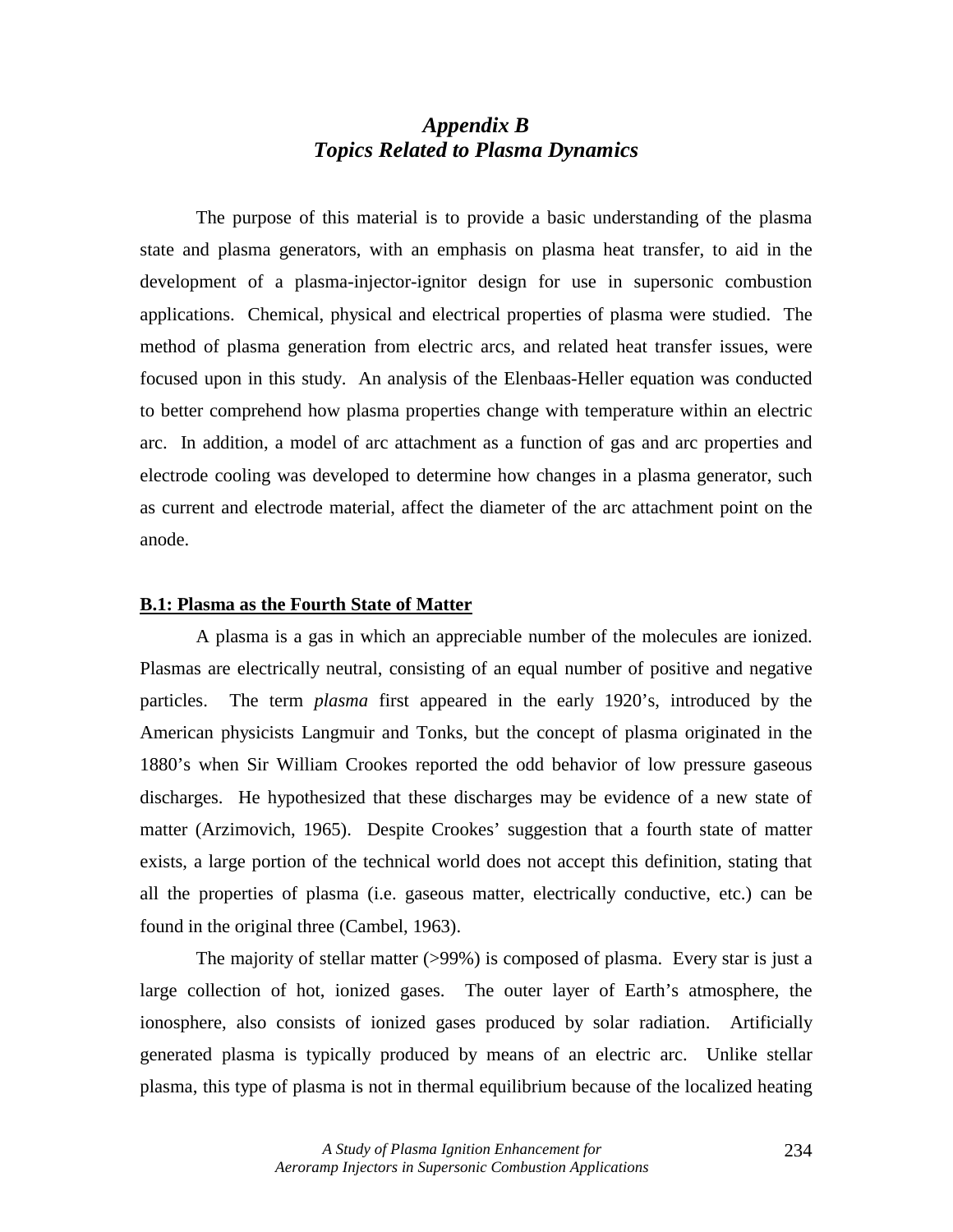of the arc and the heat transfer to the cooler surroundings. In addition, on the atomic level, the electrons, ions and neutral atoms all have different mean kinetic energies (Arzimovich, 1965). A plasma is typically thought to have temperatures on the order of 10,000 K and greater. However, in light of the varied kinetic energies of the particles that constitute a plasma, it may be said that a practical plasma consists of a mixture of components at different temperatures. Other definitions have been based on the ionization fraction, charged particle density and chemical properties of the ionized gases being considered. Typically, all of these definitions are related to temperature, which continues to be the leading property cited when defining the plasma state.

### **B.2: General Gas Dynamics**

 The study of this course began with a simple study of gas dynamics, conducted in two parts: physical and energy properties of gaseous particles. The Lennard-Jones potential and theory of collision cross-section describe physical aspects of neutral, gaseous particles interacting with one another. The potential well of an atom, the equipartition of energy principle, and Boltzmann's constant were studied to improve the understanding of the energy characteristics of gaseous particles. These principles were used to learn how gaseous particles interact with one another, how energy affects the electron cloud of an atom, how energy is stored and how energy relates to the absolute temperature of the atom.

### **B.2.1: The Lennard-Jones Potential**

 For any number of atoms in a given volume, there exist both attractive and repulsive forces among them that govern their motion. The repulsive forces are due to the electrostatic repulsion between the electron clouds of adjacent atoms, while the attractive forces are a function of the positions of electrons in one atom relative to those in another. The net repulsive or attractive force is a strong function of distance. An equilibrium position exists between two atoms such that when they are moved closer together, the net force is repulsive, and when they are moved apart, the force is attractive. The variation of interatomic force with distance is commonly referred to as the Lennard-Jones potential, and is described by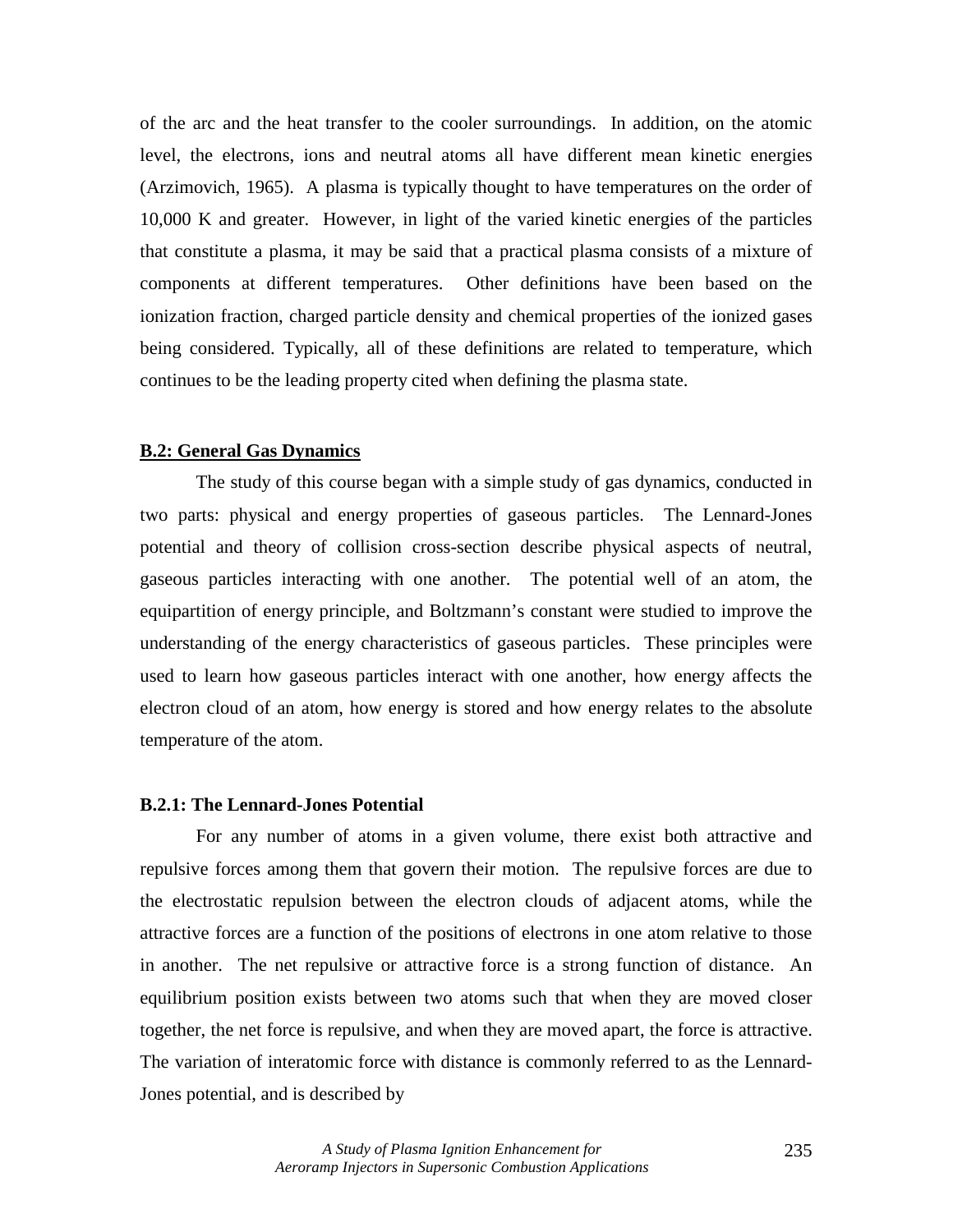$$
V_{LJ}(R) = 4\varepsilon \left[ \left( \frac{\sigma}{R} \right)^{12} - \left( \frac{\sigma}{R} \right)^{6} \right],
$$
 (1)

where  $\epsilon$  is the well depth and  $\sigma$  the separation distance at which V(R) passes through zero. Equation (1) is plotted for a general case in Fig. 2.1.



Figure B.1: The Lennard-Jones Potential (Blinder, 1969)

In Figure B.1,  $r_e$  is the radius of equilibrium. For atoms at distances greater than  $r_{e}$ , an attractive force exists to draw the two atoms back together. As r→∞, this attractive force approaches zero. A repulsive force exists for atoms at distance less than  $r_e$ . This repulsive force approaches infinity as the intermolecular separation approaches zero. The actual force of attraction or repulsion between two atoms can be calculated from the potential energy function  $V(R)$ , by means of  $F = -dV/dr$  (i.e. the slope of the curve). It is clear from Fig. 2.1 that the force (slope of the function) between two atoms is zero at the bottom of the well and at  $r \rightarrow \infty$ , and infinity as  $r \rightarrow 0$ . Each type of atom or molecule will have a different potential curve depending on its chemical properties (i.e. different values of ε and σ). Figure B.2 shows the Lennard-Jones potential for several different atoms and molecules.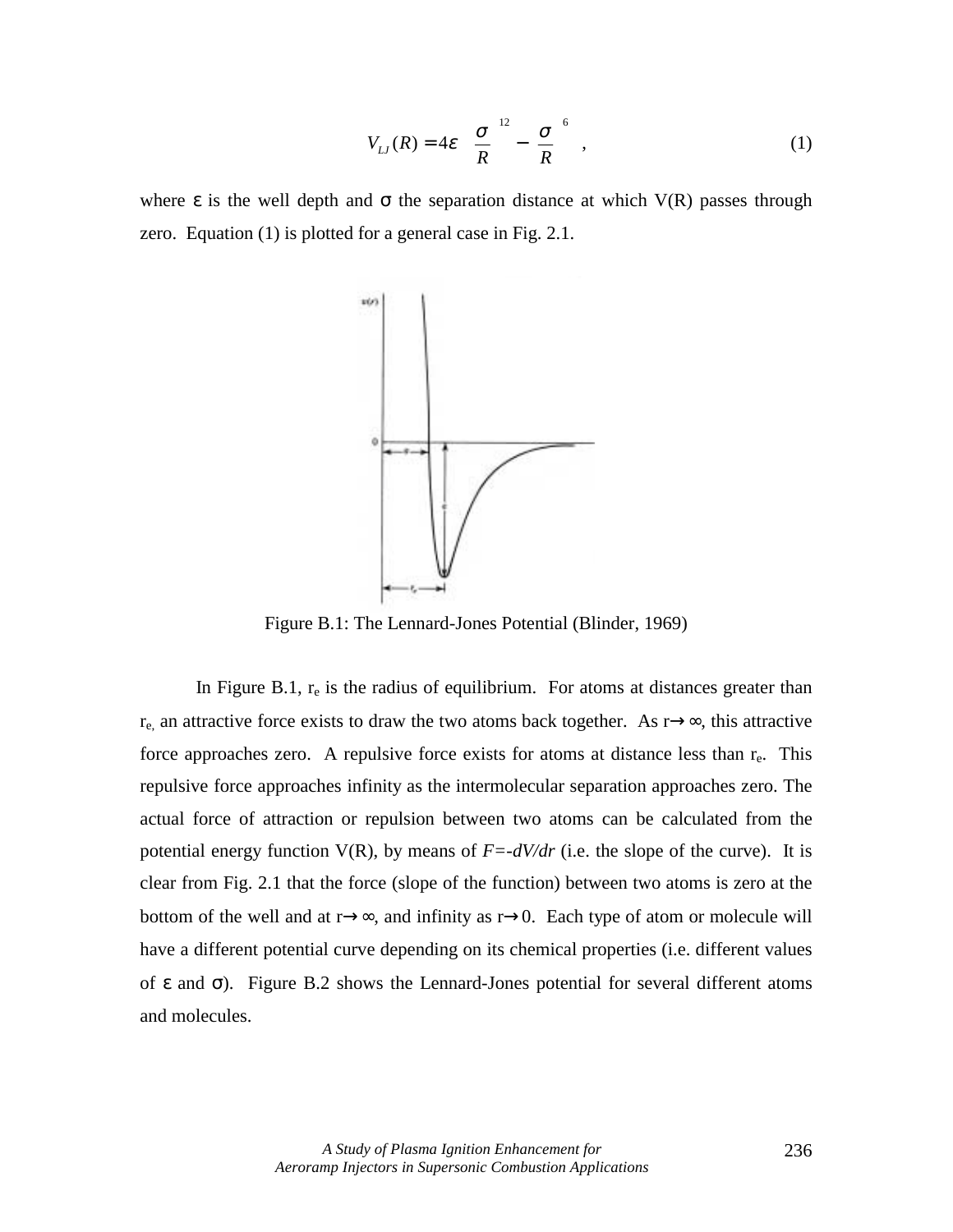

Figure B.2: Lennard-Jones Potentials for Several Molecules (Moore, 1972)

### **B.2.2: The Theory of Collision Cross-Section**

 Molecules in a liquid or gaseous state undergo many collisions with other molecules as they travel within their volumetric boundaries. The effective collision cross-sectional area between two molecules is defined as

$$
\sigma = 4\pi r^2. \tag{2}
$$

Note that  $\sigma$  in Eq. (2) is not the same quantity as in the Lennard-Jones potential, Eq. (1) A graphical interpretation of Eq. (2) is given in Fig. 2.3. A collision is said to have occurred between two molecules when their centers (or nuclei) have come within two radii of each other, effectively carving out a circle of area  $4\pi r^2$ .



Figure B.3: Representation of Collision Cross-section (Lee et al., 1963)

*A Study of Plasma Ignition Enhancement for Aeroramp Injectors in Supersonic Combustion Applications*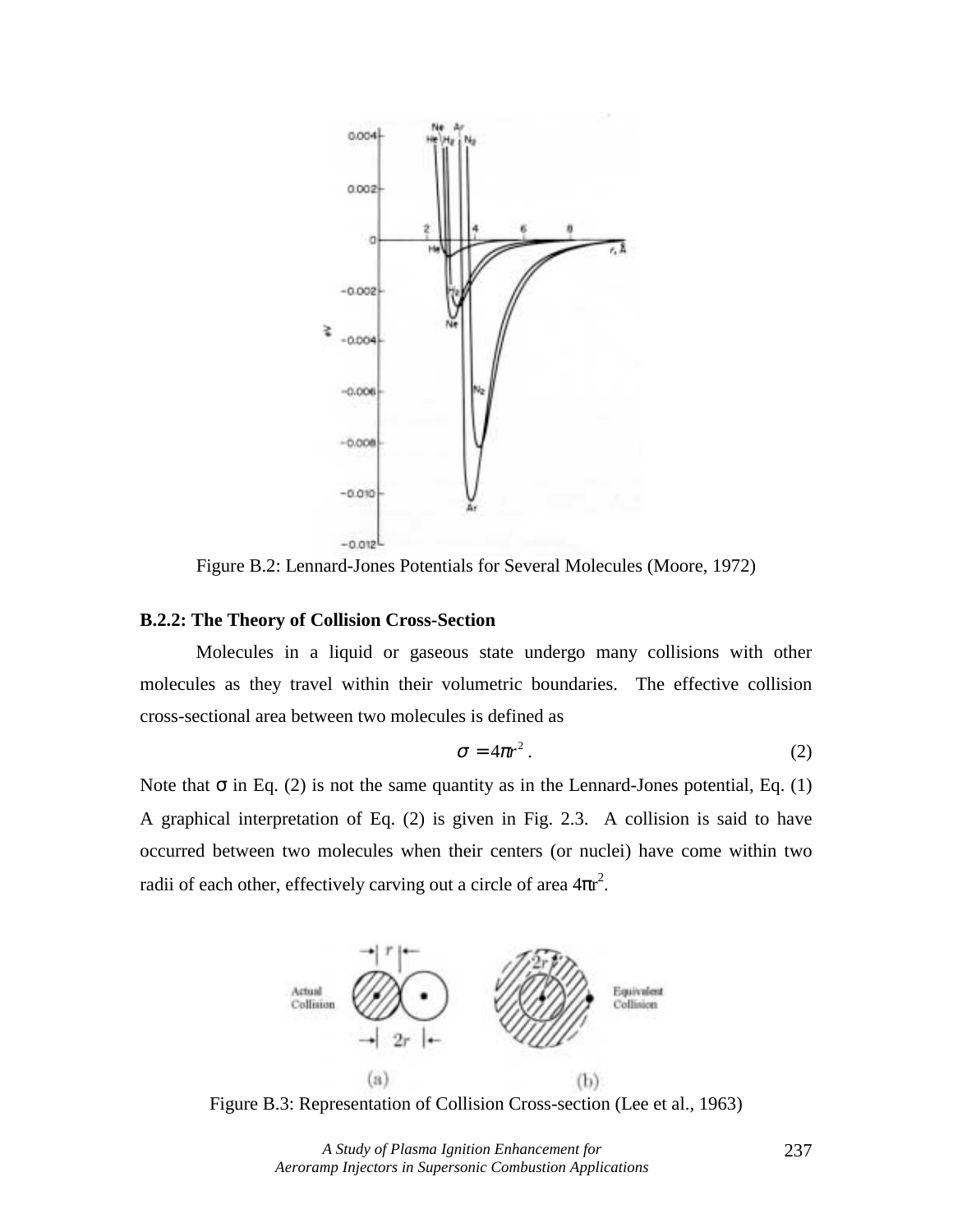For n molecules per unit volume, a molecule traveling with an average speed of  $\bar{v}$ is expected to experience an average of  $\sigma n \bar{v} t$  collisions for a length of time, t. This is simply the volume swept out by a molecule with a collision cross-section of  $\sigma$ , multiplied by the number of molecules in that volume. The average distance between collisions (free path), assuming all particles are moving with a Maxwellian velocity distribution, is

$$
\lambda = \frac{1}{\sqrt{2}} \frac{1}{\sigma n}.
$$
\n(3)

Equations (2) and (3) are valid for a molecule traveling among other stationary molecules with the same radius. For an electron traveling among molecules of gas Eq. (3) becomes

$$
\lambda_e = 4 \frac{1}{\sigma n}.
$$
\n(4)

This difference is due to the much smaller radius of an electron when compared to a molecule.

# **B.2.3: The "Potential Well" of an Atom**

The Schrdinger equation provides the basis for understanding quantum mechanics. The simplest application of the Schrdinger equation is the concept of a "particle in a box." For a particle moving in one dimension, let's say along the x-axis, and with impenetrable limits at  $x = 0$  and  $x = a$ , there exist quantum levels at which the particle may be found depending on its energy level. The limits at "0" and "a" form a boundary that gives rise to the name "potential well." Avoiding a long and involved derivation, the allowed energy levels for the particle are

$$
E_n = \frac{h}{8ma^2}n^2, \qquad n = 1, 2, 3, \dots \tag{5}
$$

where h is Planck's constant. Figure B.4 shows a graphic representation of the potential well for a particle in a wire. From the figure and Eq.  $(5)$ , it is apparent that subsequent energy levels are simply a multiple from the lowest energy level  $E_1$ . This level is commonly referred to as the ground state. It is interesting to note that for this quantum mechanical model  $E_1>0$ , whereas for a classical mechanical model the ground state would have a kinetic energy equal to zero. Therefore, it is impossible to reduce the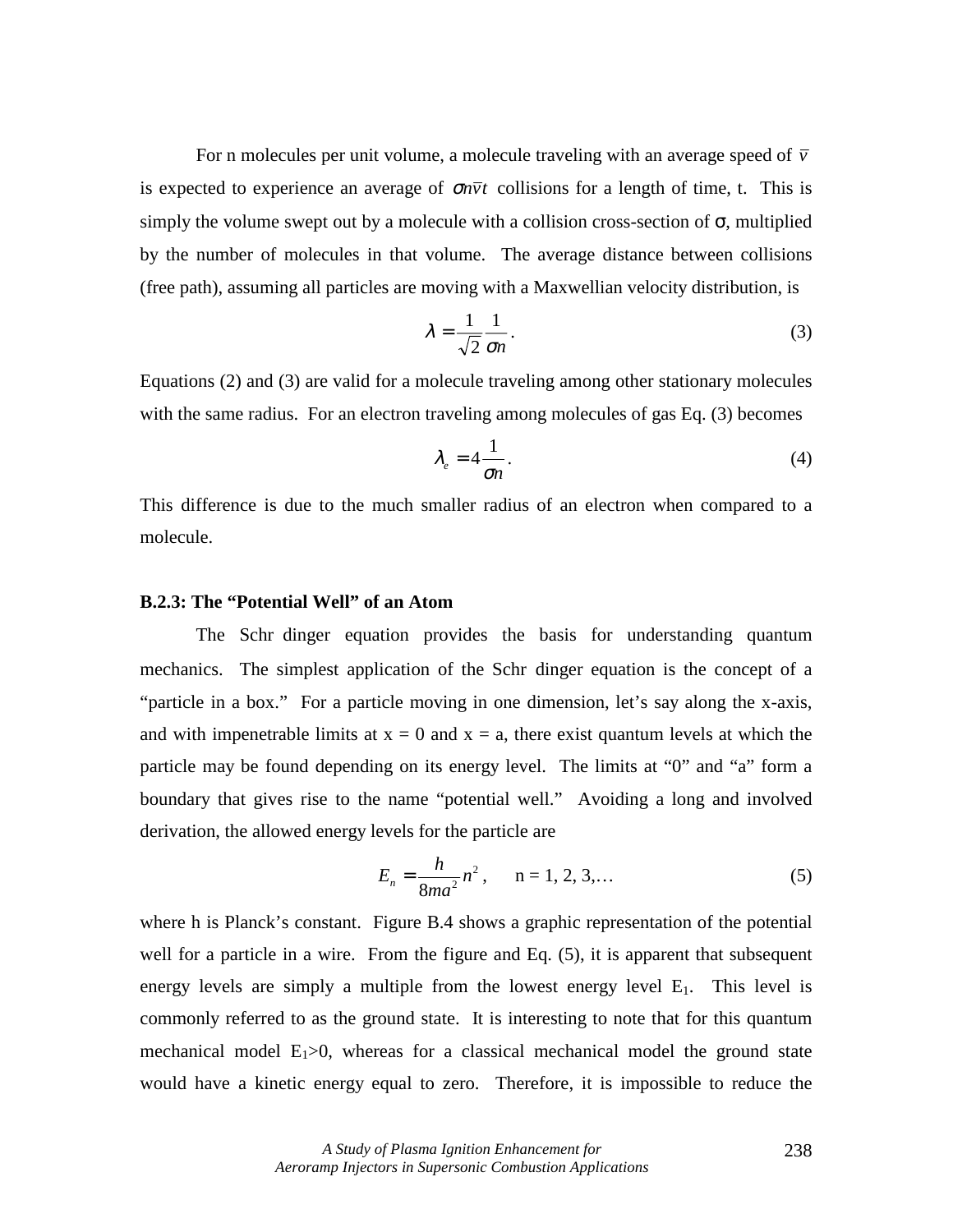kinetic energy of an atomic particle to zero, a condition that does not exist in classical mechanics.



Figure B.4: The Potential Well and Allowable Energy Levels for a Particle on a Wire (Blinder, 1969)

# **B.2.4: Equipartition of Energy Principle**

 The classical equipartition of energy principle states that, on average, the total energy absorbed by a molecule is partitioned equally among the three modes of motion within a molecule, namely, translational, rotational and vibrational (Blinder, 1969). These modes of energy storage are defined as follows:

 Translational: Motion of the center of mass of the molecule, maintaining the geometry and three-dimensional orientation of the molecule.

- Rotational: Motion of the nuclei about the center of mass of the molecule without changing the internuclear separation of the atoms.
- Vibrational: Motion of the nuclei that involves change in the internuclear separation of the atoms, but not the center of mass.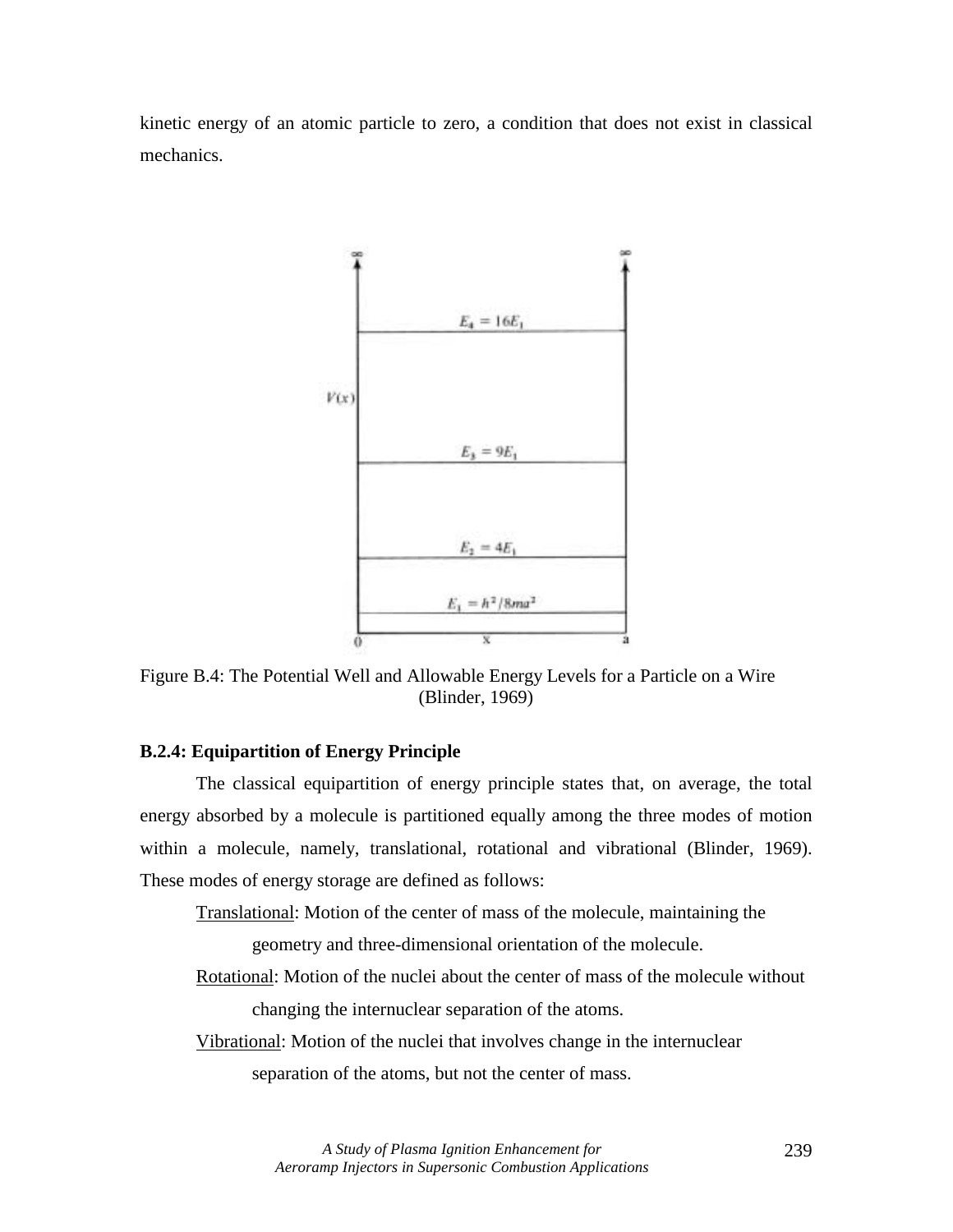Examples of these modes are shown in Fig. 2.5 for a diatomic molecule. A molecule is said to have 3n degrees of freedom, where n is the number of atoms present in the molecule. The center of mass of the molecule has three degrees of translational motion regardless of the number of atoms present. Consequently, there are 3n-6 vibrational degrees of freedom for nonlinear molecules and 3n-5 for linear ones, leaving the remaining degrees of freedom to the rotational mode.



Figure B.5: Nuclear Motions for a Diatomic Molecule (Blinder, 1969)

 The theorem is based on classical quantum mechanics, in which the application to translational motion and room temperature rotational motion agrees with quantum mechanics. The theory predicts the storage of  $\frac{1}{2}$  RT of energy per mole for each translational or rotational degree of freedom and RT per mole for each vibrational mode, in the molecule upon heating. However, the vibrational mode is highly quantized and depends strongly on temperature. As an example, as the mass of the molecule increases, the vibrational frequency decreases, yielding a greater contribution to the heat capacity. For simple molecules the equipartition principle predicts heat capacities close to the experimental value, but for more complex molecules, it cannot account for the large discrepancy caused by the vibrational modes of energy storage (Moore, 1972). Table 2.1 demonstrates this distinction.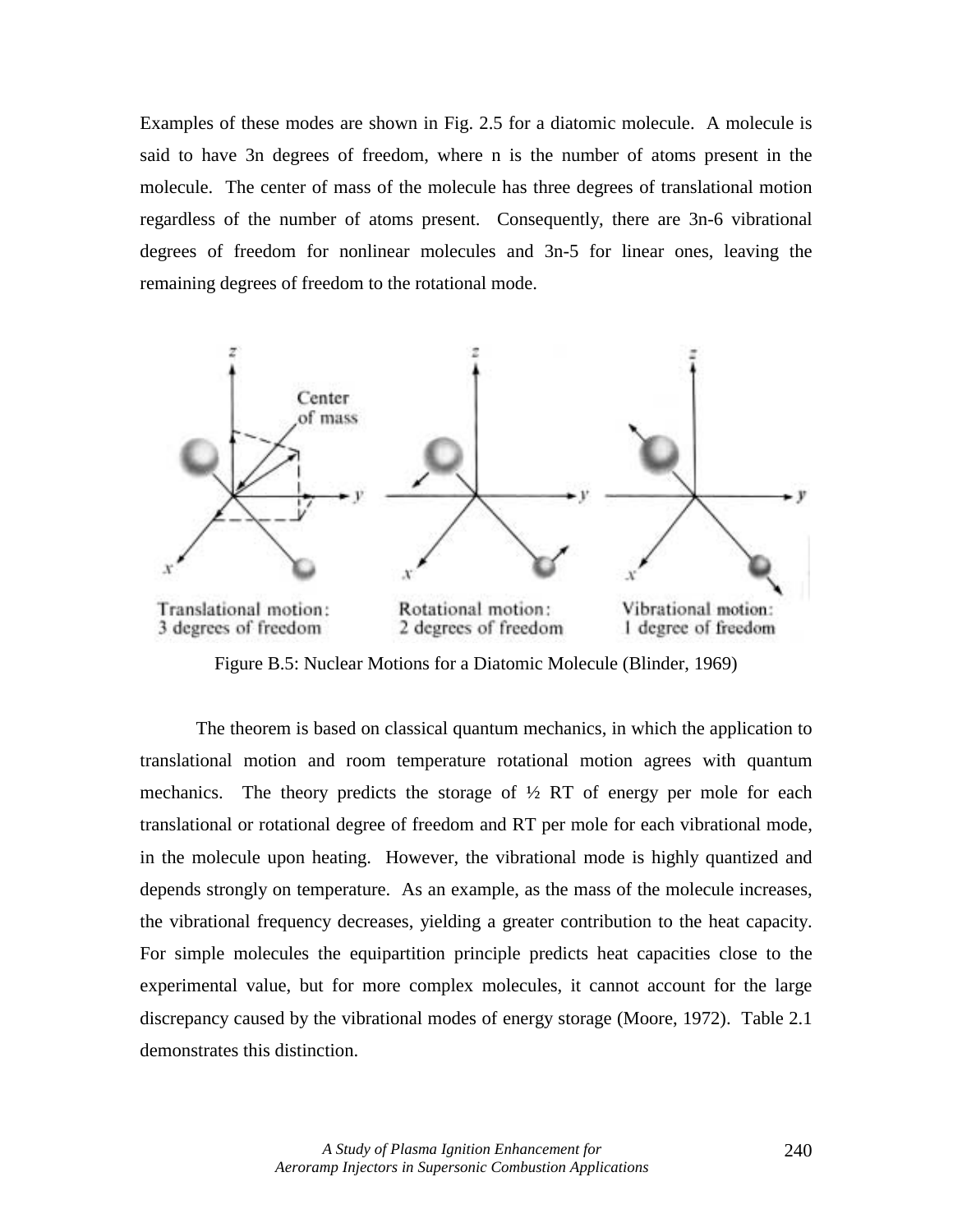|                 |                        | $\sim$ $\sim$ $\sim$ $\sim$ |
|-----------------|------------------------|-----------------------------|
| Molecule        | $C_v/R$ (experimental) | $C_v/R$ (equipartition)     |
| He              | 1.50                   | 1.5                         |
| Ne              | 1.50                   | 1.5                         |
| H <sub>2</sub>  | 2.47                   | 3.5                         |
| $N_2$           | 2.50                   | 3.5                         |
| $\cup_2$        | 3.15                   | 3.5                         |
| $I_2$           | 3.43                   | 3.5                         |
| CO <sub>2</sub> | 3.47                   | 6.5                         |
| NH <sub>3</sub> | 3.29                   | 9.0                         |
| $C_2H_6$        | 5.33                   | 21.0                        |

**Table B.1: Heat Capacities of Gases at 278 K (Blinder, 1969)** 

In conclusion, the equipartition principle is a general tool used to predict the energy storage methods and calculate the specific heat of atoms and molecules.

### **B.2.5: Boltzmann's Constant**

 James Clerk Maxwell first worked out a method for determining the distribution of molecular velocities in 1859. Ludwig Boltzmann later refined Maxwell's method using statistical mechanics. This research yielded much in determining the most commonly used equation of state for an ideal gas,

$$
pV = N\frac{R}{N_o}T\,,\tag{6}
$$

where  $N_0$  is Avogadro's Number and R is the universal gas constant. The ratio  $R/N_0$  is commonly referred to as Boltzmann's constant and given the symbol k. Boltzmann's constant is defined as

$$
k = \frac{R}{N_o} = \frac{8.3144 \times 10^3 (J/kg \cdot mole \cdot K)}{2.0251 \times 10^{26} (molecules/kg \cdot mole)} = 1.3803 \times 10^{-23} (J/molecule \cdot K) \quad (7)
$$

The equation of state for an ideal gas can then be rewritten

$$
pV = kNT, \t\t(8)
$$

which is generally the more familiar form. By rearranging and replacing some terms in this equation with aspects of molecular theory, the equation of state can finally be written

$$
\frac{1}{2}m\overline{v}^2 = \frac{3}{2}kT\,. \tag{9}
$$

241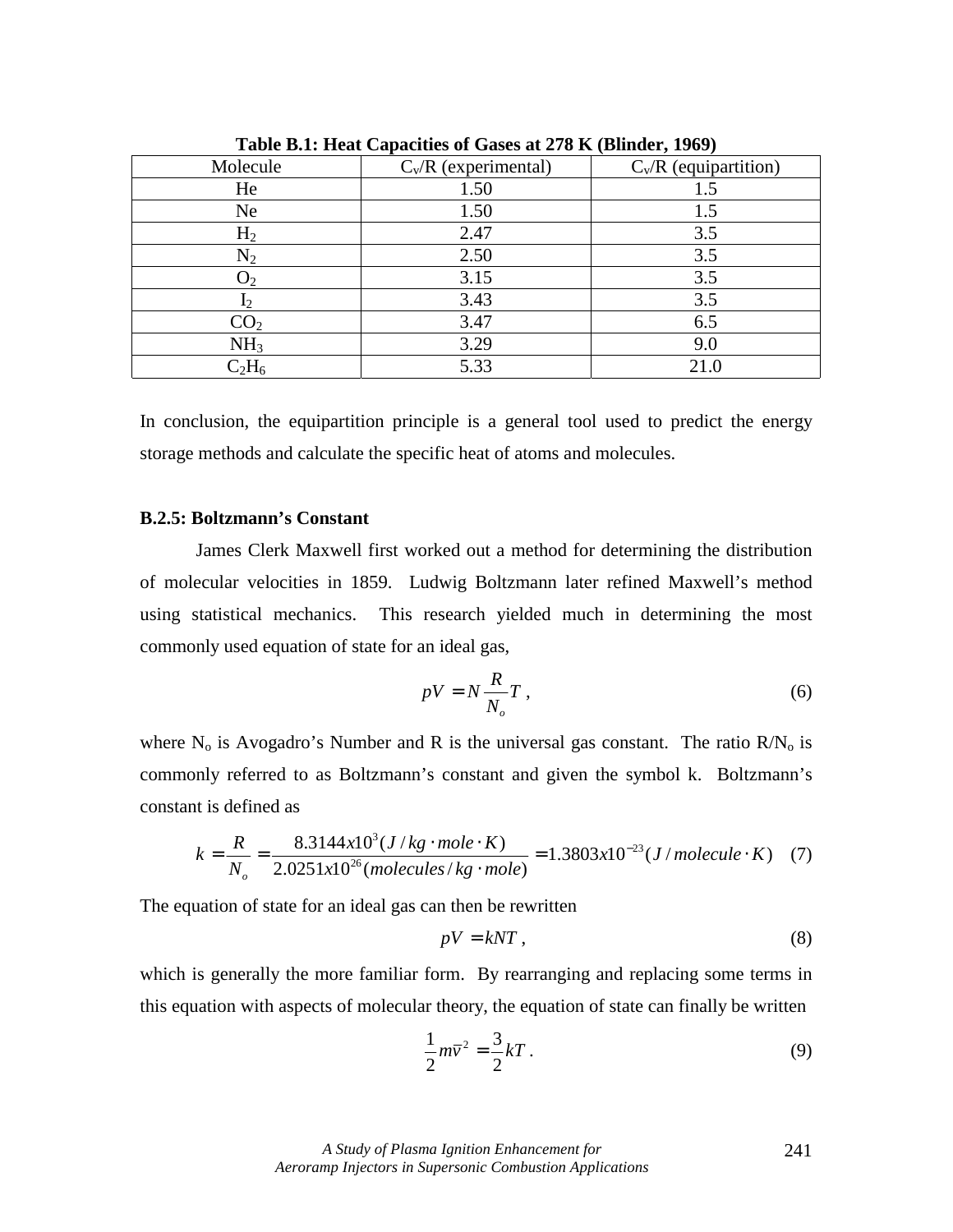Equation (9) gives a molecular interpretation of the mean translational kinetic energy of the molecule in terms of its absolute temperature. One important aspect of this relation is that the mean translational kinetic energy is solely a function of the absolute temperature. In other words, for the same absolute temperature,  $H_2$ ,  $He$ ,  $O_2$ ,  $Ne$ ,  $N_2$ , etc. would all have the same mean translational kinetic energy despite the large differences in mass (Lee et al., 1963). Also, for mixtures not in thermal equilibrium the mean translational kinetic energy of the electrons would be much greater than that of the ions or neutral particles, because of their higher absolute temperature.

 In addition, the mean total energy of a molecule with n degrees of freedom can be shown to be  $\bar{\varepsilon} = \frac{n}{2}kT$ 2  $\bar{\varepsilon} = \frac{n}{2}kT$ . With the specific internal energy per mole being  $u = \frac{n}{2}RT$  and *v*  $\left( \frac{\partial T}{\partial y} \right)$  $c_v = \left(\frac{\partial u}{\partial x}\right)^v$  $\overline{\phantom{a}}$  $\left(\frac{\partial u}{\partial x}\right)^n$ l ſ ∂  $=\left(\frac{\partial u}{\partial T}\right)_v$  it can be shown that  $c_v = \frac{n}{2}R$ , or in terms of Boltzmann's Constant,  $c_v = \frac{n}{2} N_o k$ .

# **B.3: Plasma Dynamics**

 For this section, the study of plasma dynamics was separated into three parts. First, the interaction of charged particles with one another is discussed with regard to ambipolar diffusion. The concept of shielding demonstrates how charged particles interact with electrically insulated walls and electrical fields. Finally, the measurement of the density of charged particles is discussed with the description of the Langmuir probe.

#### **B.3.1: Ambipolar Diffusion**

 The diffusion of both positive and negative particles takes place in charged gases. This diffusion creates an electric field. Also, the particles with opposite polarity are coupled together so that they tend to move with a common velocity,  $V_a = V^+ = V_e$ . This coupling is especially strong in charged gases with a high concentration of positive and negative particles, as in an atmospheric-pressure electric arc (Von Engel, 1983).

 Figure B.6(a), represents a contained, uniformly distributed collection of positive ions and electrons. Once the barrier is removed diffusion of both positive ions and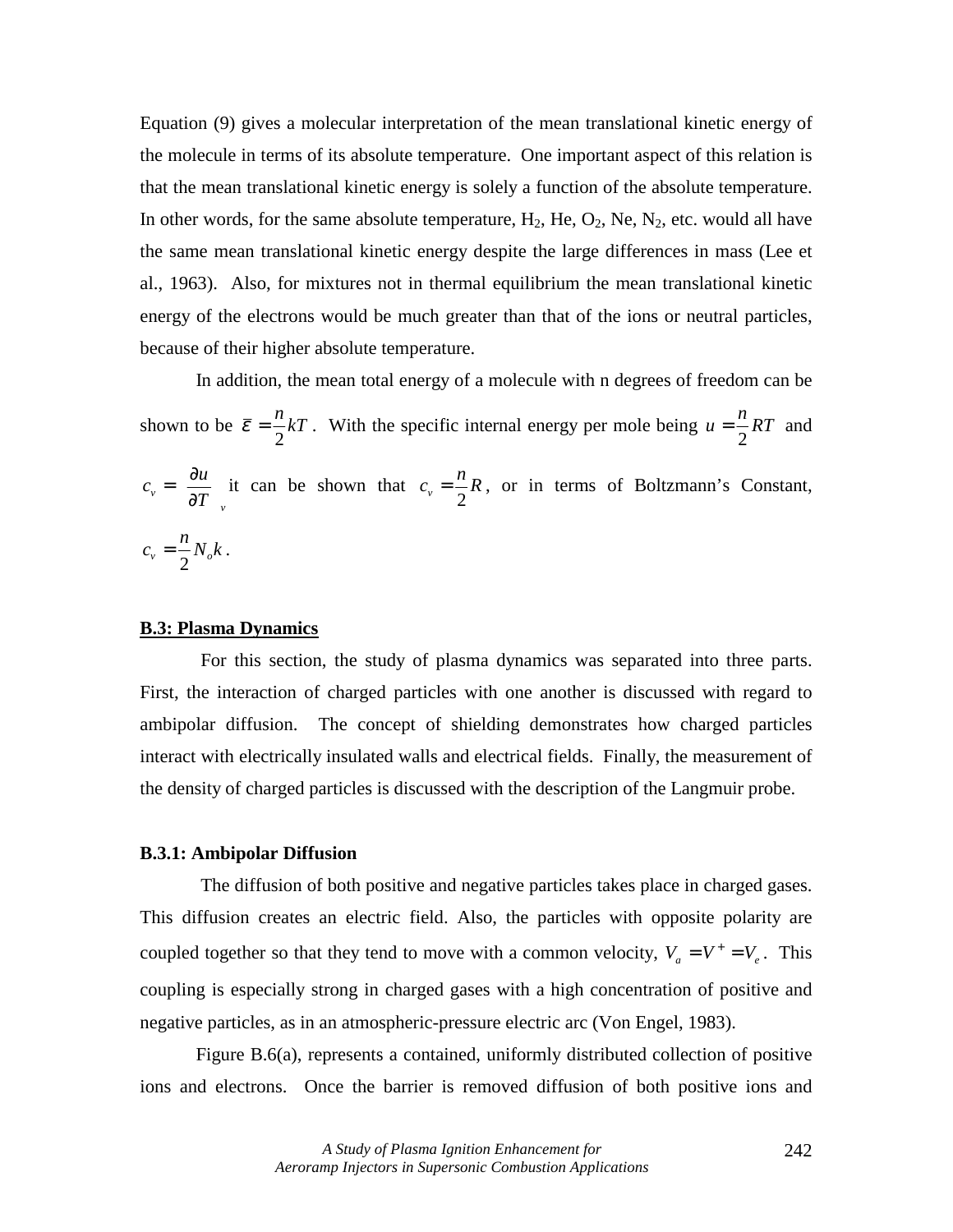electrons takes place. However, because the electrons have a higher diffusion coefficient they tend to disperse more quickly, leaving a net positive charge at the origin and creating a net negative charge at the outer edges just after the barrier is removed, as indicated in Figure B.6(b). This difference in charge tends to drag the positive ions away from the origin and slow the escape of the electrons at the out edges until a common velocity is reached between the two types of particles. Ideally all particles are dispersing with the same velocity after the initial starting transient. This phenomenon is known as *ambipolar*   $diffusion$ . The ambipolar diffusion coefficient,  $D_a$ , depends on the mean electron energy  $kT_e$  and the nature of the gas. A measure of how quickly the charged gas will disperse, its value is

$$
D_a = \frac{kT_e}{e} \mu^+, \tag{10}
$$

where  $\mu^+$  is a measure of the positive ion mobility.



Figure B.6: Ambipolar Diffusion, Ion and Electron Densities (a) Initially (b) After a small time increment (Cobine, 1941)

# **B.3.2: Shielding**

 The process of shielding electrically insulated walls from plasma occurs naturally by means of an electric field and may go against the initial intuitive notion that some sort of physical barrier is formed, which the term shielding seems to imply. When an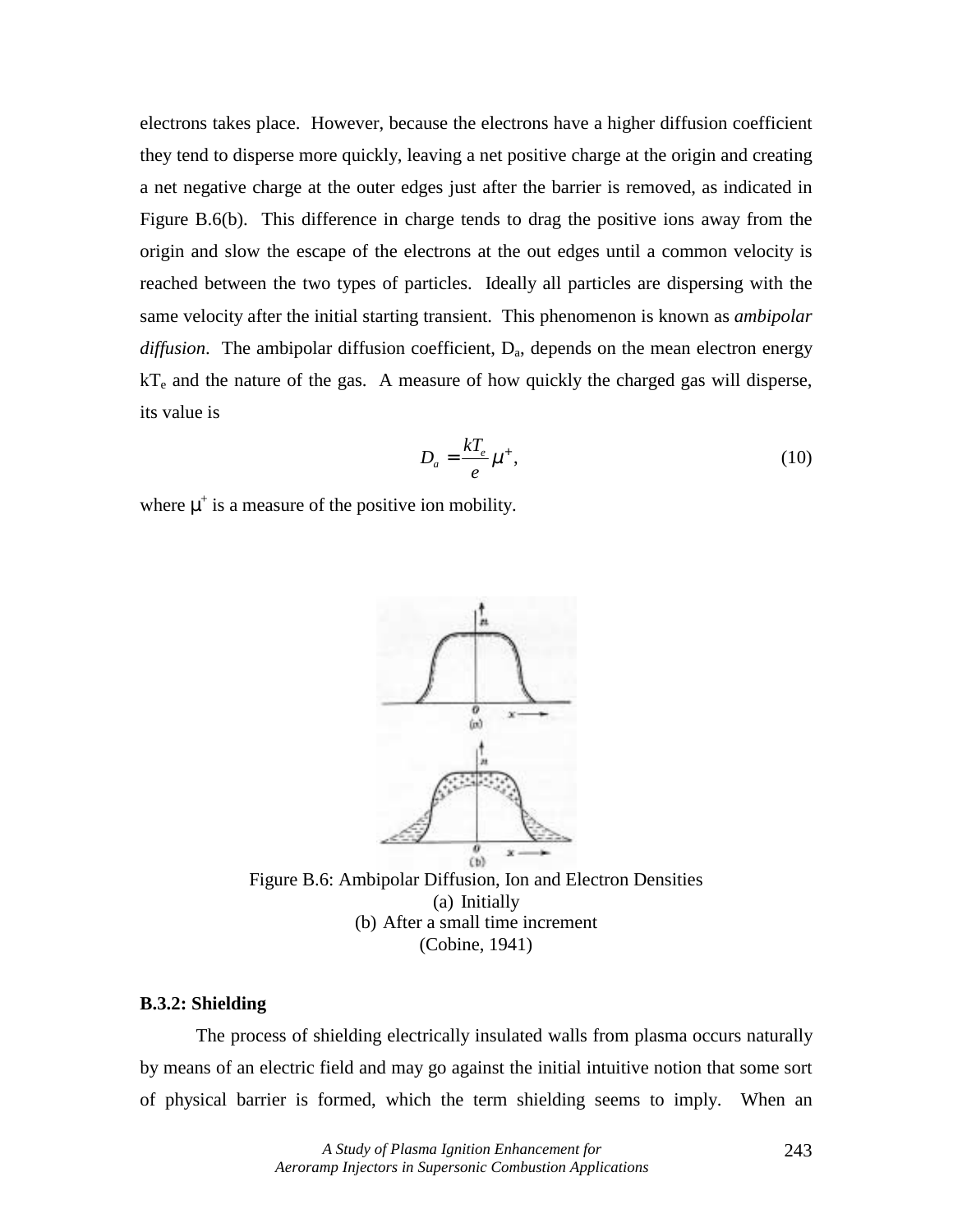insulating wall is first exposed to plasma it is electrically neutral. Due to the high initial velocity of the electrons and relatively low velocity of the positive ions, higher numbers of electrons impact the insulating wall than ions. This causes the insulating wall to acquire a negative charge, repelling electrons and attracting positive ions until the flux of each into the wall is equal (Popoular, 1963). The wall develops a negative potential relative to the plasma given by

$$
V_D = -\frac{kT_e}{2e} \ln\left(\frac{T_e}{T_i}\frac{m^+}{m^-}\right).
$$
\n(11)

This process is known as *shielding*.

 Due to the negative charge of the wall, positive ions build up in close proximity to the wall, but the concentration of electrons near the wall is practically zero. This region is commonly referred to as a *Debye sheath* and forms whenever plasma comes in contact with a solid surface. The thickness of the Debye sheath is

$$
\lambda_D = \left(\frac{kT}{4\pi n_e e^2}\right)^{\frac{1}{2}} \approx 6.90 \left(\frac{T}{n_e}\right)^{\frac{1}{2}},\tag{12}
$$

where  $\lambda_{D}$  is measured in centimeters, n<sub>e</sub> is the concentration of electrons per cubic centimeter and T is the temperature of the plasma in kelvins. Without this sheath the plasma would lose electrons much more rapidly than ions because of the higher velocity of electrons (Spitzer, 1962). The shielding distance is typically larger than the average distance between charged particles. However, higher concentrations of charged particles require a stronger electric field to isolate the charges from the wall. In order to accomplish this, the Debye sheath thickness must decrease.

# **B.3.3: The Langmuir Probe**

 One of the earliest methods used to measure the density of charged particles in a plasma was to insert an insulated probe into the plasma and measure the potential taken on by the probe. Langmuir, however, decided to implement an uninsulated probe consisting of a thin wire that protrudes from a sealed thin glass tube. A Langmuir probe is used to measure the absolute positive ion density of a charged gas. The concept behind the probe is very similar to that of shielding. Langmuir would insert the probe into a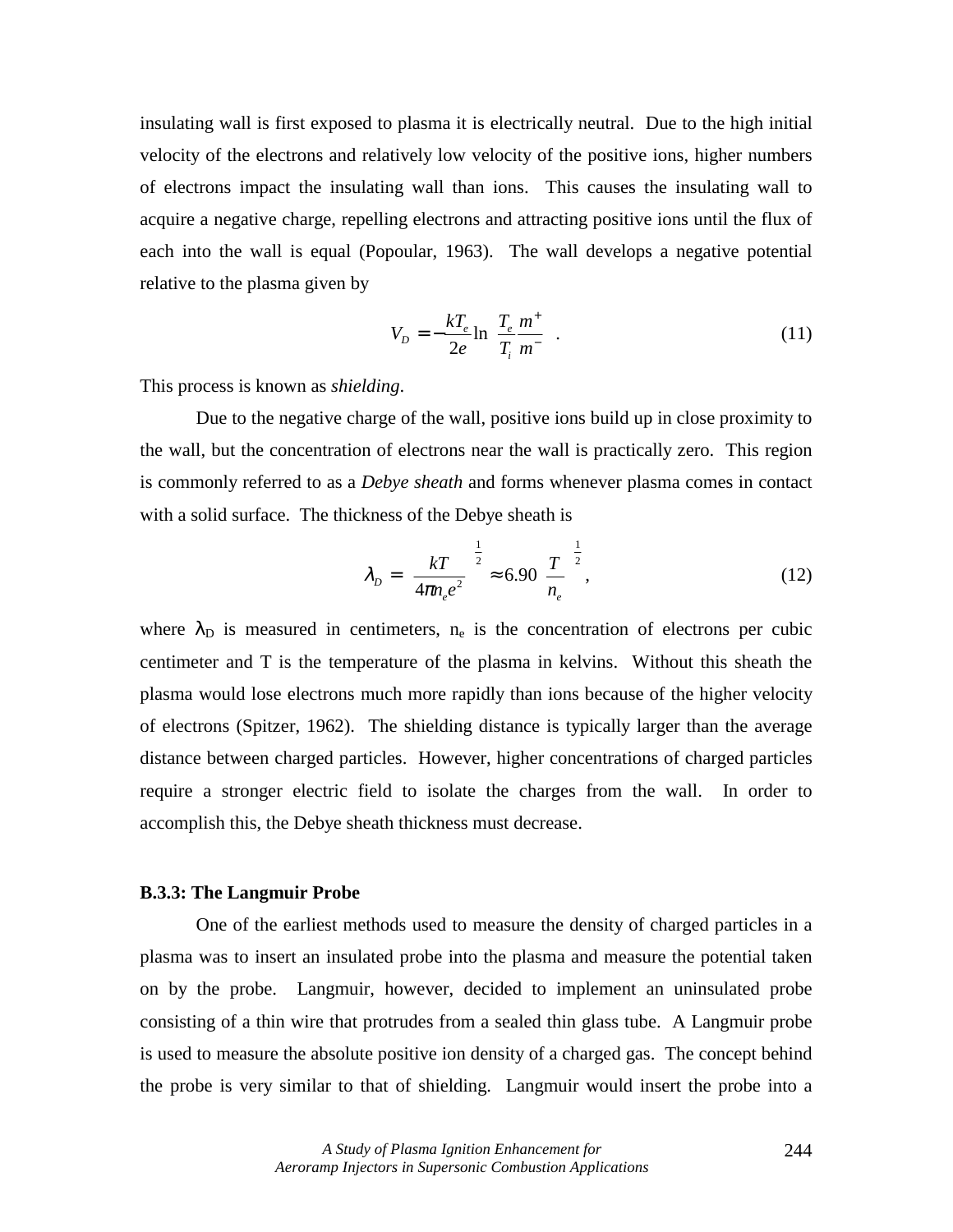region of plasma and vary its potential with relation to one of the electrodes. He would then measure the probe current as a function of its potential. As the probe is made increasingly more negative, fewer electrons will impact the probe tip and a region of positive ions will form around the surface of the probe, creating a sheath. The positiveion current passing through the probe is proportional to the ion density of the plasma. Additionally, it has been shown that

$$
i_p \propto V^{\frac{3}{2}} \left( 1 + 0.0247 \sqrt{\frac{T}{V}} \right),
$$
 (13)

where V is the potential across the positive-ion sheath and T is the absolute temperature of the ions at the plasma side of the sheath (Cobine, 1941).

#### **B.4: Arc Analysis**

 With a general understanding of gas and plasma dynamics, a study of arc analysis was conducted with the focus on plasma generation. This investigation centered primarily on free-burning arcs. The Steenbeck entropy minimum principle was investigated as way of relating electric arc variables and entropy production in an electric arc. In addition, the Elenbaas-Heller equation was used to construct temperature profiles of an arc with both constant and variable parameters relating gas properties to temperature. Finally, a model of the arc attachment point on the anode was created to relate the arc attachment point diameter to various gas and electrode properties.

### **B.4.1: Free-Burning Arcs**

 An arc is defined as a self-sustaining discharge having a low voltage drop and the ability to support large amounts of current density, typically in the range of several tens of thousands of amperes per square centimeter on the electrodes (Papoular, 1963). They are typically characterized as having an extremely bright core surrounded by an aureole. Figure B.7 shows the relationship of an arc to other types of electric phenomena, such as glow discharges. Arcs can be classified as either free-burning or constricted. A constricted arc is one that passes from a cathode, through some constricting channel, to an anode. A free-burning arc has no such restriction and is typically generated between two pointed electrodes, one pointed electrode and a flat plate or two spheres.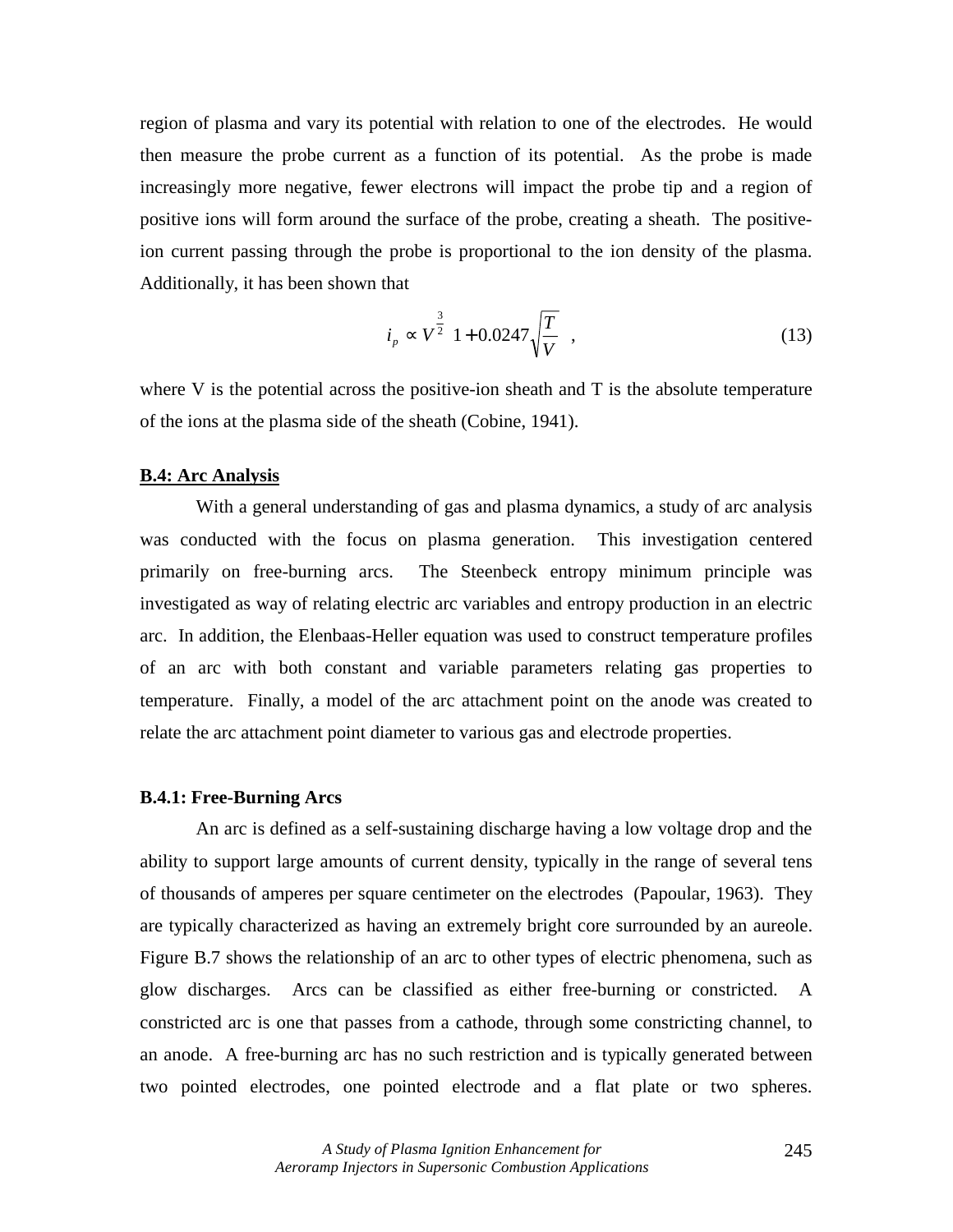Constriction is a means of stabilizing an arc and confining it to an area in which it can produce useful effects.



Figure B.7: Schematic Characteristic for Gaseous Discharges (Papoular, 1963)

 Another reason for constricting an arc is to increase the temperature of the arc core. Free-burning arcs are generally at atmospheric pressure and the gas temperature is usually 5000 K or above. Figure B.8 shows the difference between the electron and gas temperatures of high-pressure and low-pressure arcs. At high pressures (about 200 mm Hg and above), the temperature of the ions, electrons and neutral particles in the positive column are all in thermal equilibrium. The same is not true for low-pressure arcs, where the electron temperature can reach as high as 40,000 K (Cobine, 1941).

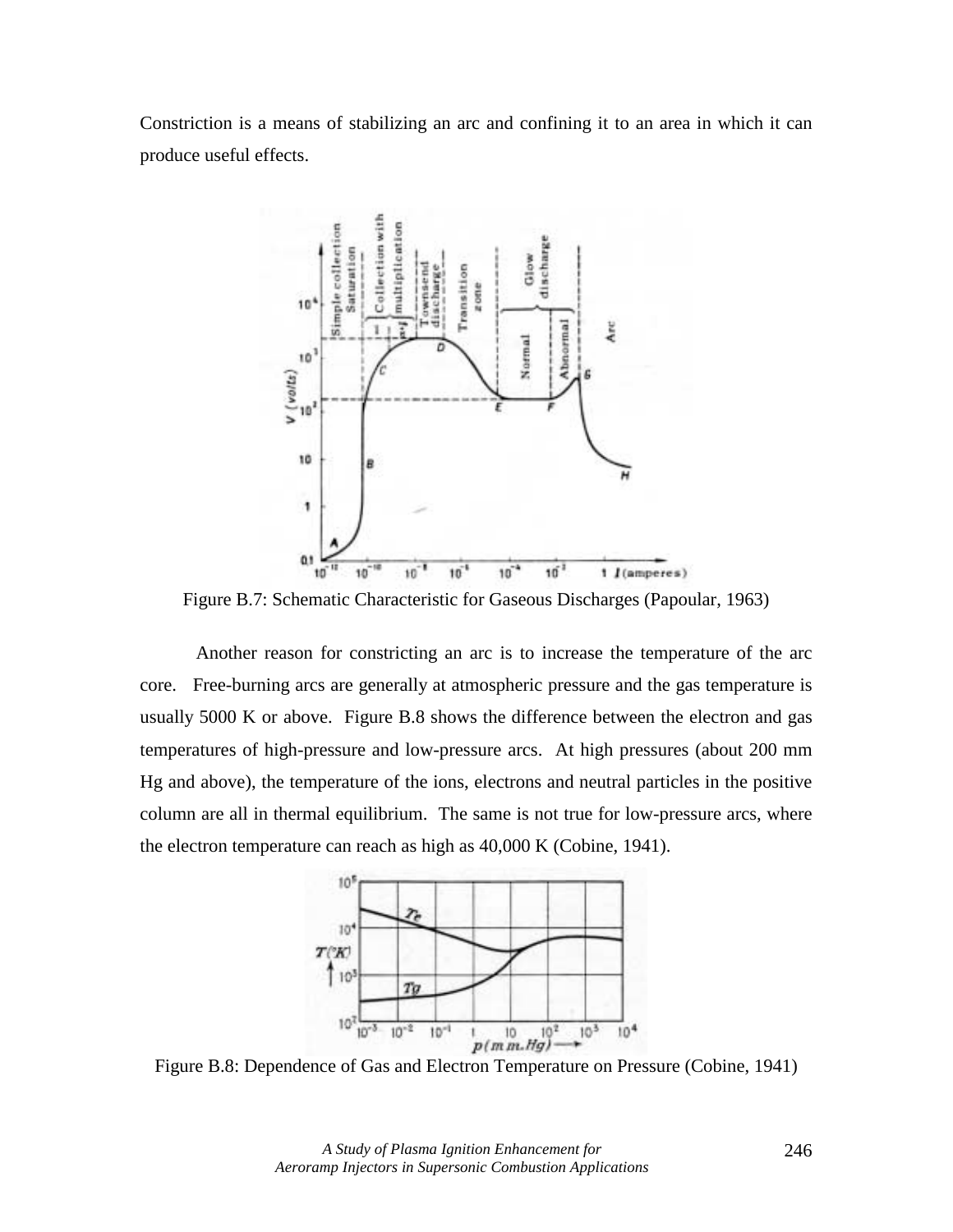The length of an arc is made up of three regions; the cathode and anode fall regions and the positive column. These three regions are shown graphically in Figure B.9. The cathode fall region  $(V_c)$  is only about 0.001 mm thick depending on the pressure of the gas. The electric field strength in this area is very strong. Only electrons are found in this region, so no plasma is present. The current density is highest in this section of the arc because the arc is narrowest at the cathode. The length of an arc largely falls within the description of a positive column. In contrast to the cathode fall region, the electric field strength is much weaker, but constant, in the positive column. This region is considered electrically neutral so it is classified as a plasma. The anode fall region  $(V_a)$  has a strong electric field and contains only electrons, much like the cathode fall region. However, the anode fall region is thicker than the cathode fall region by several orders of magnitude.



Figure B.9: The Regions of an Arc (Cobine, 1941)

# **B.4.2: Entropy Production in an Electric Arc**

 For an arc with a fixed length and current, the primary dependent arc variable is the current density, which is related to the arc conductivity and arc diameter, which in turn is related to the electric field strength. For high-pressure arcs, the arc diameter and electric field strength are related by the Steenbeck minimum principle that states that the independent variables of an electric arc will be adjusted so that the rate of entropy production is minimized (Finklnberg and Maecker, 1956). The entropy production per unit length, Θ, with considerations from irreversible thermodynamics is

$$
\Theta = \frac{I E}{T_c},\tag{14}
$$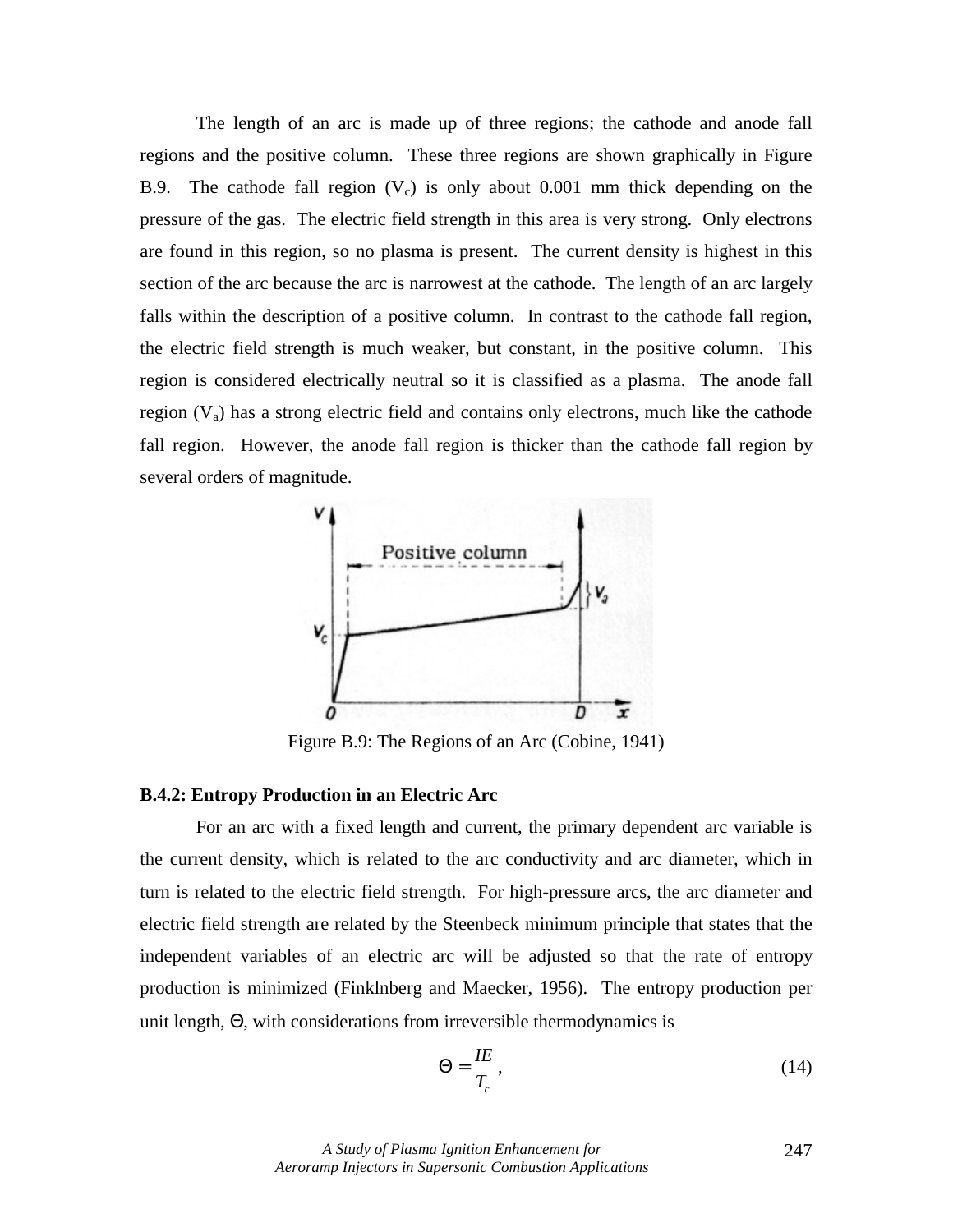where  $T_c$  is the temperature of the arc core, E is the electric field strength and I is the total current passing through the arc. The integral of this quantity along the length of the arc is the total entropy production in the arc. According to the Steenbeck minimum principle, if current is uniform, the electric field strength must be minimized in order to minimize entropy production. Steenbeck's minimum principle may be tentatively stated as follows: "Each time an electrical discharge phenomenon seems to have a choice between more than one configuration, it tends to achieve that implying the minimum voltage drop," (Hoyaux, 1968). In other words, the tradeoff between the diameter of the arc and the electric field is such that entropy production is minimized.

### **B.4.3: The Elenbaas-Heller Equation**

The Elenbaas-Heller energy equation is used to describe a fully-developed arc in which all of the local power input is lost to the constrictor walls through radiation and conduction. The Elenbaas-Heller energy equation is

$$
\frac{1}{r}\frac{d}{dr}\left[rk(T)\frac{dT}{dr}\right] = \lambda(T) - \sigma(T)E^{2},\qquad(15)
$$

where  $k(T)$  is the thermal conductivity,  $\lambda(T)$  is the radiation energy loss per unit volume,  $\sigma(T)$  is the electrical conductivity and E is the magnitude of the electric field (Hodnett, 1969).

 Two analyses were done based on the Elenbaas-Heller equation. The objective was to determine the radial temperature distribution of a constricted argon arc in the positive column and to ascertain how the variables k,  $\sigma$  and  $\lambda$  affect the results. For the first, and simplest, of the two analyses, k,  $\sigma$  and  $\lambda$  were all assumed constant, independent of temperature. A wall temperature of 300 K and  $dT/dr = 0$  at the center of the constrictor were the two boundary conditions. Fig. 4.4 shows the normalized results of that calculation. The second analysis used k(T),  $\sigma(T)$  and  $\lambda(T)$  for ionized argon as described by Hodnett and tabulated in Table B.2. For the second analysis, plasma was assumed to exist only above 5100 K.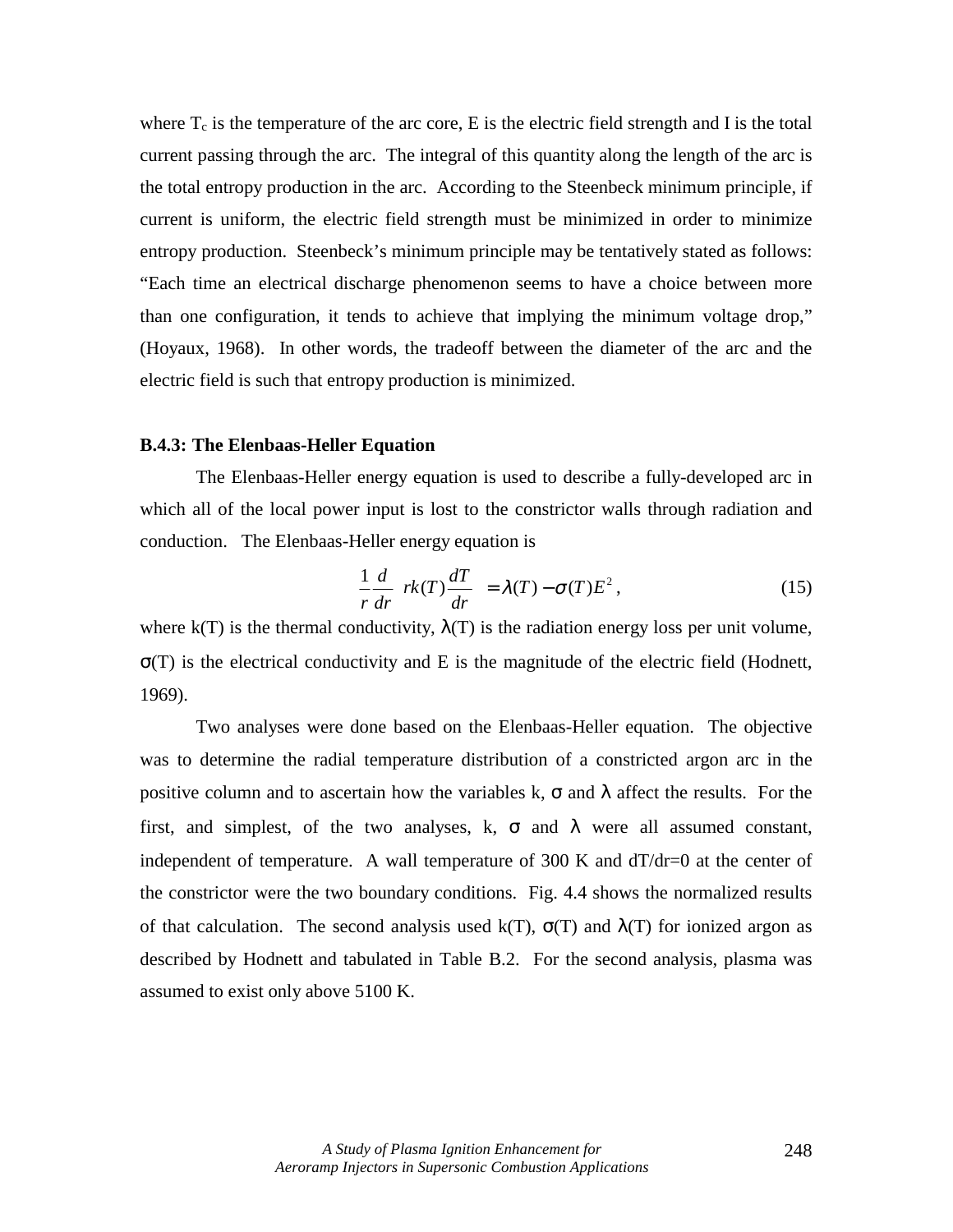

Figure B.10: Temperature Distribution of an Argon Arc with Constant k,  $\sigma$  and  $\lambda$ 



Figure B.11: Temperature Distribution of an Argon Arc with k(T),  $\sigma(T)$  and  $\lambda(T)$ (given by Table B.2)

It is clear from Figures B.10 and B.11 that the use of constant gas properties k,  $\sigma$  and  $\lambda$  is really not a bad assumption, providing that the properties are calculated at a temperature which produces roughly the same  $T_{\text{max}}$ . The use of gas properties dependent upon temperature seems to change the calculated temperature profile very little. One slight change occurred when using temperature-dependent gas properties as opposed to constant gas properties. The former calculation assumes the edge of the plasma region behaves as a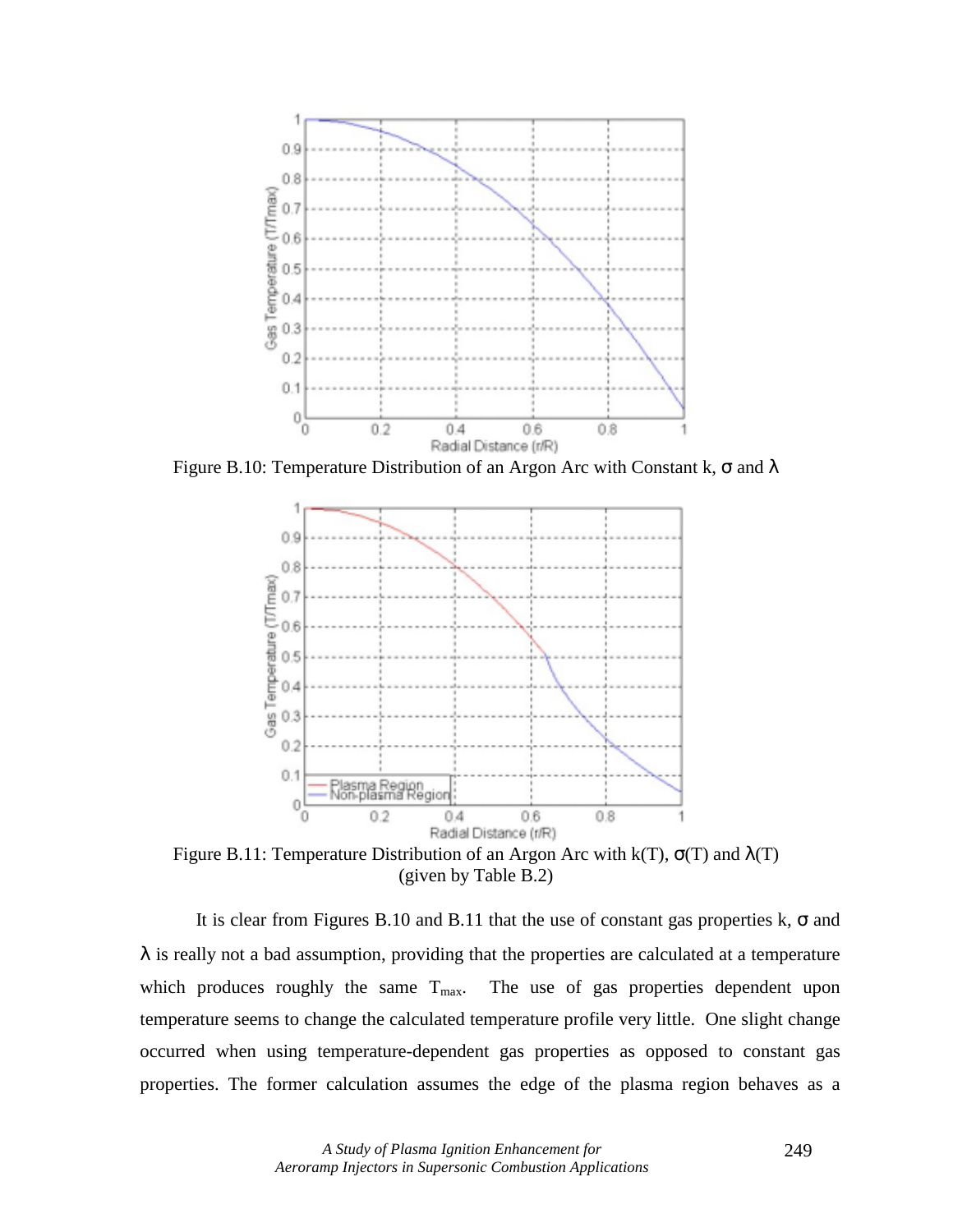constant temperature wall, producing a small "kink" in the temperature profile, whereas for the constant properties case the boundary condition is at the constrictor wall. However, the conclusion remains the same, that the use of constant values for gas properties in the Elenbaas-Heller equation is a good assumption for producing representative temperature profiles of the positive arc column in a cylindrical tube. In the future, an improved model should include three temperature regions to smooth out the temperature profile. Recommended ranges are:  $T_{max}$   $\rightarrow$  6000 K, 6000 K $\rightarrow$  4000 K and 4000 K  $\rightarrow$  T<sub>wall</sub>.

| Table D.2. Oas I Topernes for follized Argon |                                                                                                                                  |  |
|----------------------------------------------|----------------------------------------------------------------------------------------------------------------------------------|--|
| Properties for weakly ionized argon          | Properties for strongly ionized argon                                                                                            |  |
|                                              |                                                                                                                                  |  |
|                                              | $K(T) = 1.0051 \times 10^{2} T^{2} ergs / deg \cdot cm \cdot s$ $K(T) = 0.3859 \times 10^{-5} T^{2} ergs / deg \cdot cm \cdot s$ |  |
| $\lambda(T) = 0$                             | $\lambda(T) = 1.18512 \times 10^{10} [(T - 4000)/12800]^{4.795} ergs/cm^3 \cdot s$                                               |  |
| $\sigma(T) = 0$                              | $\sigma(T) = 0.48098 \times 10^{10} (T - 4000) \text{esu}$                                                                       |  |

Table B.2: Gas Properties for Ionized Argon

# **B.4.4: Anode Attachment Point Model**

 A second study was performed to determine how various arc parameters and plasma properties affect the area of arc attachment on the anode. The following equations were used:

$$
\dot{S}_s = \dot{Q}_a \left( \frac{1}{T_a} - \frac{1}{T_p} \right),\tag{16}
$$

$$
\dot{Q}_a = I\phi_a + \xi IV_{af} + \pi \frac{d_a^2}{4} \bigg[ h(T_p - T_a) + k_e \frac{(T_p - T_a)}{\delta} + \sigma \varepsilon \bigg( T_p^4 - T_a^4 \bigg) \bigg],\tag{17}
$$

$$
\dot{Q}_a = k_a \pi \frac{d_a^2}{4} \left( \frac{T_a - T_c}{t} \right),\tag{18}
$$

and

$$
\frac{\partial \dot{S}}{\partial d_a} = 0, \tag{19}
$$

| $I = 100$         | Current                                          |
|-------------------|--------------------------------------------------|
| $Tc=298$          | Temperature of coolant $(K)$                     |
| $\phi_{a} = 4.38$ | Thermionic work function of copper $(V)$         |
| $\varepsilon=1.0$ | A multiplication factor $(0 \le \epsilon \le 1)$ |
|                   |                                                  |

*A Study of Plasma Ignition Enhancement for Aeroramp Injectors in Supersonic Combustion Applications*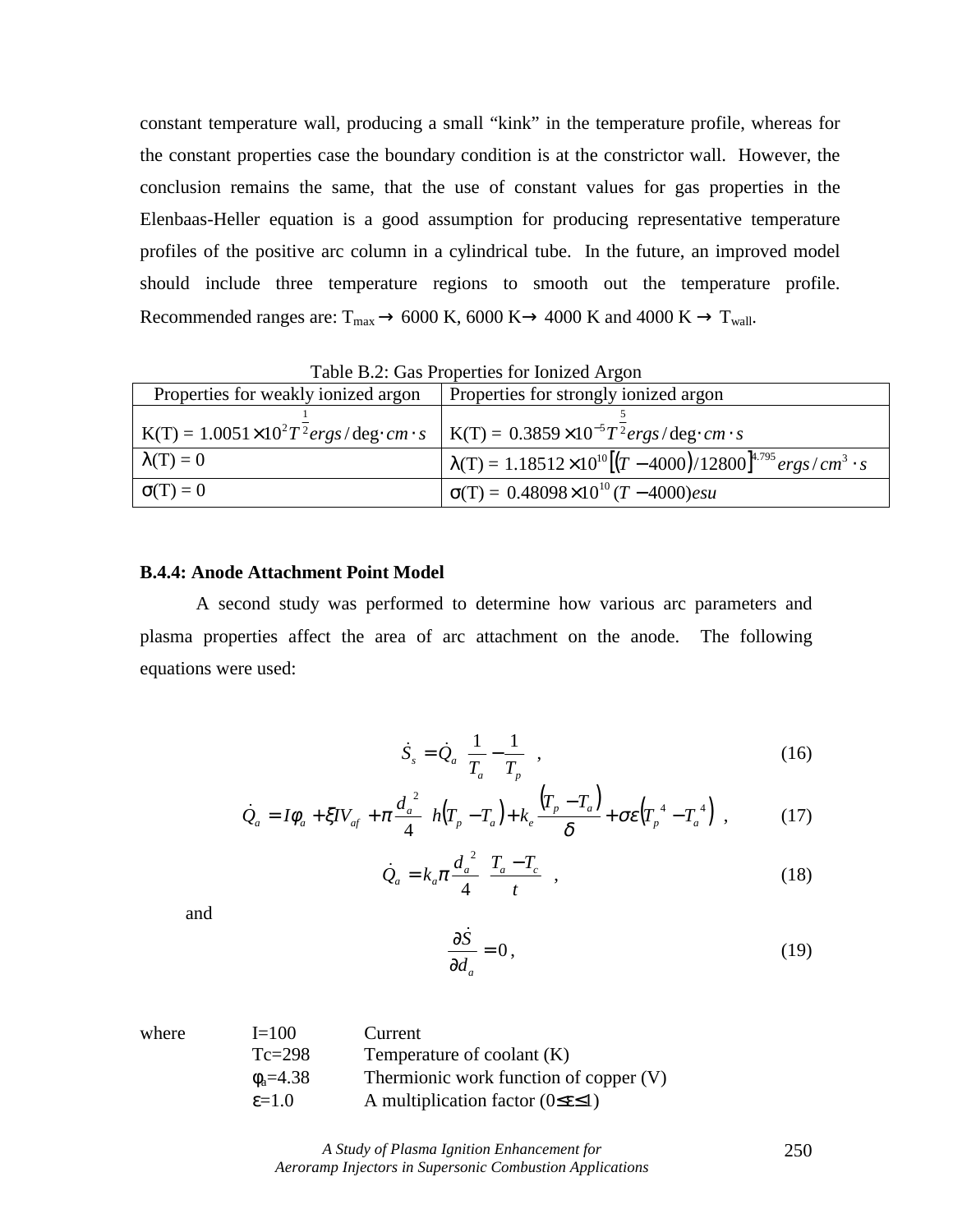| $\xi = 1.0$          | A multiplication factor ( $0 \le \xi \le 1$ )               |
|----------------------|-------------------------------------------------------------|
| $V_{\text{af}}=20$   | Voltage across anode fall region (Mahan, 1970)              |
| $h=125$              | Heat transfer coefficient (W/mK)                            |
| $T_p = 10000$        | Temperature of plasma (K)                                   |
| $k_e = 399.0$        | Conductivity of electrons in the anode fall region $(W/mK)$ |
| $\delta = 0.001$     | Thickness of anode fall region (m)                          |
| $\sigma = 5.67E - 8$ | Boltzmann's constant $(W/m^2K^4)$                           |
| $k_a = 320.0$        | Conductivity of copper at melting temp (W/mK)               |
| $t=0.001$            | Thickness of anode (m)                                      |

were used as initial values to begin the study. For this analysis, ke was assumed to be the conductivity of copper at room temperature. Solving for  $d_a$  as a function of all other parameters allowed the dependency of  $d_a$  on t,  $\delta$ , I,  $V_{af}$ ,  $k_e$  and  $\phi_a$  to be evaluated. It was found that the diameter of the arc attachment point decreases exponentially with increases in the anode thickness and thermal conductivity of the electrons in the anode fall region. Increasing the current and thermionic work function of the electrode caused a linear increase in the arc diameter at the point of attachment. These trends are shown in Figure B.12.

These trends can be explained using logical electrical arguments and knowledge of arc physics. In Figure B.12(a), a thicker anode is expected to have a smaller arc attachment point. As the anode thickness increases, so does its thermal resistance, given by

$$
R_{thermal} = \frac{t}{k_a}.
$$
 (20)

A larger thermal resistance will produce a higher local temperature on the anode surface,  $T_a$ . To minimize the heat transfer to the anode, the arc diameter must decrease according to equation (18), which also agrees with the previous statement. In Figure B.12(b), shows that an increase in the thermal conductivity of the electrons in the anode fall region produces a decrease in arc attachment diameter. According to the Lorentz ratio,

$$
L = \frac{\sigma_e}{k_e},\tag{21}
$$

as the thermal conductivity of an electron gas increases, the electrical conductivity must also increase to maintain a constant ratio. It is also known that as the electrical

> *A Study of Plasma Ignition Enhancement for Aeroramp Injectors in Supersonic Combustion Applications*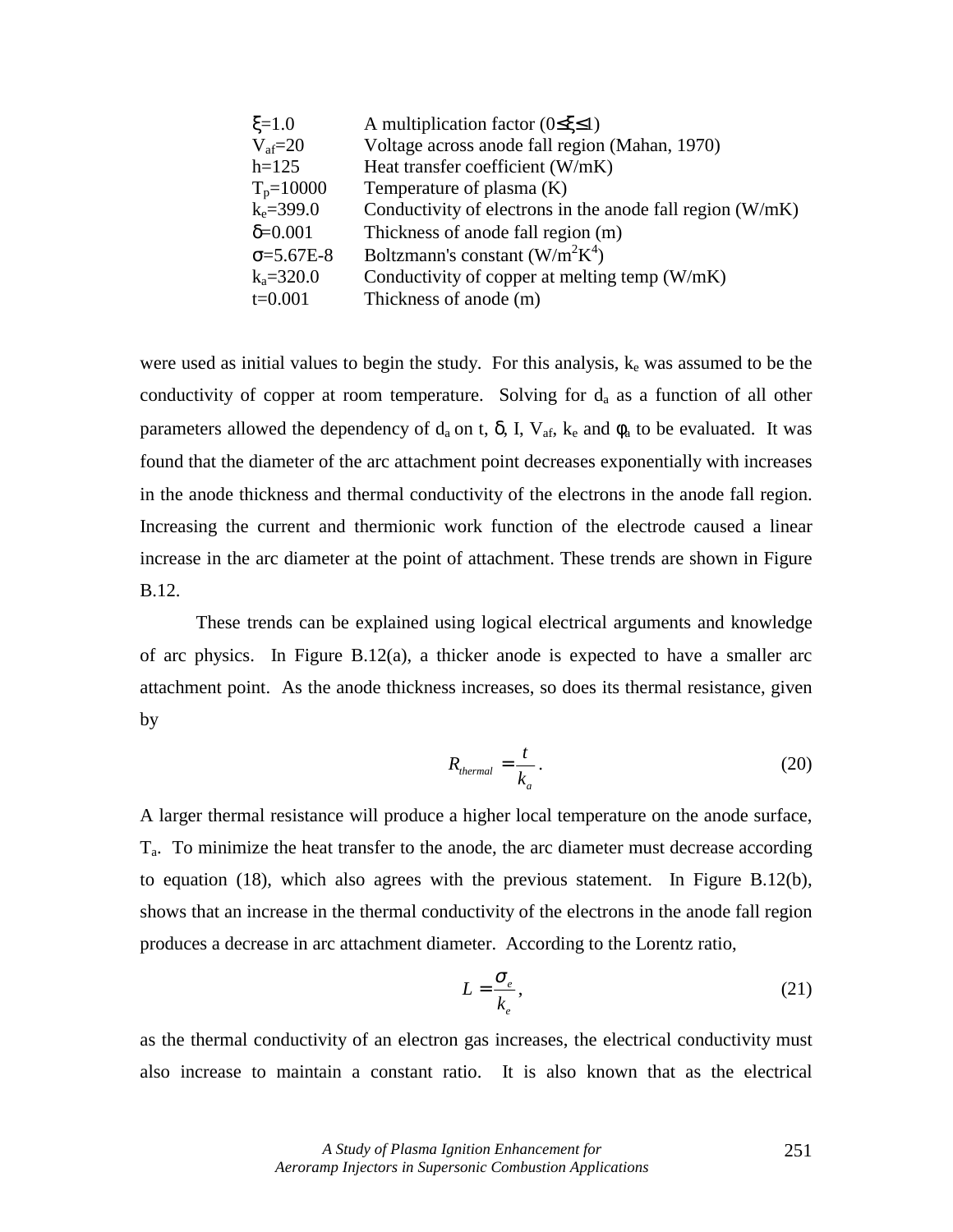conductivity of an electron gas increases, the charge concentration must increase (i.e. in the case of an electric arc, the arc constricts) (Papoular, 1963).



Figure B.12: Diameter of Arc Attachment Point versus Various Parameters

 For Figures B.12(c) and (d), an increase in those parameters produces a nearly linear increase in the arc diameter. The trend shown in Figure B.12(c) can be explained in terms of Ohm's law,  $V=IXR$ . As current increases, the net effect is that the arc must expand, or reduce its resistivity to maintain a constant voltage. In actuality, both occur. The centerline of the arc reaches a higher temperature, reducing the resistivity of the arc, and the arc expands to accommodate the larger number of electrons passing through (Stouffer, 1989). Figure B.12(c) shows that an increase in the thermionic work function of the electrode causes an increase in the diameter of the arc attachment point. The thermionic work function of a metal is the work in volts necessary to remove a unit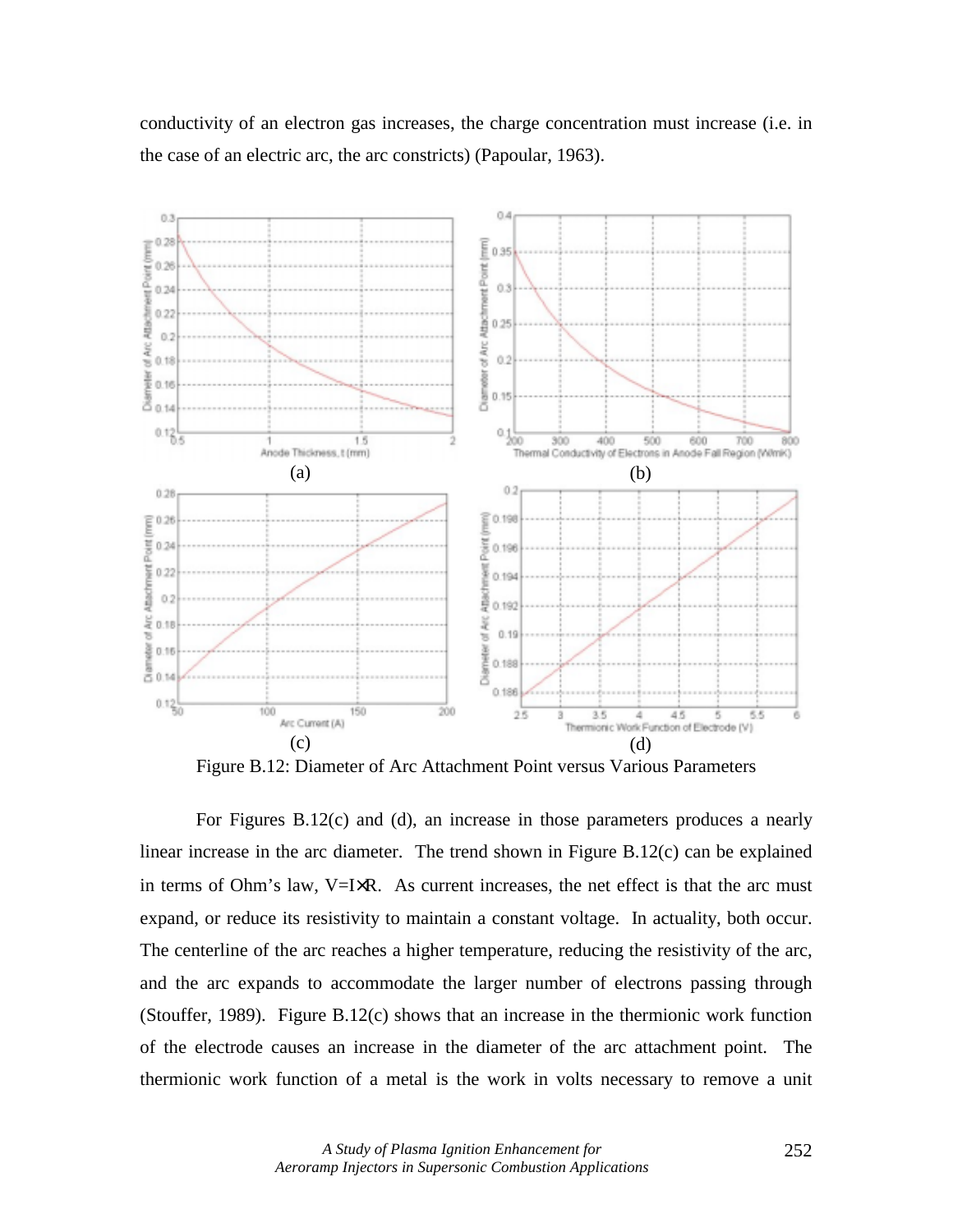charge of electrons from the surface. This concept can be explained using the Shih equation

$$
q_e = j \left[ \frac{5kT_e}{2e} + U_a + \phi_a \right],
$$
\n(22)

where the thermal energy (first term), kinetic energy gained by electron acceleration through the arc (second term), and the kinetic energy given up by the electrons on impact (third term, where  $\phi_a$  is the thermionic work function of the anode), relate to the heat transfer at the point of arc attachment,  $q_e$  (Gallimore, 1998). It is important to note that each term is multiplied by the current density j. Since we are only interested in the onimpact effects the equation can be reduced to

$$
q_e = j\phi_a. \tag{23}
$$

Since an arc will rearrange itself in such a way as to minimize the heat transfer to the anode, increasing the thermionic work function indicates that a reduction in current density will occur (i.e. the arc will expand). This agrees with Figure B.12(d).

# **B.5: Conclusions**

The aim of this section was to provide an improved understanding of plasma dynamics and the design of plasma generators. Various aspects of plasma were studied, such as chemical, electrical and physical properties. Plasma generation was assumed to be produced by means of an electric arc. For confined arcs, the Elenbaas-Heller equation was used to determine the temperature profile within the constrictor. Also, a model of the arc diameter at the point of anode attachment was studied in relation to various gas and electrode properties for free-burning arcs.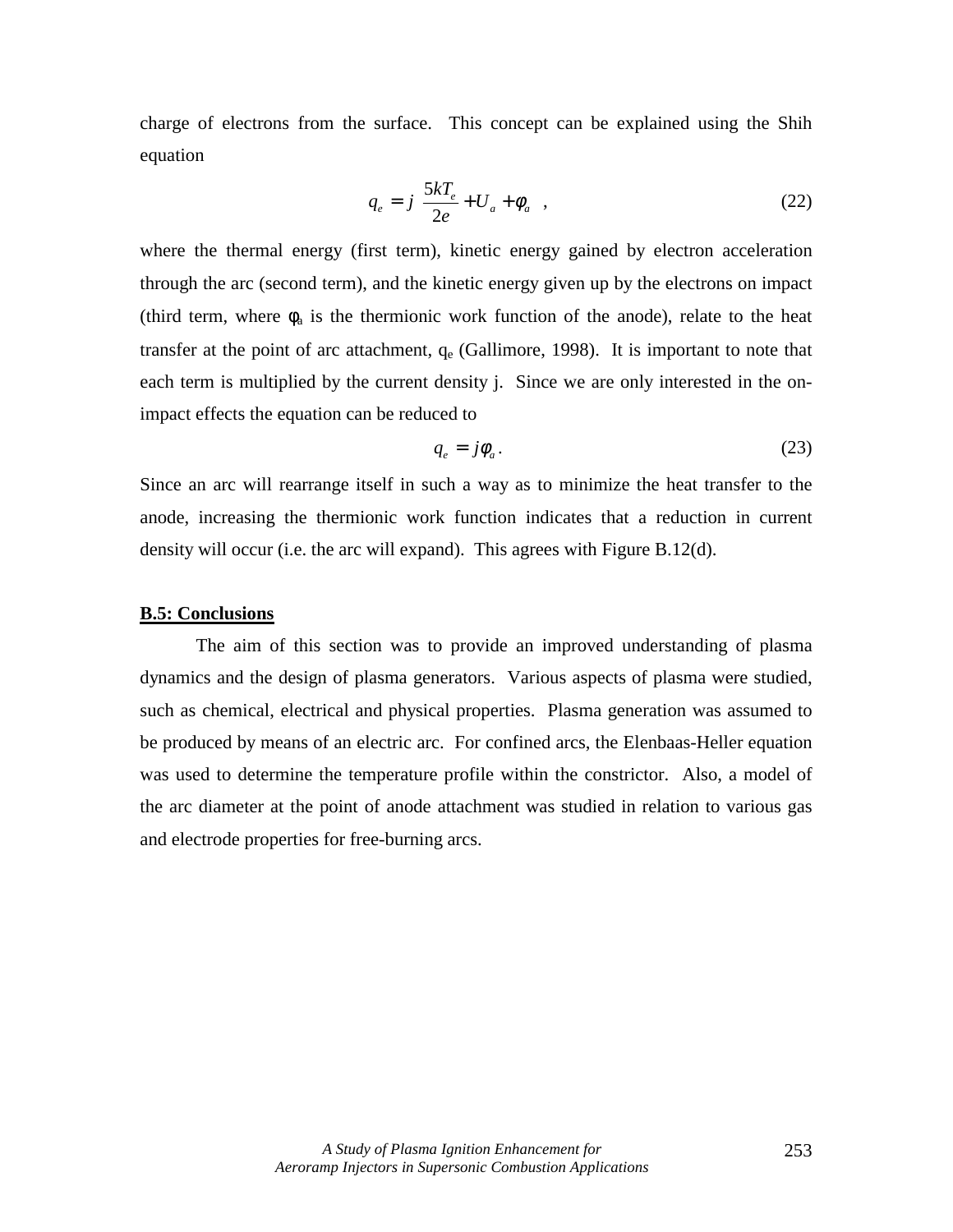# *Appendix C*

# *Relationships for Momentum Flux Ratio, Mass Flowrate, and Chamber Pressure*

The charts presented in this appendix are meant to serve as an aid for those who are interesting in determining various conditions, such as mass flow rate, not reported in the main body of the dissertation. A Sierra Series 840 mass flow meter was used to collect volumetric flowrate data for methane, nitrogen, ethylene, and air. Accuracy of the mass flowrate measurements is  $\pm$  1% for methane and  $\pm$  5% for all other gases. The mass flow meter was shipped from Sierra and calibrated to operate with methane and requires a conversion factor when using other gases. The use of this conversion introduces some slight error into the measurements.

Examples of how to use the charts are as follows: Assuming the experiment consisted of the torch operating at 446 kPa (50 psig) exhausting into the atmosphere and the value of the methane mass flow rate is desired. Referring to Figure C.1, a chamber pressure of 446 kPa will allow a mass flowrate of approximately 0.78 g/s to pass through the torch orifice. For tests conducted in the supersonic tunnel, the torch was usually set to run with a momentum flux ratio of 1.17. Referring again to Figure C.1, this corresponds to a chamber pressure of 342 kPa (50 psia). The corresponding mass flowrate can be determined by determining the intersection of 342 kPa line and the mass flowrate trend line. This yields a mass flowrate of 0.58 grams/sec.

The momentum flux ratio is defined as

$$
\overline{q} = \frac{(\rho u^2)_{\text{injectant}}}{{(\rho u^2)_{\text{free stream}}} = \frac{{(\gamma P M^2)_{\text{injectant}}}{{(\gamma P M^2)_{\text{free stream}}}}
$$
\n(C.1)

where P is the static pressure,  $\gamma$  is the ratio of specific heats, and M is the Mach number. The static pressure of the torch can be calculated by

$$
P = P_o \left( 1 + \frac{\gamma - 1}{2} M^2 \right)^{\frac{\gamma}{1 - \gamma}}
$$
 (C.2)

where the Mach number at the torch exit is unity and the total pressure is the chamber pressure.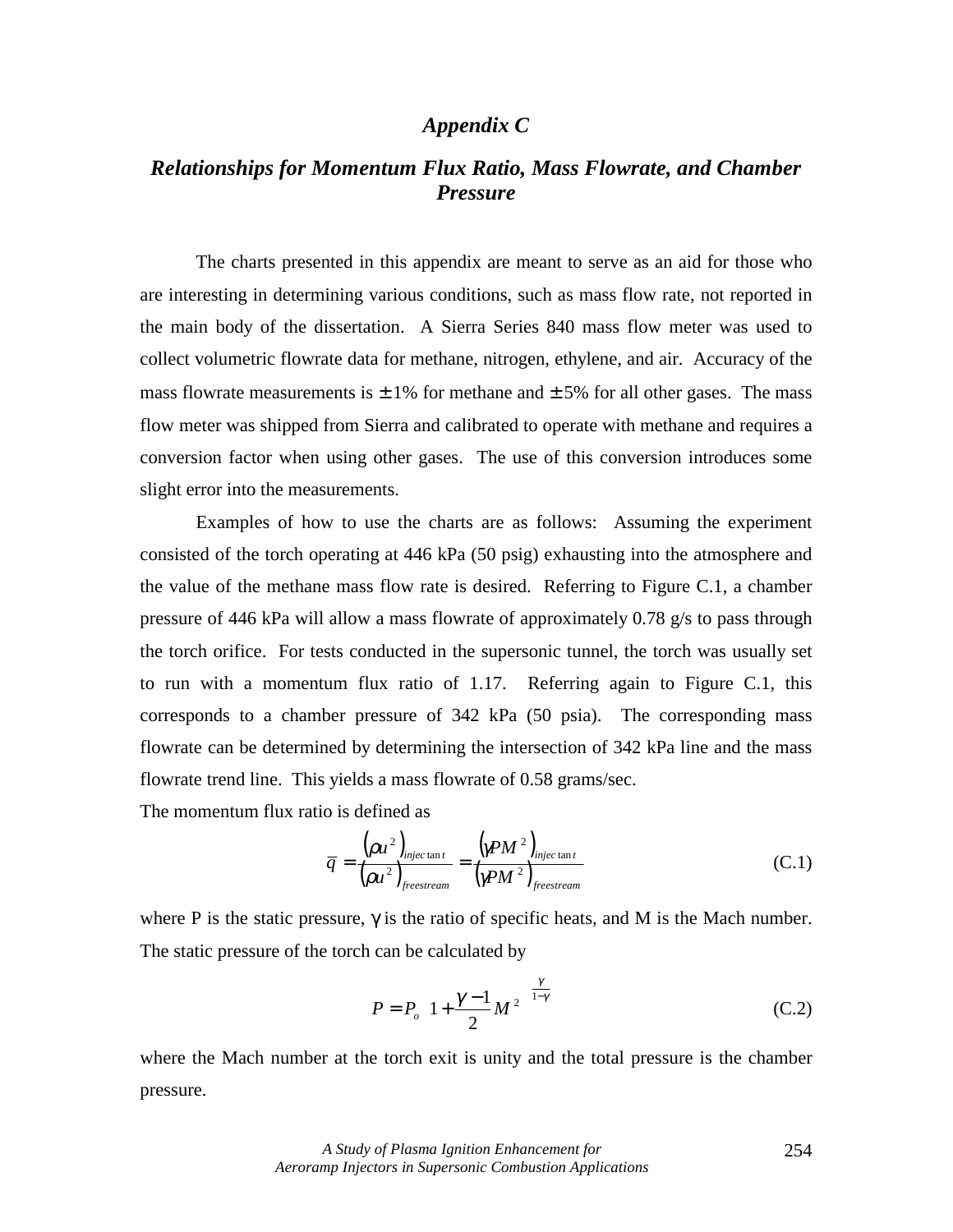As a final note, the ignition of the torch usually caused a small increase in the torch chamber pressure, generally on the order of 20 kPa when the torch was run at a chamber pressure of 345 kPa (a 5% increase). This was caused by thermal blockage from the arc. The data collected for the charts are from cold flow measurements, but are reasonably close to the actual mass flowrates and momentum flux ratios experienced while the torch was on.



Figure C.1: Conversion Chart for Methane with a 0.178 mm Arc Gap



Figure C.2: Conversion Chart for Nitrogen with a 0.178 mm Arc Gap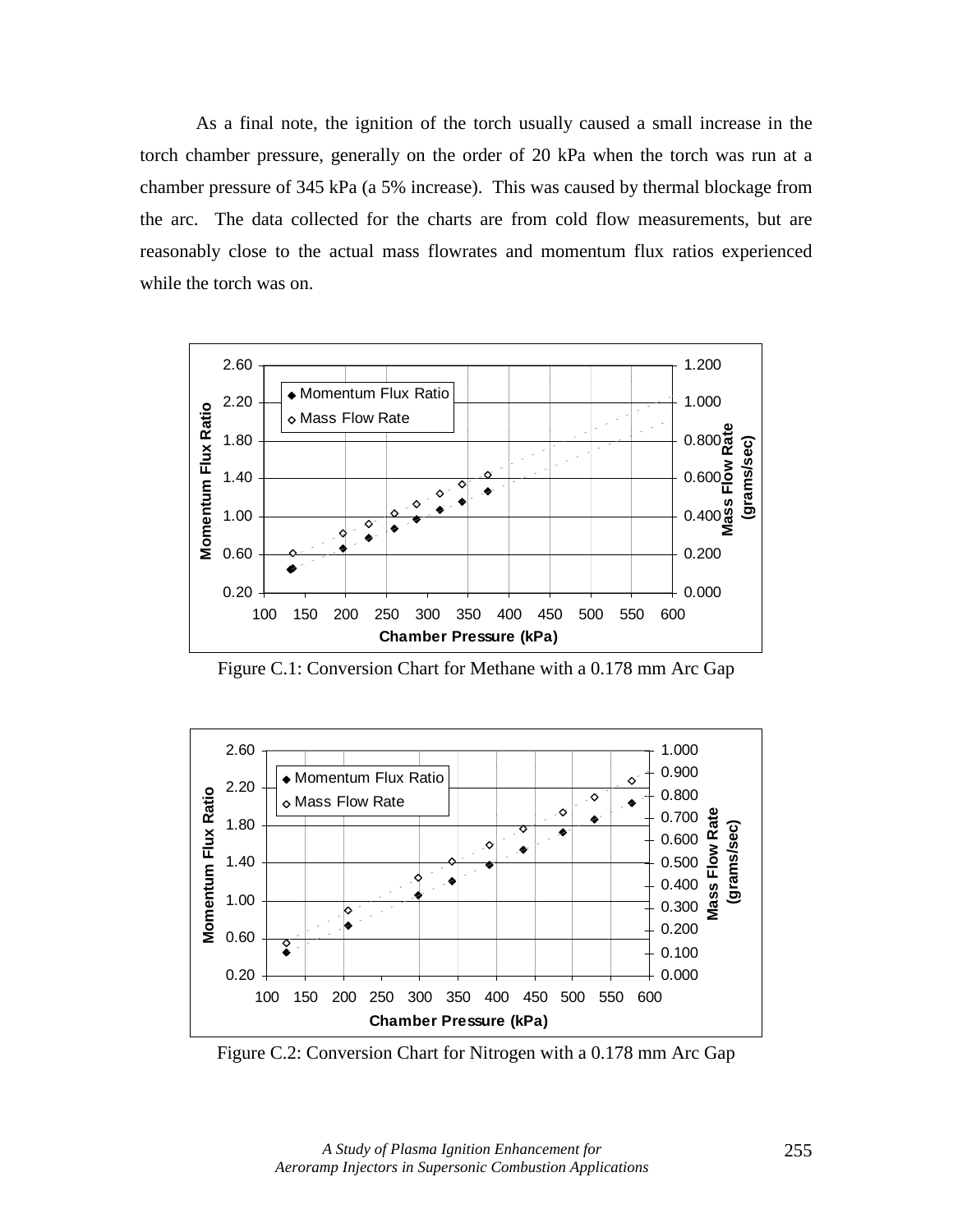

Figure C.3: Conversion Chart for Nitrogen with a 0.267 mm Arc Gap



Figure C.4: Conversion Chart for Ethylene with a 0.178 mm Arc Gap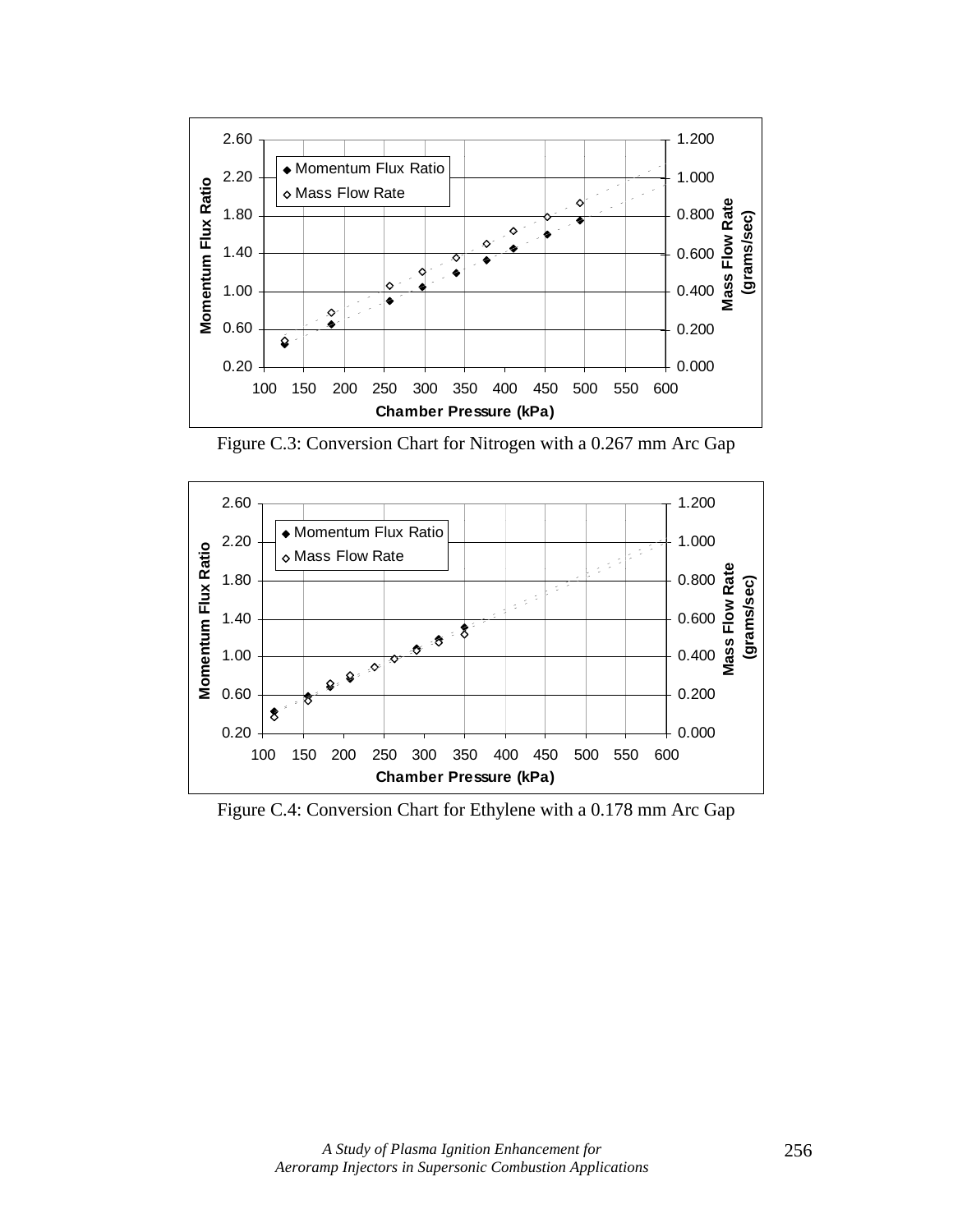

Figure C.5: Conversion Chart for Air with a 0.178 mm Arc Gap

As final note, to nondimensionalize certain data, a parameter  $d_{eq}$ , or  $d_{eff}$  will be used. These stand for the equivalent diameter and effective diameter respectively. For a single circular orifice, the effective diameter is equal to the actual diameter of the torch constrictor (1.59 mm). The effective diameter is related to the equivalent diameter by

$$
d_{\text{eff}} = d_{\text{eq}} \sqrt{C_d} \tag{C.1}
$$

where  $C_d$  is the discharge coefficient of the torch.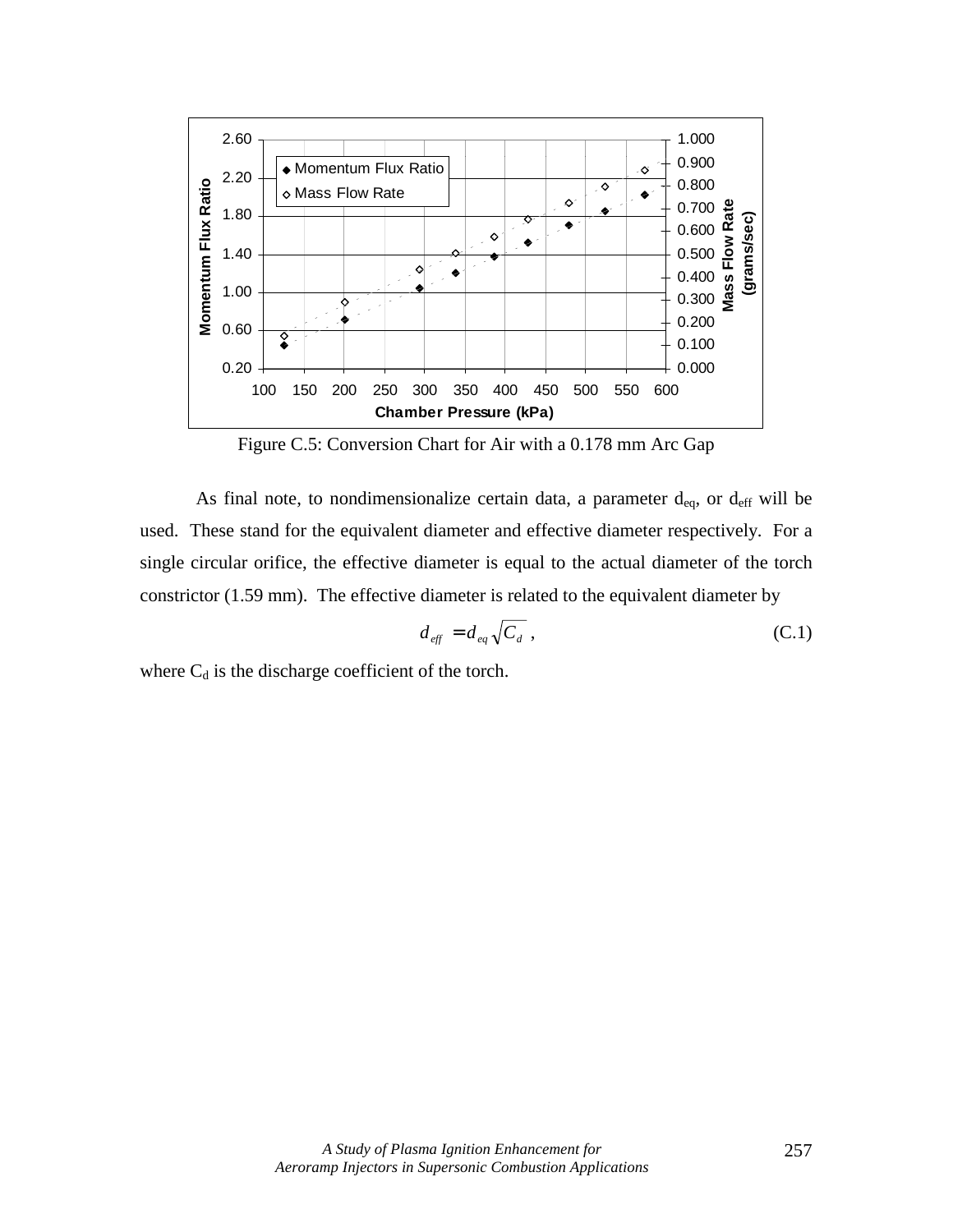# *Appendix D*

# *Selected Excerpts from*

# *"Numerical Model for Plasma Jet Injection in a Supersonic Crossflow" By Alexandre Perrig*

#### *Introduction and Editing by Scott Gallimore*

 This appendix presents the major results of the work performed by Alexandre Perrig to develop a CFD model that can be used to accurately predict the mixing and penetration characteristics of a methane plasma jet in a Mach 2.4 crossflow. The work presented here incorporates some of the suggested changes made by the present author in Chapter 8 to improve the accuracy of a model developed by Aerosoft, such as implementing a better turbulence model and changing the freestream total temperature to match that of the experimental results. In addition, the study also used a pyramidal approach, that is, the eventual goal of modeling a reacting plasma jet in a supersonic crossflow was reached by making small-steps of increasing complexity and evaluating the results as the process continued. This prevented the problem of obtaining a final solution, which may require changes to the model, and then have the arduous task of determining what the source of the problem actually is. Furthermore, Perrig discusses the assumptions and calculations made by the present author to develop the model. In general, the program demonstrated that a methane plasma jet could be well represented using CFD techniques, but unfortunately only for nonreacting cases. Reacting simulations had poor agreement with experimental results.

#### **D.1. Methane Injection Model**

A model for the methane plasma jet inflow conditions has to be developed. The model pursues two antithetic goals: (1) it has to be as realistic as achievable, and involve as many physical aspects of the injection conditions of the methane plasma, and (2) it has to remain as simple as possible, and be easy to handle for the solver, not to jeopardize the stability of the numerical solution, nor the requested CPU time per iteration. The experimental setup and measurements provide the feedstock conditions, the plasma torch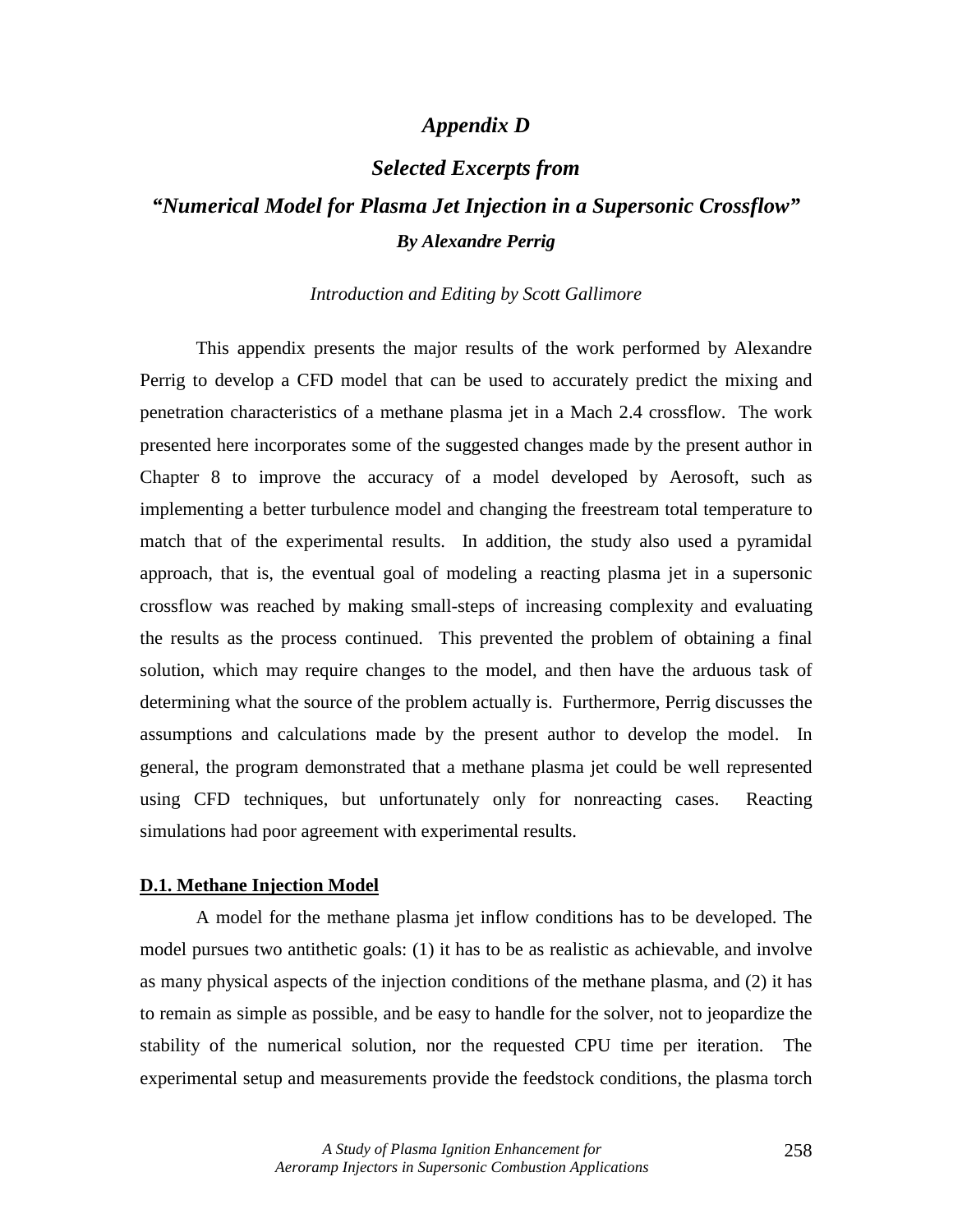topology, and some of the plasma physical properties. The following inflow conditions remain to be determined:

- (1) Mass-flow of methane at injection port
- (2) Injection velocity
- (3) Injection pressure
- (4) Injection temperature

All these conditions can be deduced from the known experimental data, thermodynamic laws, and a few assumptions. Table D.1 provides methane's feedstock conditions. The mass-flow will be determined first, then the temperature, and finally the remaining inflow thermodynamic conditions.

| $T_{CH4,0}$ | $P_{CH4,0}$ | ĸ                  | γ    |
|-------------|-------------|--------------------|------|
| IKI         | [kPa]       | $[JK^{-1}Kg^{-1}]$ | [-]  |
| 300         | 344.64      | 519.625            | 1.33 |

*Table D.1: Methane's feedstock conditions* 

## **D.1.1. Mass-flow**

Figure D.1 presents a schematic of the plasma torch in the injection port area, while Table D.2 show the main dimensions of the torch. The topology of the plasma torch, along with the feedstock conditions, provide the information necessary to determine the mass-flow of methane injected into the wind tunnel's test section. The calculations of the cross-flow sections within the plasma torch can be made by referring to Figure D.1.



*Figure D.1: Plasma torch main dimensions* 

*A Study of Plasma Ignition Enhancement for Aeroramp Injectors in Supersonic Combustion Applications*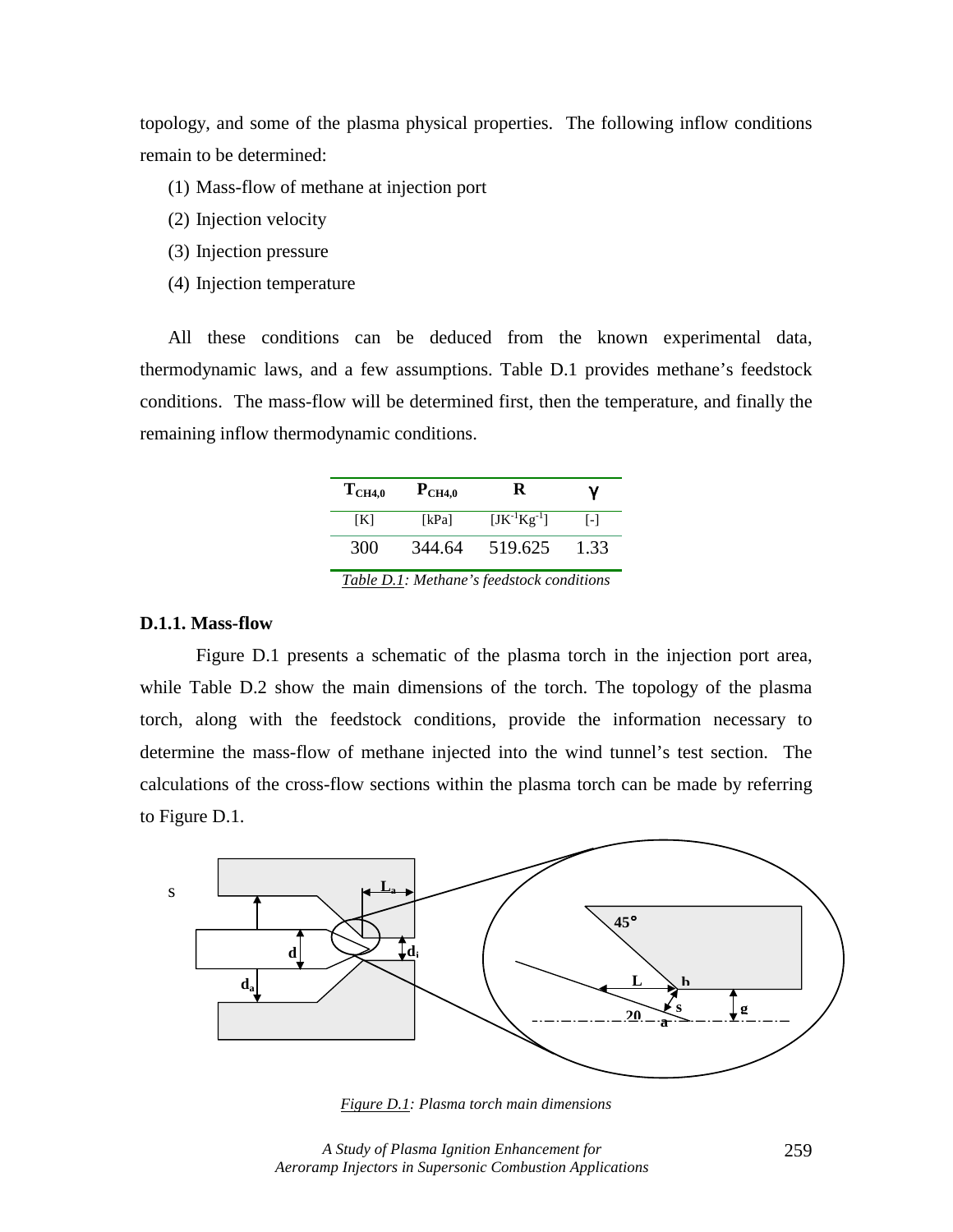| <b>Anode Internal</b><br>$\mathbf{d}_{\mathbf{ai}}$ | <b>Anode Constrictor</b><br>Length<br>$\mathbf{L}_{\mathbf{ac}}$ | <b>Anode Constrictor</b><br>K<br>u: | <b>Cathode</b><br>d. | Arc<br>Gap<br>ப      |
|-----------------------------------------------------|------------------------------------------------------------------|-------------------------------------|----------------------|----------------------|
| $\lceil$ mm $\rceil$                                | $\lceil$ mm $\rceil$                                             | $\lceil$ mm $\rceil$                | [mm]                 | $\lceil$ mm $\rceil$ |
| 9.9822                                              | 2.54                                                             | .59                                 | 3.175                | i 1778               |

*Table D.2: Main dimensions of the plasma torch* 

 $\Box$  The anode constrictor area, A<sub>3</sub>, is given by:

$$
A_3 = \frac{\pi}{4} d_j^2, \tag{D.1-1}
$$

and anode interior area,  $A_1$ , by:

$$
A_1 = \frac{\pi}{4} \left( d_{ai}^2 - d_c^2 \right). \tag{D.1-2}
$$

The most important section is the smallest cross-flow section between the anode interior surface and the cathode, the gap area  $A_2$ . The gap region between torch's anode and cathode is magnified in Figure D.1 (right). The slope of the smallest distance between the anode interior angle (point b, on Figure D.1) and cathode's conic tip, s, can be described as a function of the vertical arc gap, g:

$$
s(g) = \frac{1}{\sin 20^{\circ}} g .
$$
 (D.1-3)

Area  $A_2$  is the surface of revolution created by the rotation of s (g) - i.e., segment [a, b] around torch's longitudinal axis, i.e.:

$$
A_2 = 2\pi \int_a^b s(g) \sqrt{1 + s'^2(g)} \, dg \tag{D.1-4}
$$

Table D.3 summarizes the respective sizes of  $A_1$ ,  $A_2$ , and  $A_3$ :

| <b>Anode Interior</b><br><b>Cross-Section</b> | <b>Arc Gap</b><br><b>Cross-section</b><br>A <sub>2</sub> | <b>Anode Constrictor</b><br><b>Cross-Section</b><br>$A_3$ |
|-----------------------------------------------|----------------------------------------------------------|-----------------------------------------------------------|
| $\lceil m^2 \rceil$                           | $\mathsf{Im}^{\mathscr{L}}$                              | $\text{Im}^2$                                             |
| $7.034 \cdot 10^{-5}$                         | $2.911 \cdot 10^{-7}$                                    | $1.98557 \cdot 10^{-6}$                                   |

*Table D.3: Anode cross-section areas*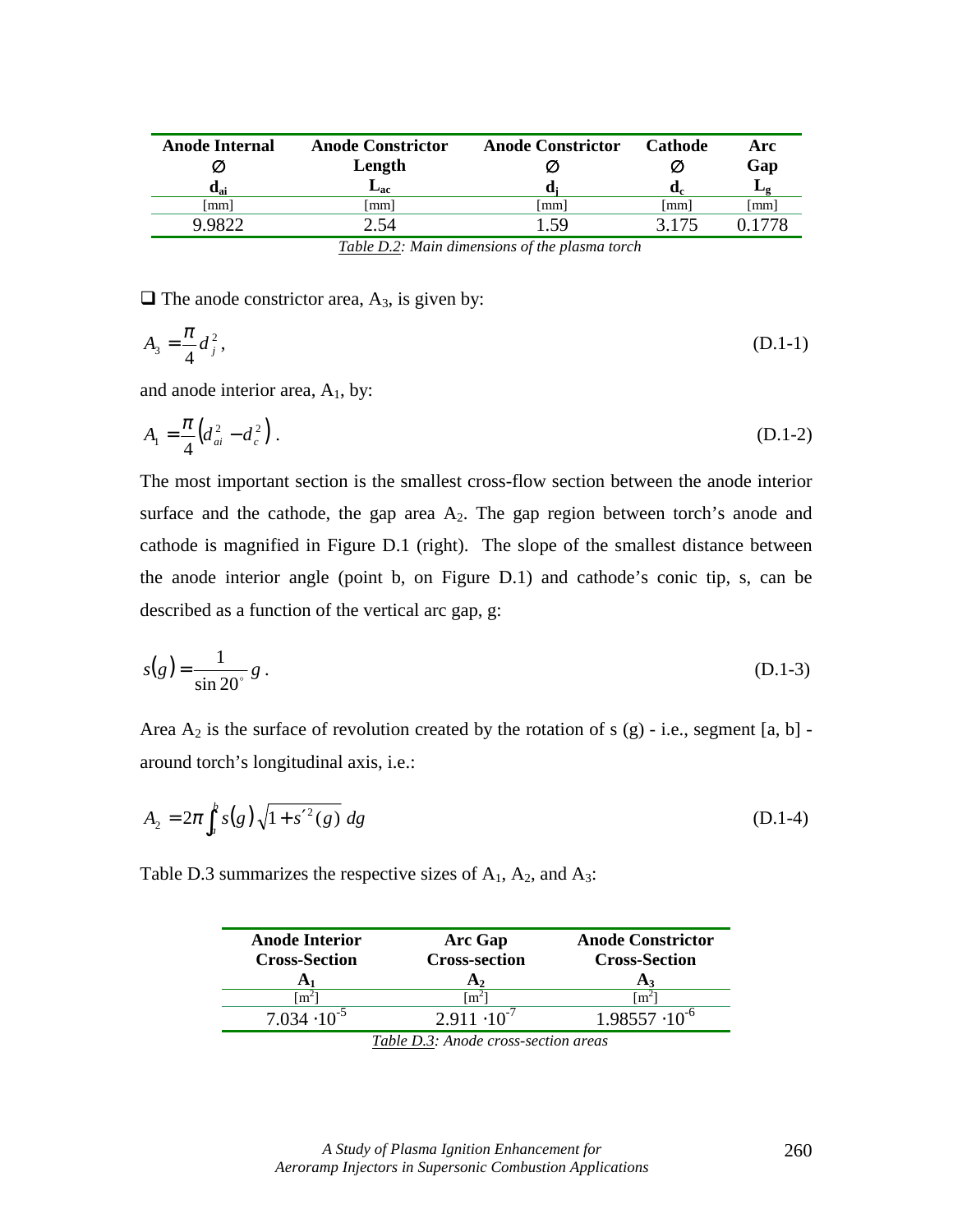The area ratio between anode interior cross-section  $(A<sub>1</sub>)$  and arc gap crosssection  $(A_2)$  is about 241:1. The zone between  $A_1$  and  $A_2$  acts like a convergent nozzle. Assuming methane to be a thermally perfect gas, the fundamental gas dynamics relations provide the critical pressure ratio, beyond which the flow remains choked throughout the nozzle:

$$
\frac{p^*}{p_0} = \left(\frac{2}{\gamma + 1}\right)^{\frac{\gamma}{\gamma - 1}},\tag{D.1-5}
$$

where  $p^*$  is the critical backpressure, and  $p_0$  the feedstock total pressure. For the actual methane feedstock conditions, the ratio is about 0.5. Even though the pressure prevailing beyond section  $A_2$  is unknown, there is no doubt that this value will be exceeded. Therefore, the flow is assumed to be choked in section  $A_2$ .

The mass-flow can then be calculated from:

$$
\dot{m} = \rho_{\text{CH}_4} A_2 a \,, \tag{D.1-6}
$$

where  $\dot{m}$  is the methane mass-flow,  $\rho_{\text{CH}_4}$ , methane's density, and a, the speed of sound at feedstock conditions. With the choked assumption in section  $A_2$ , Eqn. (D.1-16) may be finally rewritten in the following manner:

$$
\dot{m} = \rho_{\scriptscriptstyle CH_4,0} \left( \frac{2}{\gamma+1} \right)^{\frac{\gamma+1}{2\gamma-2}} A_2 \left( \gamma RT_{\scriptscriptstyle CH_4,0} \right)^{\gamma/2} . \tag{D.1-7}
$$

#### **D.1.2. Jet Bulk Temperature**

The following assumptions are made about the plasma jet at its injection port (crosssection  $A_3$ :

- (1) Steady state
- (2) Open system
- (3) No dissipation
- (4) No body forces
- (5) Constant velocity, uniform
- (6) Methane to be a thermally perfect gas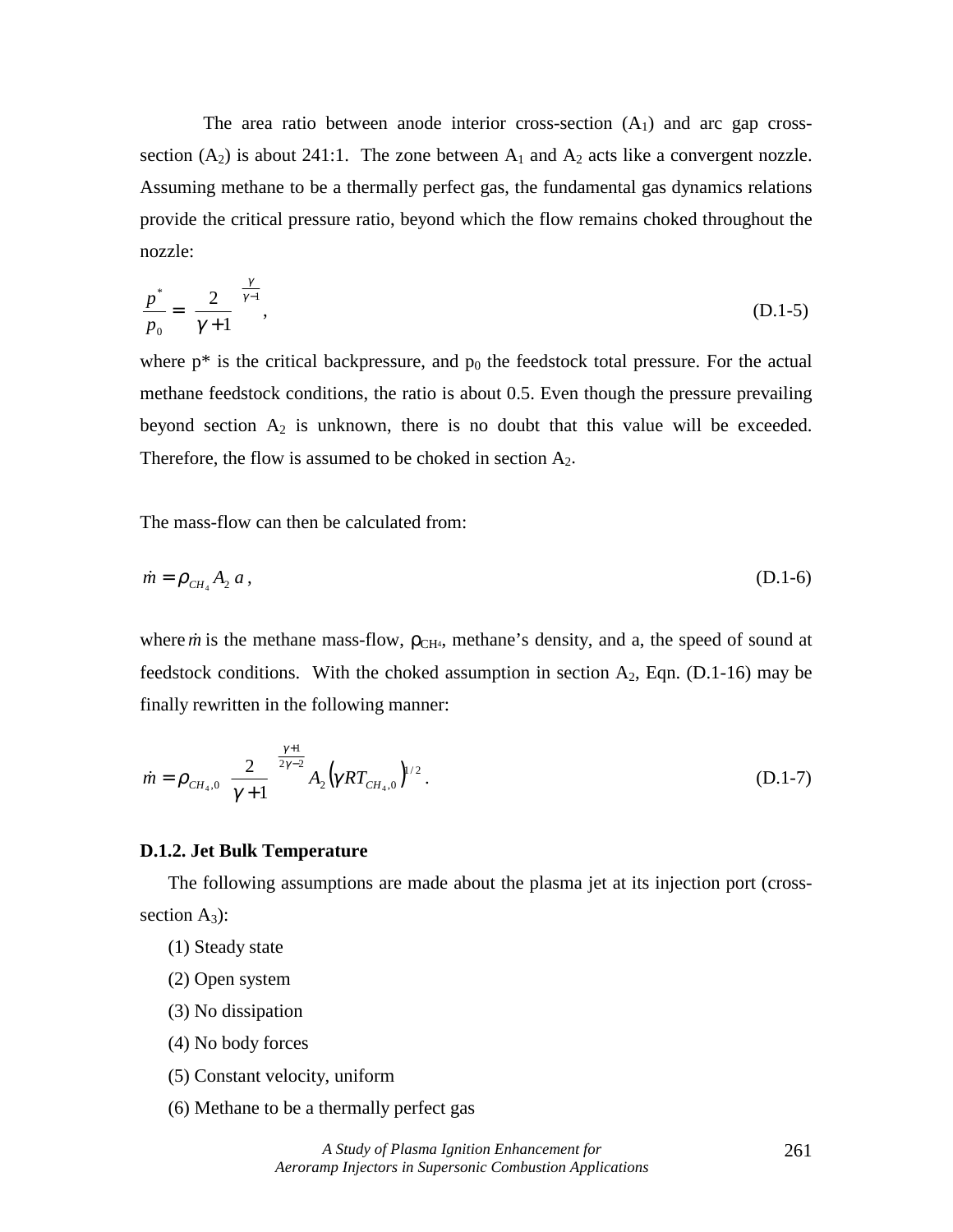Considering the jet-centerline (dashed line in Figure D.1), the fundamental equation of Thermodynamic for an open system in steady-state, can be written as [1]:

$$
dh + \frac{dc^2}{2} + g dz + \delta r = -vdp = \delta e^+ + \delta q^+ + \delta r,
$$
 (D.1-8)

where:

- r is the dissipation (from all internal sources),

- g, the gravity constant,
- h, the enthalpy,
- c the jet axial velocity,
- z, the vertical distance roamed by the jet,
- v, the mass-volume,
- $-q^+$ , the heat-energy received by the gas,
- $-e^{+}$ , the work-energy received by the gas.

From assumptions  $(3)-(5)$ , Eqn.  $(D.1-8)$  reduces to:

$$
dh = \delta q^+ \tag{D.1-9}
$$

From assumption (6), it becomes:

$$
dh = c_p dT = \delta q^+ \tag{D.1-10}
$$

Integrating Eqn. (D.1-10), and considering the whole mass-flow of methane, the final result is:

$$
\dot{Q}_{CH_4}^+ = \dot{m}_{CH_4} c_{pCH_4} (T_{bulk} - T_{wall}), \qquad (D.1-11)
$$

where  $\dot{Q}_{CH_4}^+$  is the actual heat-power received by the methane from the plasma torch;  $T_{\text{bulk}}$  is the average temperature of the jet, and  $T_{\text{wall}}$ , the temperature of anode's constrictor walls, assumed to be 400K [2].  $\dot{Q}_{CH_4}^+$  is given by: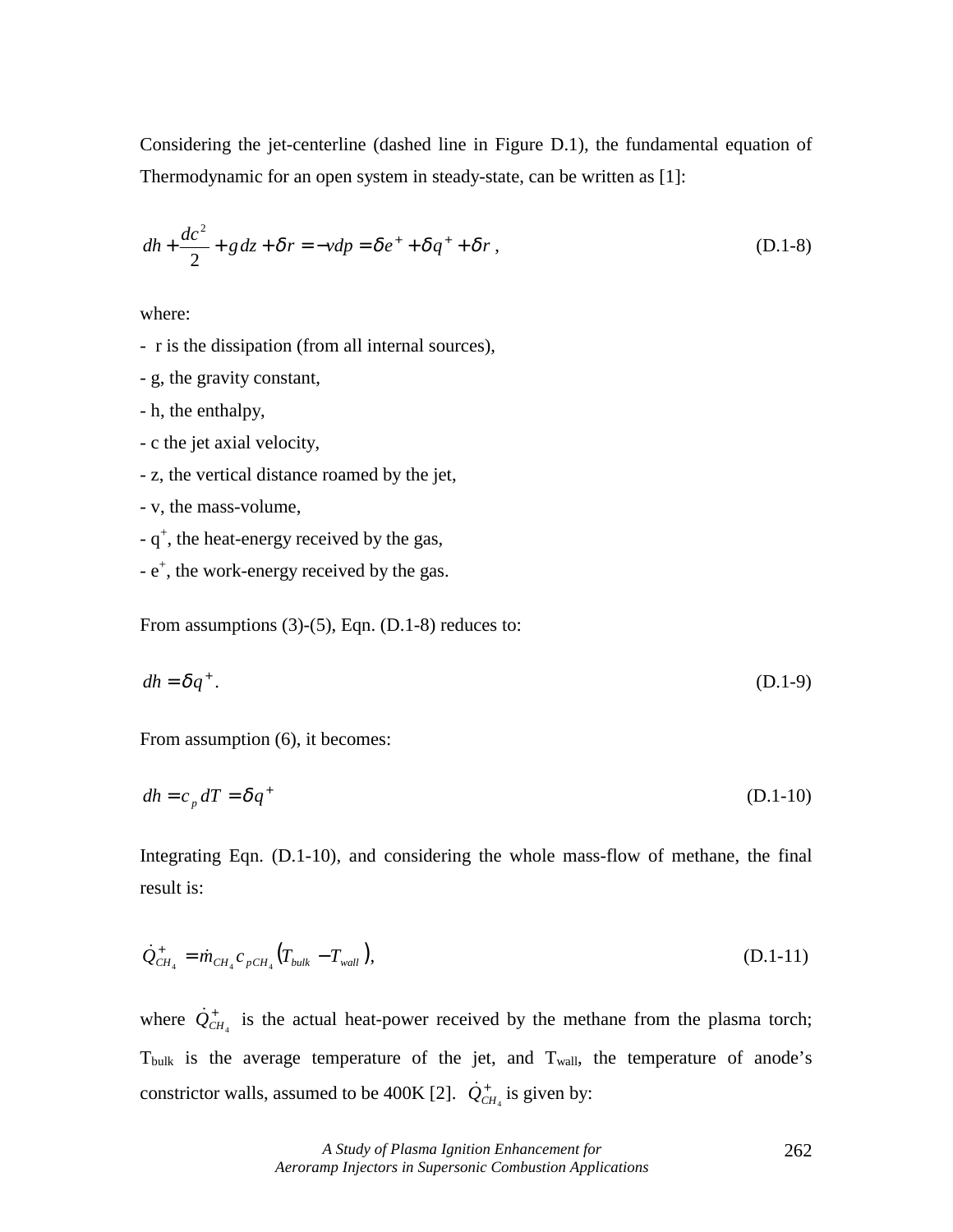$$
\dot{Q}_{CH_4}^+ = \eta_{Torch} \dot{Q}_{el}^+, \tag{D.1-12}
$$

where  $\eta$  represents the torch efficiency,  $\dot{Q}_{el}^+$ , the electrical input power to the torch. The torch efficiency is assumed to be 40%: 60% of the electric power is assumed to be lost to the electrodes (Joule effect, Foucault's current, iron losses) or radiation [2]. Finally, combining Eqn. (D.1-11) and Eqn. (D.1-12), the jet bulk temperature may be expressed as:

$$
T_{bulk} = \frac{\eta \dot{Q}_{el}^+}{\dot{m}_{CH_4} c_{pCH_4}} + T_{wall} \,. \tag{D.1-13}
$$

Eqn. (D.1-13) has two unknowns: the desired bulk temperature, and the heat transfer coefficient of methane at this temperature. An iterative method has to be used to solve this problem. The flowchart below (Figure D.2) presents the successive steps.



*Figure D.2: Flowchart for the plasma bulk temperature* 

*A Study of Plasma Ignition Enhancement for Aeroramp Injectors in Supersonic Combustion Applications*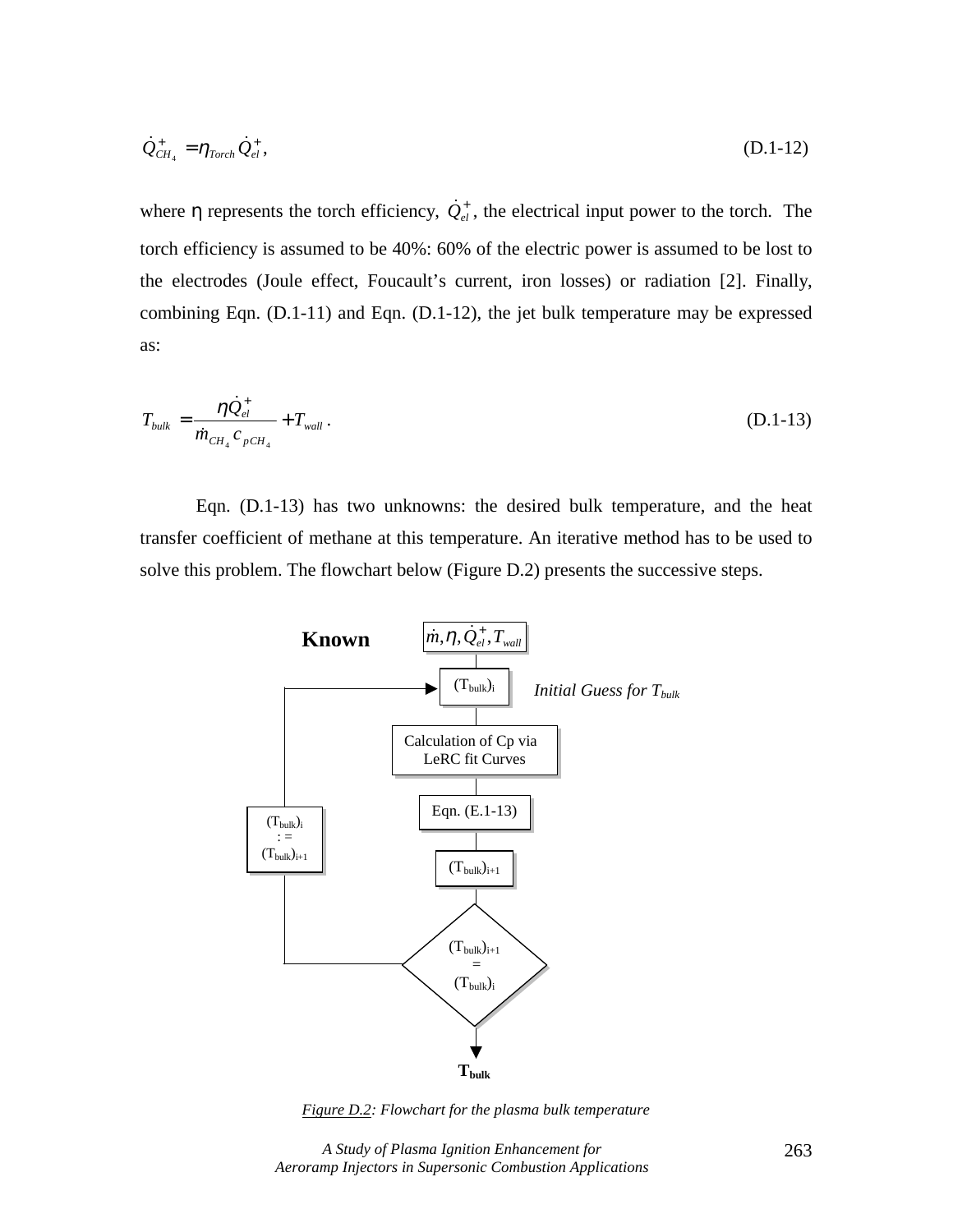An initial guess is chosen for the bulk temperature. The corresponding heat transfer coefficient is determined, according to that temperature, which permits in turn the calculation of a new value for  $T_{bulk}$ . The new value is used to compute a new value for  $c_p$ , and so on, until  $T_{bulk}$  remains constant. The specific heat of methane is determined at each iteration using the Nasa Lewis Research Center (LeRC) Curve fit, "old" version, valid for a temperature range of  $300-5000K$  [3]. The  $a_i$  coefficients are given in Table D.4.

$$
\frac{c_{pCH_4}}{\overline{R}} = a_0 + a_1 T + a_2 T^2 + a_3 T^3 + a_4 T^4.
$$
 (D.1-14)

| $[K^{-3}]$<br>$[K^{-2}]$<br>$\lceil - \rceil$<br>$[K^{-1}]$                                        |  |
|----------------------------------------------------------------------------------------------------|--|
|                                                                                                    |  |
| 3.826 $-3.979 \cdot 10^{-3}$ 24.558 $\cdot 10^{-6}$ $-22.733 \cdot 10^{-9}$ 6.963 $\cdot 10^{-12}$ |  |

*Table D.4: LeRC curve fit coefficients* 

#### **D.1.3. Plasma Temperature Profile**

Plasma torch temperature profiles are known to be sharp. The core is extremely hot, while the surroundings are colder - only a fraction of the gas exceeds 3000K. The spectral emissive power of plasma jets has been measured. The core spectral emissivity is close to that of a black body, well within the range of visible light. The assumption of the black body leads to a core temperature of 6000K [4], a largely accepted value for plasma core. [2,5]. A negative-exponentially-shaped temperature profile can then be assumed. The radial temperature distribution of the plasma at its injection port is chosen to be of the following form:

$$
T(r) = Ae^{Br} + C,
$$
 (D.1-15)

where r is plasma jet's radius, varying between zero (center) and R (injection port radius); A, B and C are constants to be calculated from three constraints: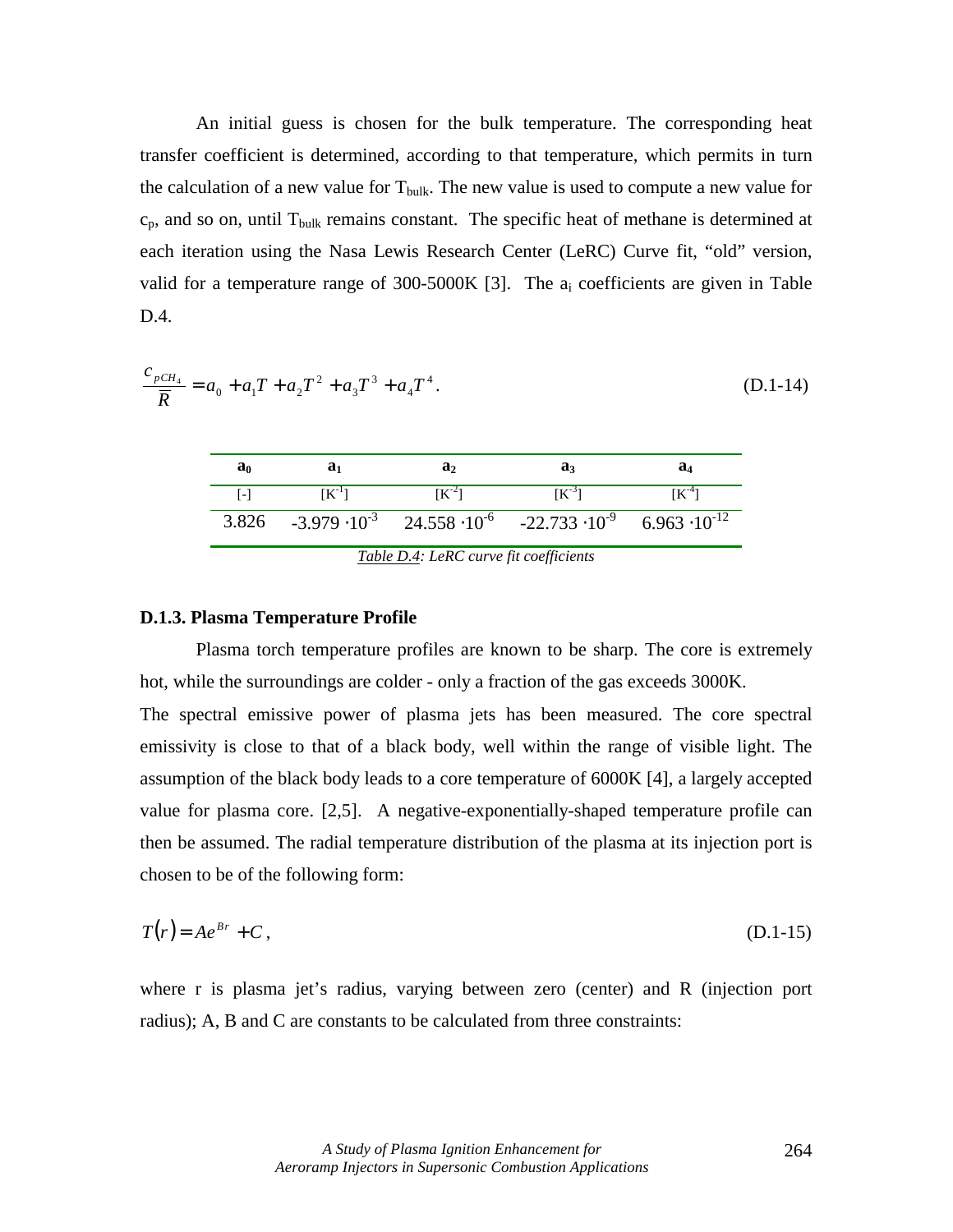(1) The average temperature provided by the calculated temperature profile must be equal to the jet bulk temperature determined in the last part of the present section, i.e.,

$$
T_{bulk} = \frac{1}{R} \int_0^R T(r) \, dr \,. \tag{D.1-16}
$$

(2) Initial conditions are chosen such as the temperature gradients at the center of the jet, and along anode constrictor's walls, are zero:

$$
\left(\frac{dT}{dr}\right)_{r=0} = \left(\frac{dT}{dr}\right)_{r=R} = 0\tag{D.1-17}
$$

(3) Boundary conditions consist from the temperatures of 6000K in the core and 400K along the walls of the anode constrictor:

$$
\begin{cases}\nT(r=0) = 6000 K \\
T(r=R) = 400 K\n\end{cases}
$$
\n(D.1-18)

Table D.5 provides the coefficients of Eqn. (D.1-15), obtained for a torch efficiency of 40%, while Figure D.3 shows the resulting temperature profile.

| [m]                  |        | $m^{-1}$                |  |
|----------------------|--------|-------------------------|--|
| $7.95 \cdot 10^{-4}$ | 5601.3 | $-1.05263 \cdot 10^{4}$ |  |

*Table D.5: Coefficients for the plasma jet temperature profile*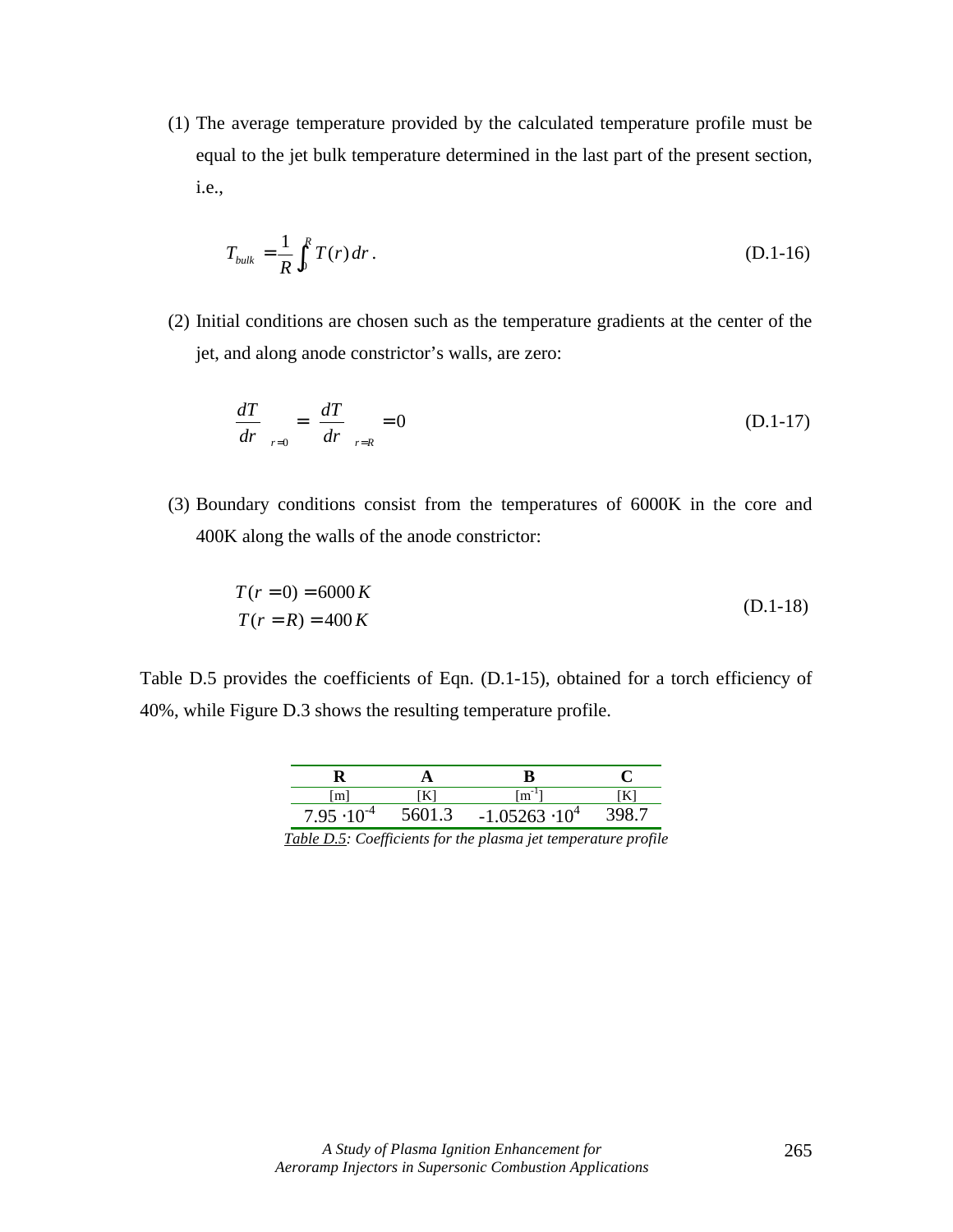

*Figure D.3: Plasma jet core temperature distribution at injection port* 

## **D.1.4. Methane Jet Exit Conditions**

The injection conditions correspond to those presented in section  $A_3$  on Figure D.1. Recall that the flow is assumed to be choked in section  $A_2$ , at feedstock conditions (T= 300K). Throughout the anode constrictor, between section  $A_2$  and section  $A_3$ , heat is being added to the methane flow. The mass flow remains constant - by continuity -, while the gas tends to expand because of the increase in temperature. But, from standard Rayleigh flow consideration [2], at subsonic or supersonic speeds, the amount of heat input cannot be greater than that, for which the leaving Mach number is unity. If the heat addition is too large, the flow will be choked, that is, the initial Mach number will be reduced to a magnitude, which is consistent with the specified amount of heat input [3].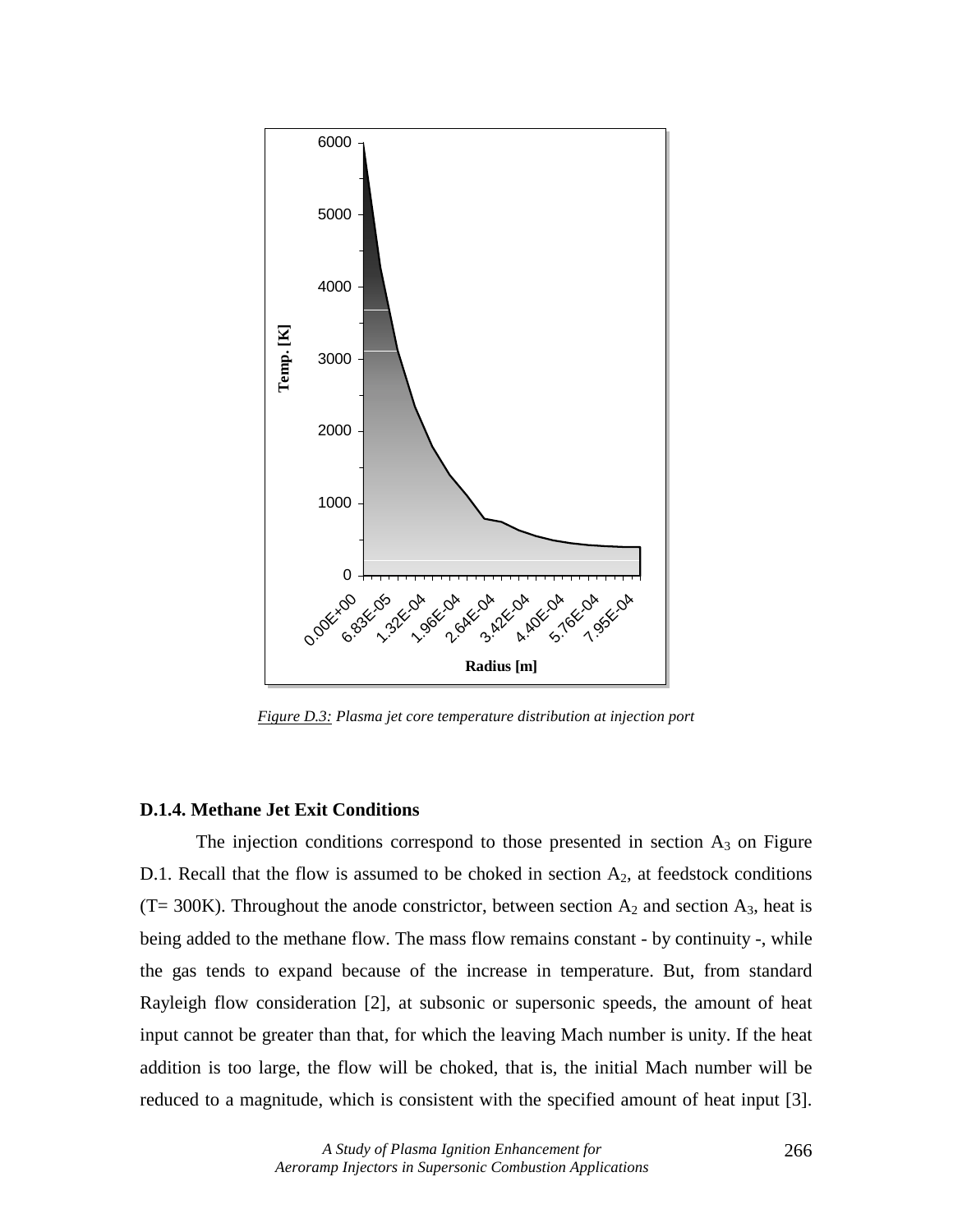In other words, since the flow is already choked in section  $A_2$ , it remains choked throughout its travel up within the anode constrictor. The absolute velocity increases, because the temperature, and therefore the volume-flow do, but the Mach number remains unity. The injection conditions are from then on chosen to be choked at bulk conditions, with the same mass-flow as in section  $A_2$ .

(1) Velocity at injection port

The injection velocity, normal to the injection port, is taken as the sonic speed at bulk temperature, i.e.:

$$
v = (\gamma RT_{bulk})^{1/2} \tag{D.1-19}
$$

(2) Pressure at injection port

At section  $A_3$ , the jet is not yet a free jet, that is, the pressure is still higher than the one prevailing in the wind tunnel. Since the jet is choked, Eqn. (D.1-7) is still valid; only the temperature is different.

From Eqn. (D.1-7), the exit static pressure is given by:

$$
p_3 = \frac{\dot{m}(RT_{bulk})^{1/2}}{\gamma^{1/2} \left(1 + \frac{\gamma - 1}{2} M^2\right)^{\frac{\gamma}{\gamma + 1}} \left(\frac{2}{\gamma + 1}\right)^{\frac{\gamma + 1}{2\gamma - 2}} A_3}
$$
(D.1-20)

#### **D.1.5. Summary and Discussion of the Model**

The different parameters searched and determined throughout the present section are presented in Table D.6. The model built for the methane injection intends to match the real injection conditions as reasonably well as achievable. Nevertheless, some points remain open. The most significant concerns are listed below.

| m                     | $\mathbf{T}_{\text{bulk}}$ |                                | $P_{3}$ |
|-----------------------|----------------------------|--------------------------------|---------|
| $[Kgs^{-1}]$          | [K]                        | $\lceil \text{ms}^{-1} \rceil$ | [kPa]   |
| $1.715 \cdot 10^{-4}$ | 1084                       | 865.53                         | 52.24   |

*Table. D.6: Methane jet inflow conditions*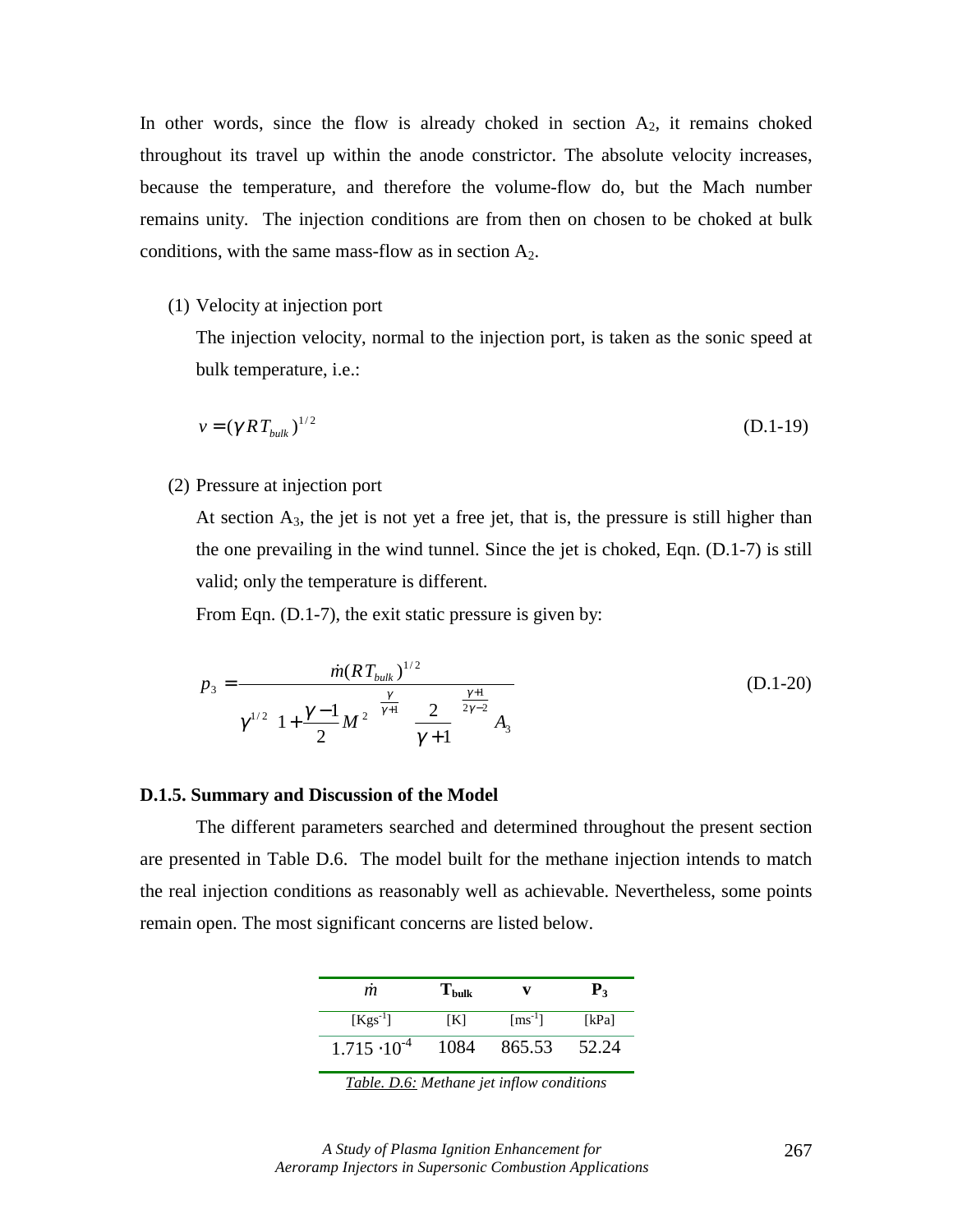# $\Box$  Uniformity of exit velocity

The model does not account for two effects. First, if the flow at the injection port is certainly choked, the bulk temperature assumption to determine the sonic speed at this point is probably too simple [6]. Velocity gradients are likely to occur within the flow due to the very steep temperature profile. Secondly, the viscous effects between the walls of the anode constrictor and the methane flow also modify the velocity profile of the exiting jet. However, including these aspects into the model would considerably complicate the numerical setup and probably produce overwhelming numerical stiffness.

## $\Box$  Flow swirler

The real plasma torch is equipped with a device that induces swirling effect within the flow. This helps reduce the likelihood of hot spots on the electrodes, thus prolonging their life. The assumption of constant and uniform velocity is rough, but allows modeling half of the test section, hence significantly reducing the computational cost.

#### $\Box$  Temperature profile

The exact profile is not known. The profile assumed is intended to match as well as possible the real temperature profile. Even if this assumed profile is not perfect, it represents the best choice available.

## $\Box$  Dissociation throughout the anode constrictor

The greatest amount of heat transfer between the electrodes and the flow occurs in an area that corresponds roughly to the section  $A_2$  on Figure D.1. That means that the methane flow already experiences dissociation and chemical reactions throughout its travel in the anode constrictor. The plasma (dissociated molecules, radicals) appears earlier in the real torch than it does in the model, where pure methane is injected.

#### **D.1.6. Injection Model for GASP**

The injection port in GASP is modeled as a special inflow boundary condition. The inflow conditions are imposed for each grid point by means of the conservative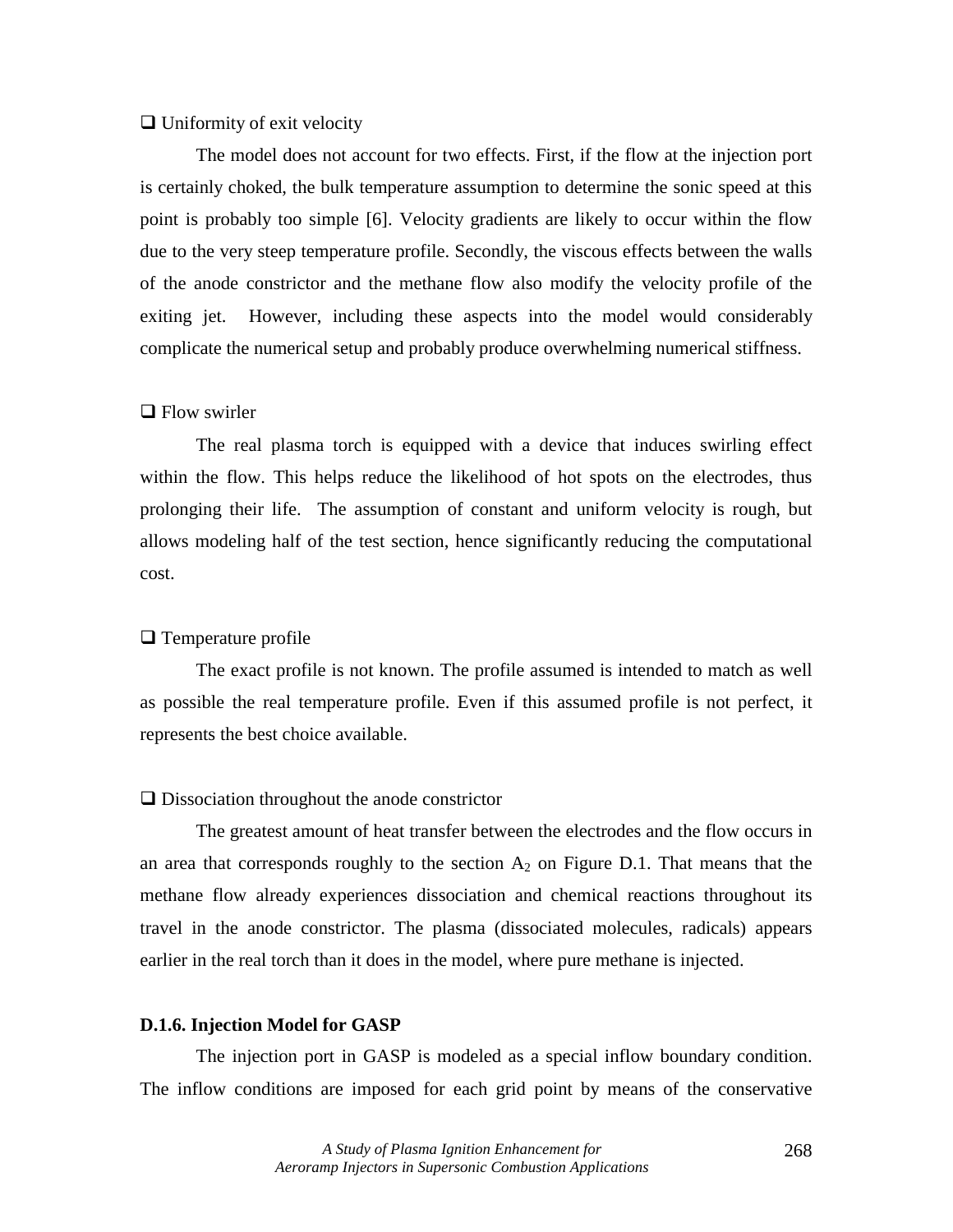primitive vector **q**. Since the temperature is not a conservative primitive, the only way of imposing the calculated temperature profile consists in imposing the point-wise density corresponding to the node radial position. The density is evaluated for each point using the law of thermally perfect gases, with a gas constant independent of temperature. The accuracy is sufficient considering the assumptions made to build the plasma injection model.

#### **D.2. Chemical Model for the Plasma Jet**

This section provides a short description of the chemical model chosen for the plasma jet. A brief review of the basics of chemical kinetics of combustion processes is also provided.

#### **D.2.1. Chemical Background: Chemical Kinetics**

Although a combustion process may include many physical processes, it is essentially and ultimately a chemical reaction. The chemical reaction speed is affected by the temperature, pressure, composition of the reacting mixture, and by the presence or the absence of surfaces.

## D.2.1.1. Reaction rate

One of the most basic concepts concerning chemical reaction rates is the law of mass action, which relates the rate of a reaction –or the time of change of the reactant species concentration- to the concentration of the reactant species. This can be illustrated with the generic reaction

$$
aA + bB \leq cC + dD,\tag{D.2-1}
$$

in which a moles of molecule A combine with b moles of molecules B to form c and d moles of products C and D. The stoichiometric coefficients of the atomic balance equation (a, b, c, and d) are also called the reaction molecularity. The law of mass action states that, for a homogeneous system, the rate of chemical reaction is proportional to the product of the concentration of the reactant species raised to their respective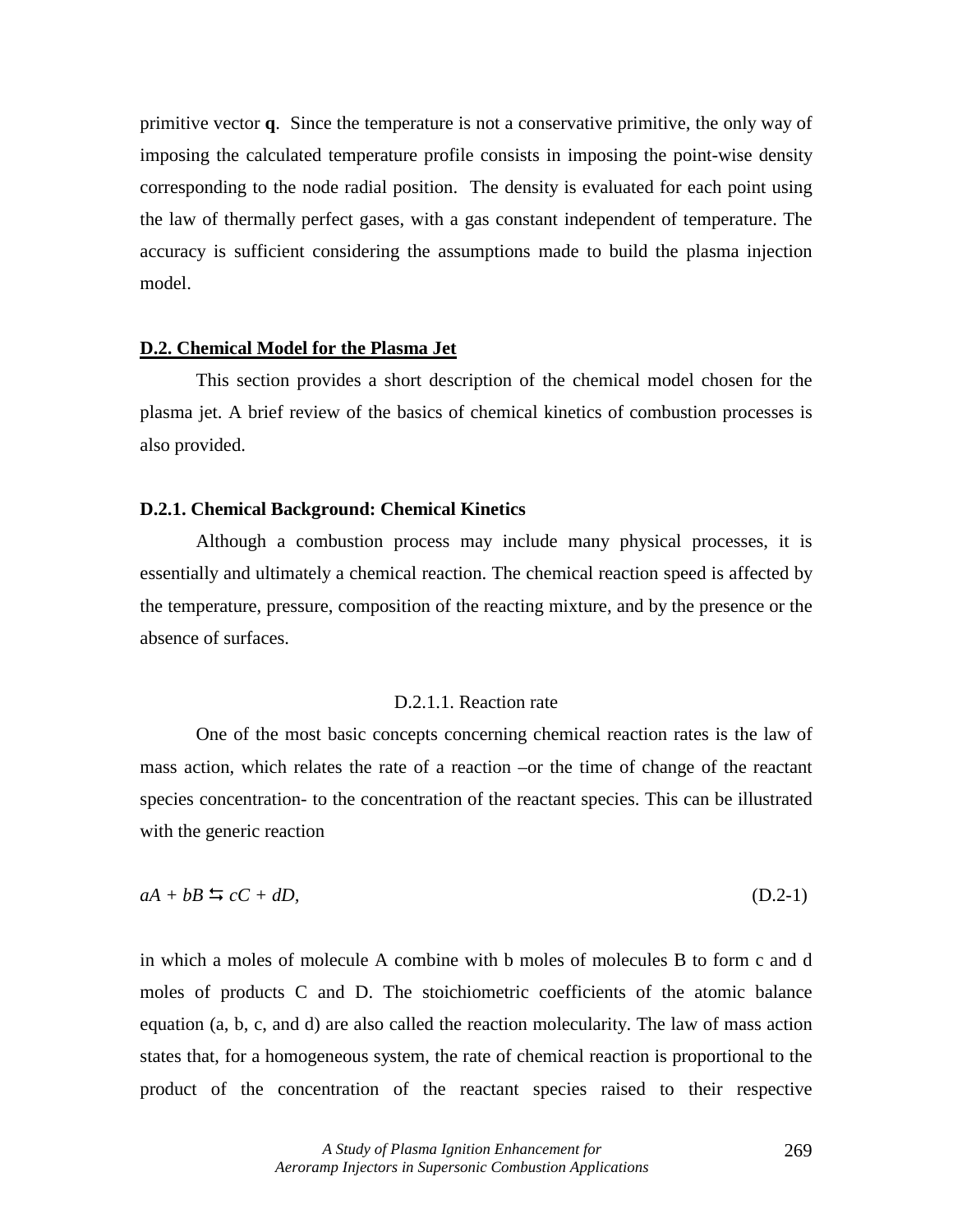stoichiometric coefficients. For Eqn. (D.2-1) above, the rate of the forward reaction would be

$$
r_f = k_f [A]^a [B]^b \tag{D.2-2}
$$

Reciprocally, by the law of mass action, if the reaction is reversible, the rate of the reverse reaction is

$$
r_r = k_r [C]^c [D]^d \tag{D.2-3}
$$

Thus,  $k_f$  is the rate constant, or specific reaction-rate coefficient, or simply rate coefficient for the forward reaction, and  $k_r$  is the specific reaction-rate coefficient for the reverse reaction. The molar concentrations [A], [B], [C], and [D] may be expressed in several ways –Moles of i species/Total Volume, Moles of i species/Total Moles, Partial Pressure.

#### *D.2.1.2. Order of Reaction*

An 'elementary reaction' is characterized by its order of reaction. Reactions of the first order involve changes of a single molecule into products. Reactions of the second order, or bimolecular reaction, involve the reaction between two molecules, or between an atom – or a radical - and a molecule, to yield the products. Third order reactions involve interactions between three species simultaneously. The order of reaction is a means of classification of the various types of rate laws.

 $\Box$  Zero order

$$
-\frac{d[x]}{dt} = k_k.
$$
 (D.2-4)

 $\Box$  First Order

$$
-\frac{d[X]}{dt} = k_f ([A]_0 - [X]).
$$
 (D.2-5)

*A Study of Plasma Ignition Enhancement for Aeroramp Injectors in Supersonic Combustion Applications* 

270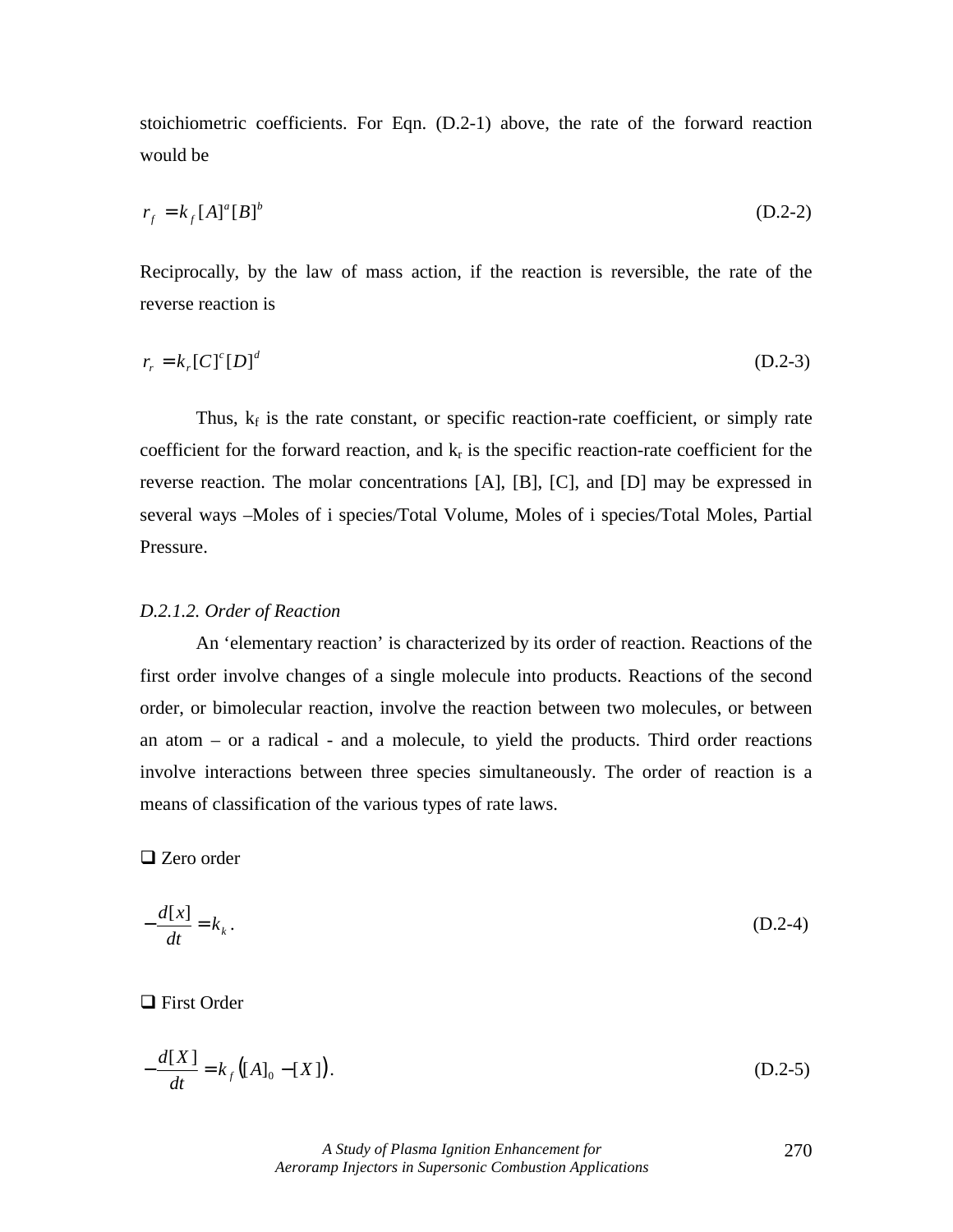# □ Second Order

$$
-\frac{d[X]}{dt} = k_f ([A]_0 - [X])^2
$$
  

$$
-\frac{d[X]}{dt} = k_f ([A]_0 - [X])[B]_0 - [X])
$$
 (D.2-6)

 $\Box$  Third Order

$$
-\frac{d[X]}{dt} = ([A]_0 - [X])^3,
$$
 (D.2-7)

where  $[A]_0$  and  $[B]_0$  represent the initial concentrations of the reactants.

# *D.2.1.3. Temperature Dependence of Reaction Time*

For many reactions of importance to combustion systems,  $k_f$  is a strong function of temperature. If the concentrations in the reaction system are kept constant, but the temperature of the system is increased, there is usually a marked increase in the rate coefficient and thus the reaction rate. According to Arrhenius, the temperature dependence is expressed as

$$
k_f = ZT^b e^{(-E_a/RT)}, \tag{D.2-8}
$$

where  $E_a$  is Arrhenius activation energy, which can be thought of as the energy barrier that must be overcome if a successful collision of two molecules A and B is to lead to final products C and D. The lower the activation energy, the easier a reaction is accomplished. Ea/RT is also known as the Zeldovitch number. Z is a constant depending on the number reactant moles  $[m^3/Kg \cdot mol/s/K^n]$ . These basic concepts are used to form reaction mechanisms to model chemical reactions. The chemical kinetics forms the elementary steps needed in simple to complex representations.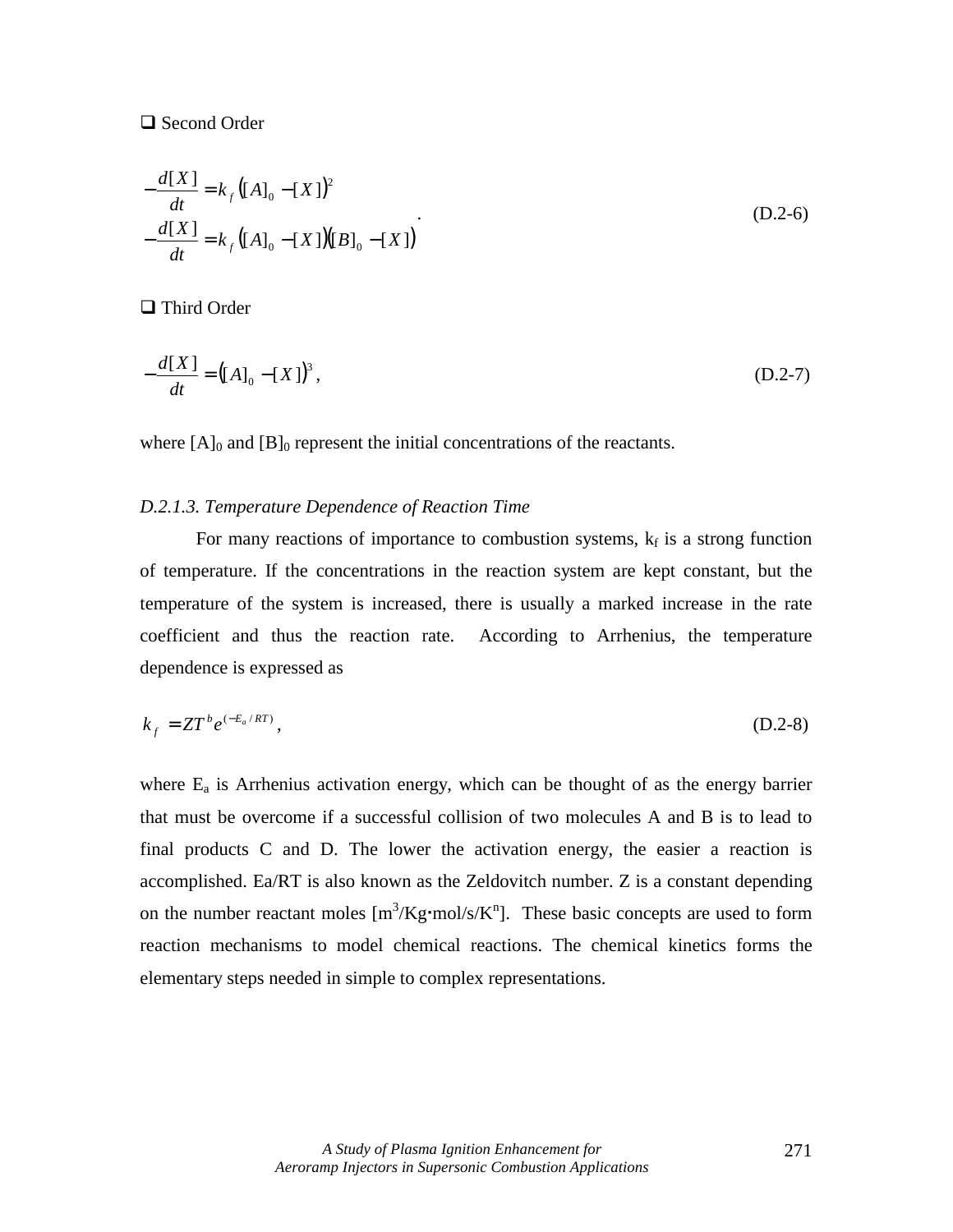#### **D.2.2. Oxidation Model for Methane**

## *D.2.2.1. Investigation of NO Formation*

Several studies were carried out in the '70's about pollution formation in jet engine combustors. The nitric Oxide (NO) formation mechanism was studied intensively, because it was -and still is - one of the limiting factors for increasing the combustion temperature, and thus the thermal efficiency of gas turbines. The only chemical model available at the time was Zeldovitch's model, which stemmed from the late '30's. This 2 step model for NO formation proved incomplete, brought to light by improvement of the measurement techniques [7]. The importance of many of the intermediate atoms and free radicals that are an inherent part of any combustion process must be taken into account. During fuel-rich hydrocarbon combustion, hydrocarbon fragments, radicals, and a variety of oxygenated species are produced. Accounting for them is a potential importance in adequately representing the fuel oxidation process.

Bowman and Seery (1972) [7], experimentally investigated the shock-induced combustion of a mixture of methane, oxygen, and nitrogen at temperature range of 2100- 2500K, in order to determine the mechanism for NO formation during combustion of hydrocarbon fuel. The preliminary step of their study consisted of developing a model for the methane-oxygen reaction. Spectroscopic techniques were used to measure timehistories of concentrations of species. Time-rates change of species concentrations and thermodynamics properties during the reaction were calculated by numerically integrating the coupled reaction kinetic, state and energy equations. Their 14-step model appeared to adequately predict the methane-oxygen chemistry for the conditions of the experiments.

## **D.2.2.2. Methane Combustion**

Usually, the behavior of hydrocarbons in homologous series is very similar, especially regarding the ignition delay time  $(IDT)$ . Methane  $(CH<sub>4</sub>)$ , the simplest hydrocarbon, is the first hydrocarbon of the *alkane* series. To the contrary of other hydrocarbons, its ignition delay time is significantly longer than that of the higher hydrocarbons in the same series. This phenomenon is due to two peculiarities of the  $CH_4$ molecule: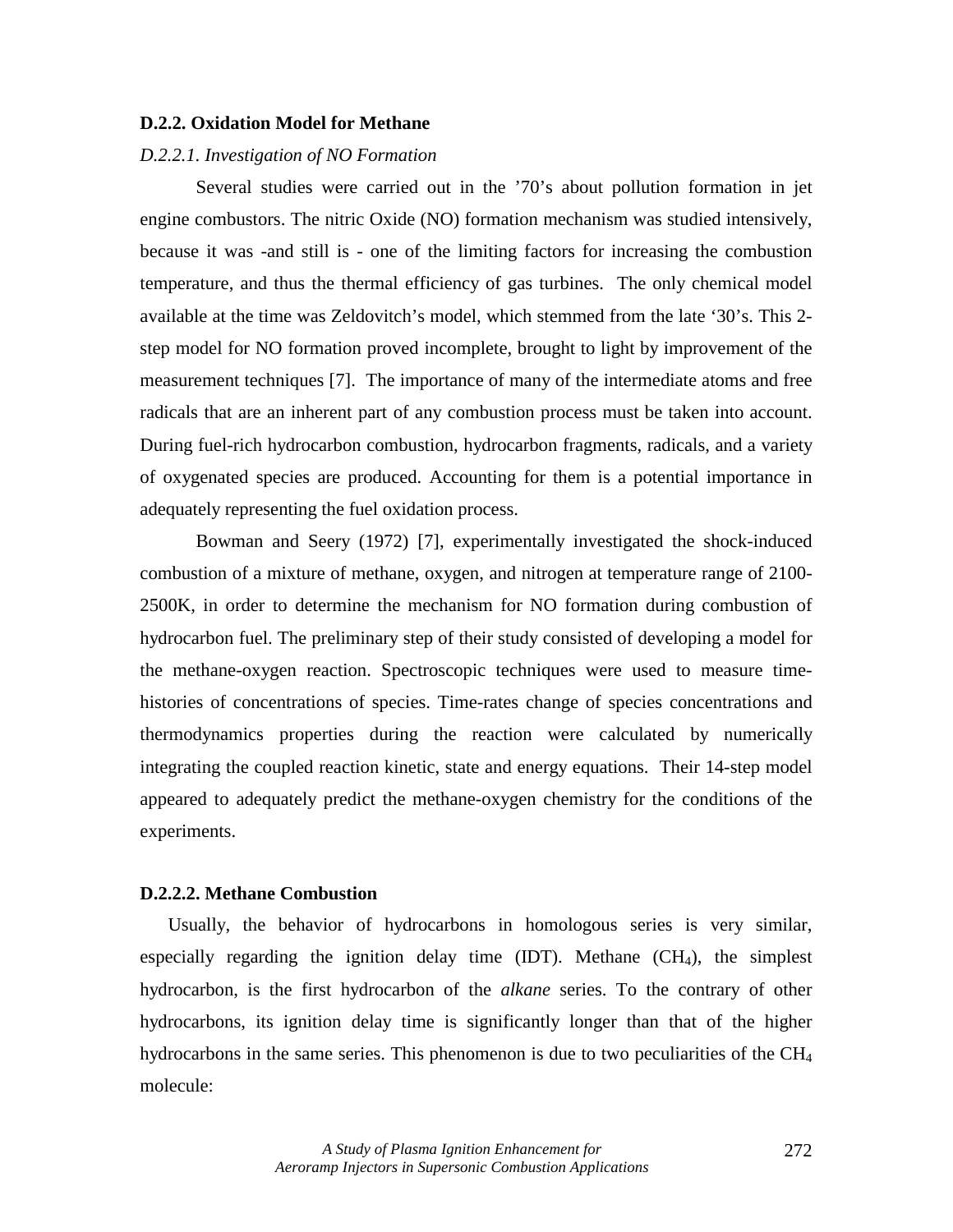(1) Absence of C-C connections

The methane molecular structure is



The C-H connection requires significantly more energy to be broken than the C-C connection.

(2) Presence of the methyl radical  $(CH_3)$  among methane's decomposition products. This radical is associated with the termination step of the combustion chain reaction.

Edelman and Harsha (1978) [8] modified the Bowman-Seery model to integrate the NO formation mechanism. The new model is a 13-species and 11-step reaction.

Experiments confirmed the adequacy and accuracy of Bowman-Seery/Eldman-Harsha methane combustion model, in spite of the existence of a controversy over the importance of some species and reactions governing fuel oxidation process. The model does not account for the formation and chemistry of formaldehyde (HCHO), hydroxyl radical (HO<sub>2</sub>), hydrogen peroxide (H<sub>2</sub>O<sub>2</sub>), or other intermediates as cyanide (CN). Table D.7 presents the different reactions of the model, with Arrhenius relation's coefficients. The key-aspects of this chemical model are

- (1) Crucial basic  $H_2$ -air reactions
- (2) CO oxidation is controlled by the hydroxyl radical (OH)
- (3) Methyl radical dominates the initial phase of the oxidation process.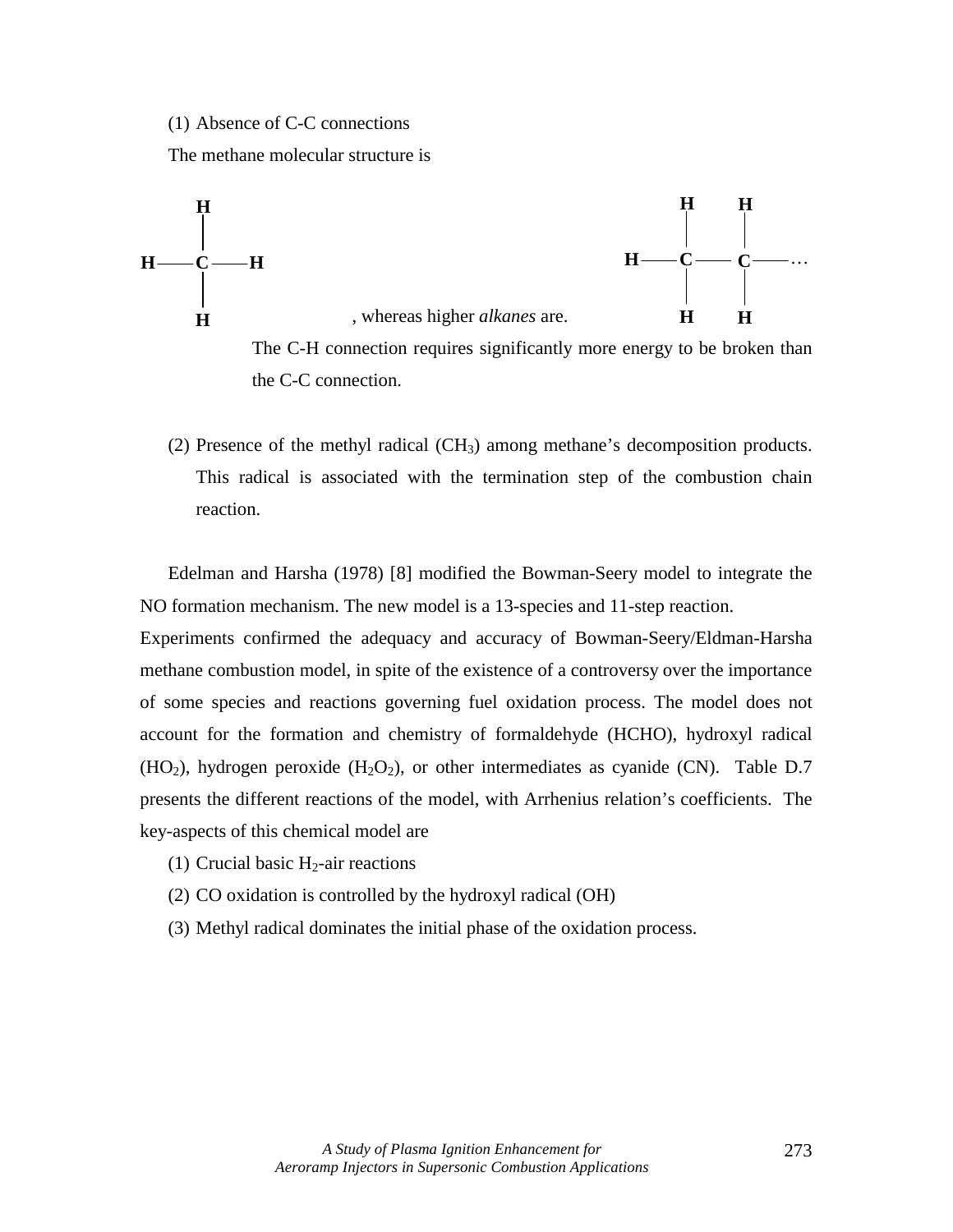| <b>Reaction</b>                                           | Z                   |     | $E_a/R$                |
|-----------------------------------------------------------|---------------------|-----|------------------------|
| 1. $CH_4 + M \leftrightarrows CH_3 + H + M$               | $2 \cdot 10^{17}$   |     | $44.5 \cdot 10^3$      |
| 2. $CH_4 + OH \equiv CH_3 + H_2O$                         | $2.8 \cdot 10^{13}$ |     | $2.5 \cdot 10^3$       |
| 3. $CH_4 + O \cong CH_3 + OH$                             | $2 \cdot 10^{13}$   |     | $4.64 \cdot 10^{3}$    |
| 4. $CH_4 + H \equiv CH_3 + H_2$                           | $6.9 \cdot 10^{13}$ |     | $5.95 \cdot 10^3$      |
| 5. $CH_3 + O_2 \rightharpoonup H_2O + CHO$                | $2 \cdot 10^{10}$   |     |                        |
| 6. CH <sub>3</sub> + O $\frac{1}{2}$ CHO + H <sub>2</sub> | $1 \cdot 10^{14}$   |     |                        |
| 7. CHO + OH $\leftrightarrows$ CO + H <sub>2</sub> O      | $1 \cdot 10^{14}$   |     |                        |
| 8. CHO + M $\leftrightarrows$ H + CO + M                  | $2 \cdot 10^{12}$   | 0.5 | $14.4 \cdot 10^3$      |
| 9. $O + N_2 = NO + N$                                     | $1.4 \cdot 10^{14}$ |     | $3.79 \cdot 10^{4(1)}$ |
| 10. $N + O_2 = NO + O$                                    | $6.4 \cdot 10^{9}$  |     | $3.14 \cdot 10^{3}$    |
| 11. $N + OH \equiv NO + H$                                | $4 \cdot 10^{13}$   |     |                        |

Table. D.7: Bowman-Seery/Edelman-Harsha Model for methane combustion in air. M is a molecule.

## *D.2.3. Plasma Jet and Combustion Model*

A plasma jet is composed of a blend of radicals, broken molecules, ions, and ionized molecules. Basically, when this hot plasma encounters the air-stream, a combustion process is initiated. These two aspects –blend of radicals stemmed from methane and combustion in air- are present in the Bowman-Seery/Edelman-Harsha chemistry model, making it very suitable for the plasma jet. The relative simplicity of this model is also attractive from the CFD point of view – computational cost! The methane oxidation model is coded in GASP using the ad hoc tool.

## *D.3. Non-Reactive Injection Cases*

 $\overline{a}$ 

#### D.3.1. Principle

The simulation of a hot, but non-reactive methane injection is investigated for both turbulence models. The same temperature profile and inflow conditions as the plasma jet modeled in the previous section are used. This permits a quick glance at the behavior of each model, providing a good sample of what is to be expected from the reactive-flow simulation. Above all, it is much cheaper in computational cost than modeling the reactive-flow.

<sup>&</sup>lt;sup>(1)</sup> Note that Zeldovitch's constant,  $E_a/R$ , is 3.79 $\cdot 10^4$  in accordance to Bowman-Seery, and not E.79 $\cdot 10^3$  as in Edelman-Harsha.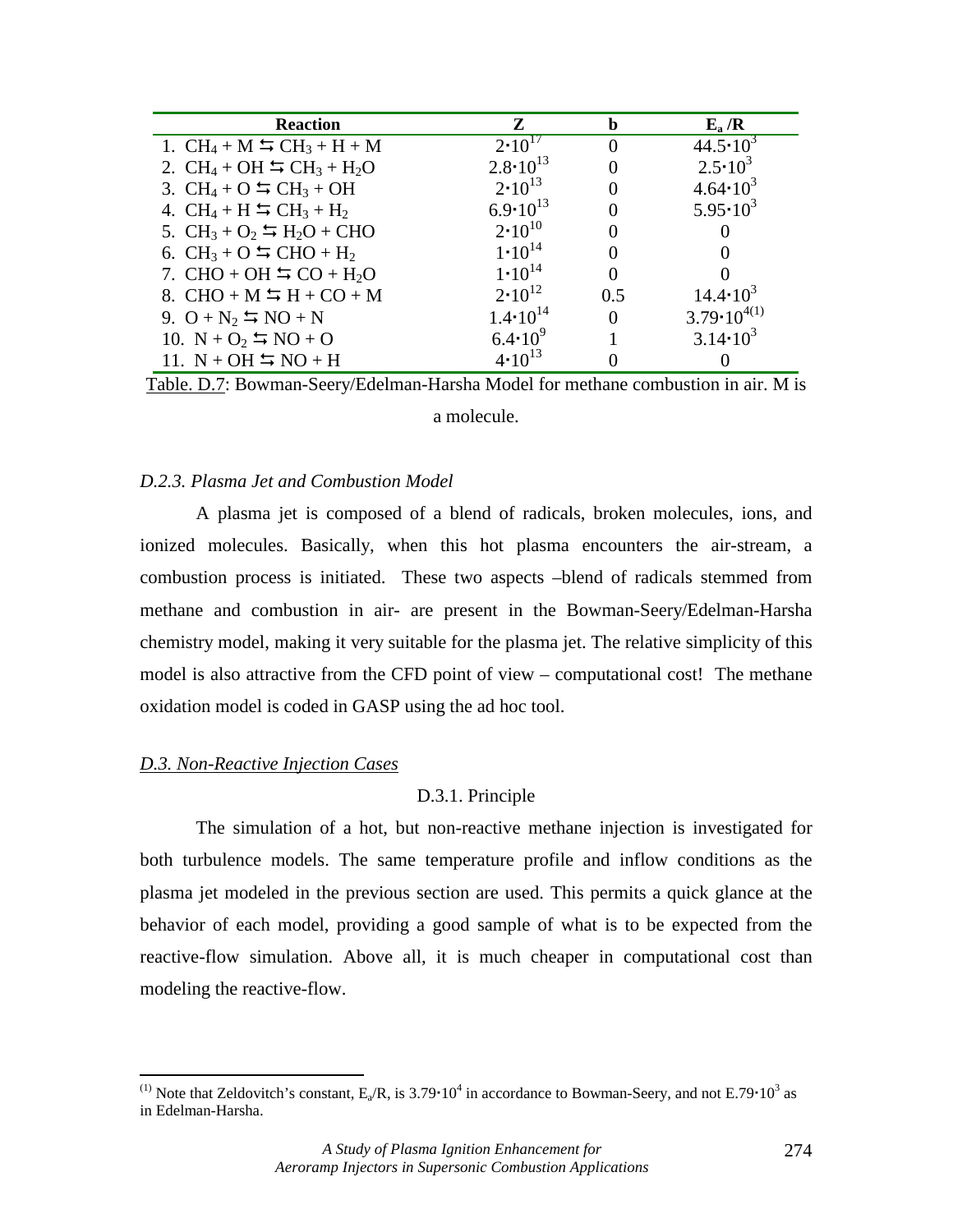#### **D.3.2. Numerical Setup**

## *D.3.2.1. K-*ε *Model*

Figure D.4 provides an isometric view of the computational domain, and its main dimensions. The injection port is located 25% of the domain's length downstream of the inflow boundary, providing enough room for the compressible effects that are likely to occur ahead of the jet. The flow is assumed to be symmetric, with the axis of symmetry passing through the middle of the plasma torch's anode constrictor – the injection port.



*Figure D.4: CFD domain for the plasma jet injection, K-*ε *case (dimensions are in [mm])* 

The spatial discretization features a 4-block elliptic PDE hybrid C-H structured mesh. The number of grid points is kept as limited as possible. Only the regions of physical interest are refined. An isometric view of the domain and the boundary condition chosen are provided by Figure D.5.

The injection region is modeled as conic-shaped C-H grid. The conic shape is intended to conserve a reasonable cell aspect ratio at the domain's top, where the grid density is low. The total number of cells is less than 100,000 and the aspect ratio of the cells never exceeds two orders of magnitude. The vertical node distribution is identical to that of the flat plate used to calculate the velocity profile to be imposed as inflow boundary. This guarantees the value of  $y_1^+$  to be correct and the velocity profile to perfectly match the grid. The numerical approach is summarized in Table D.8.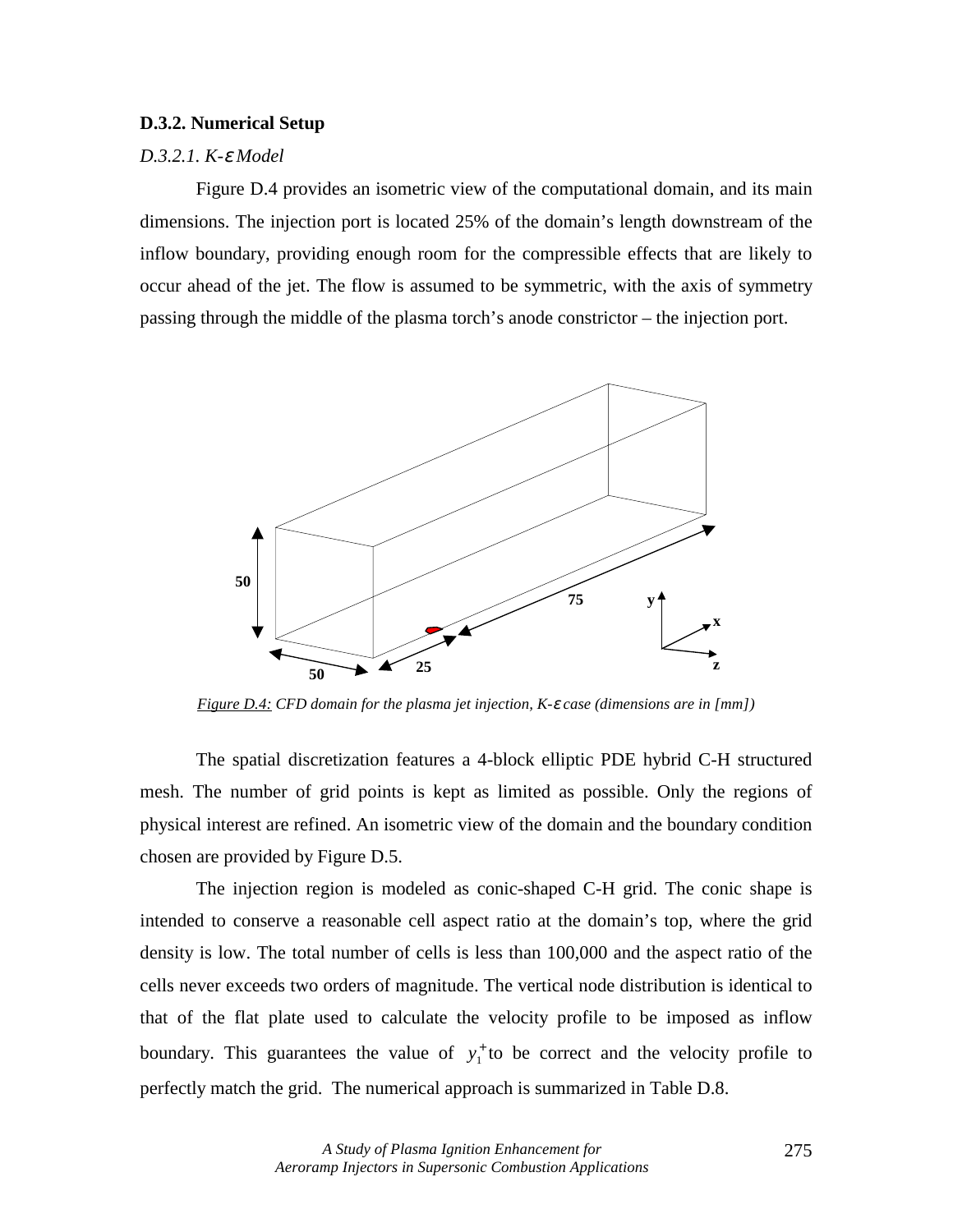

FigureD.5: Isometric view of the mesh, non-reactive K-ε case

| Governing                   | Flux            | <b>Spatial</b>                      | <b>Limiter</b> | Time-                              | <b>Sweeping</b>                                                  |
|-----------------------------|-----------------|-------------------------------------|----------------|------------------------------------|------------------------------------------------------------------|
| <b>Equations</b>            | <b>Function</b> | <b>Reconstruction</b>               |                | <b>Integration</b>                 | <b>Strategy</b>                                                  |
| <b>RANS</b><br>(Thin-Layer) | Rho             | $3rd$ order Upwind<br><b>Biased</b> | Min-Mod        | Jacobi, Inner<br><b>Iterations</b> | Backward K.<br>3-level Sequencing,<br><b>Parallel Processing</b> |

Table D.8: Numerical setup for the non-reactive methane injection, K-ε turbulence model

The numerical model makes extensive use of the different convergence-enhancement features offered by GASP:

- (1) Parallel processing. The main block of the mesh is decomposed in three sub-zones of equal size to improve the CPU-efficiency of the 6 processors used.
- (2) 3-level mesh sequencing.

(3) The grid is swept from the region of weakest gradients to the region of strongest gradients in order to improve the numerical stability.

(4) The simulation is initiated with strong limiters on the turbulence parameters to avoid any sudden divergence at an early stage of the resolution.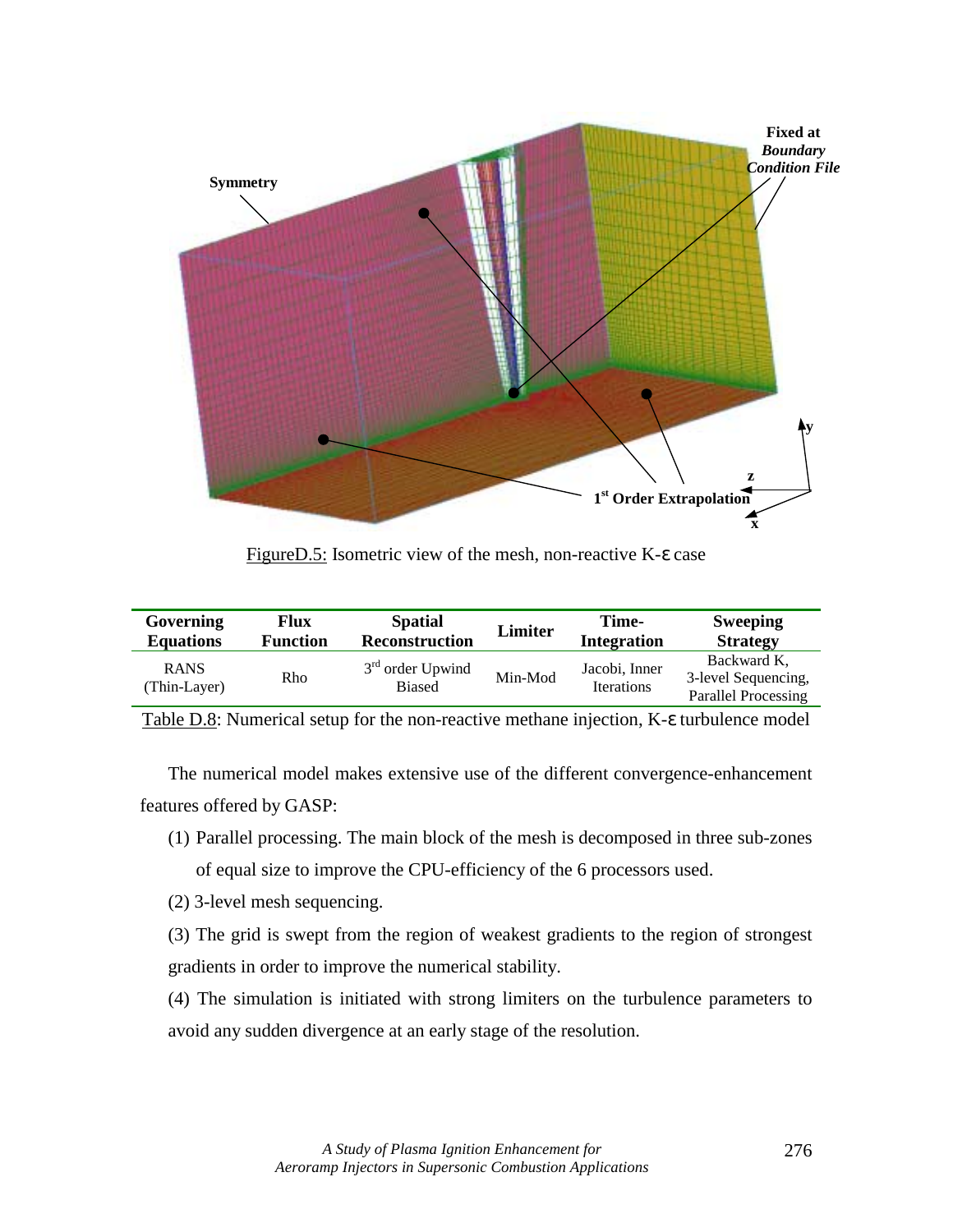#### *D.3.2.2. K-*ω *Model*

The computational domain chosen for this turbulent model exhibits the same structure as the K-ε model. The overall dimensions are reduced, the height by 40% (30mm) and the width by 20% (20mm). The spatial discretization is also similar with the k-ε case. The isometric view of the elliptic PDE hybrid C-H mesh (Figure D.7) gives an appreciation of the significant grid density in the near-wall region and the *hyperbolic tangent* nodes distribution in the vertical direction. The total cell number is about 123,000, i.e. 25% more than the k-ε case. The boundary conditions are the same as for the K-ε case.



*Figure D.6: Computational domain for the plasma jet injection, k-*ω *case* 



Figure D.7: Isometric view of the mesh, non-reactive K-ω case

*A Study of Plasma Ignition Enhancement for Aeroramp Injectors in Supersonic Combustion Applications*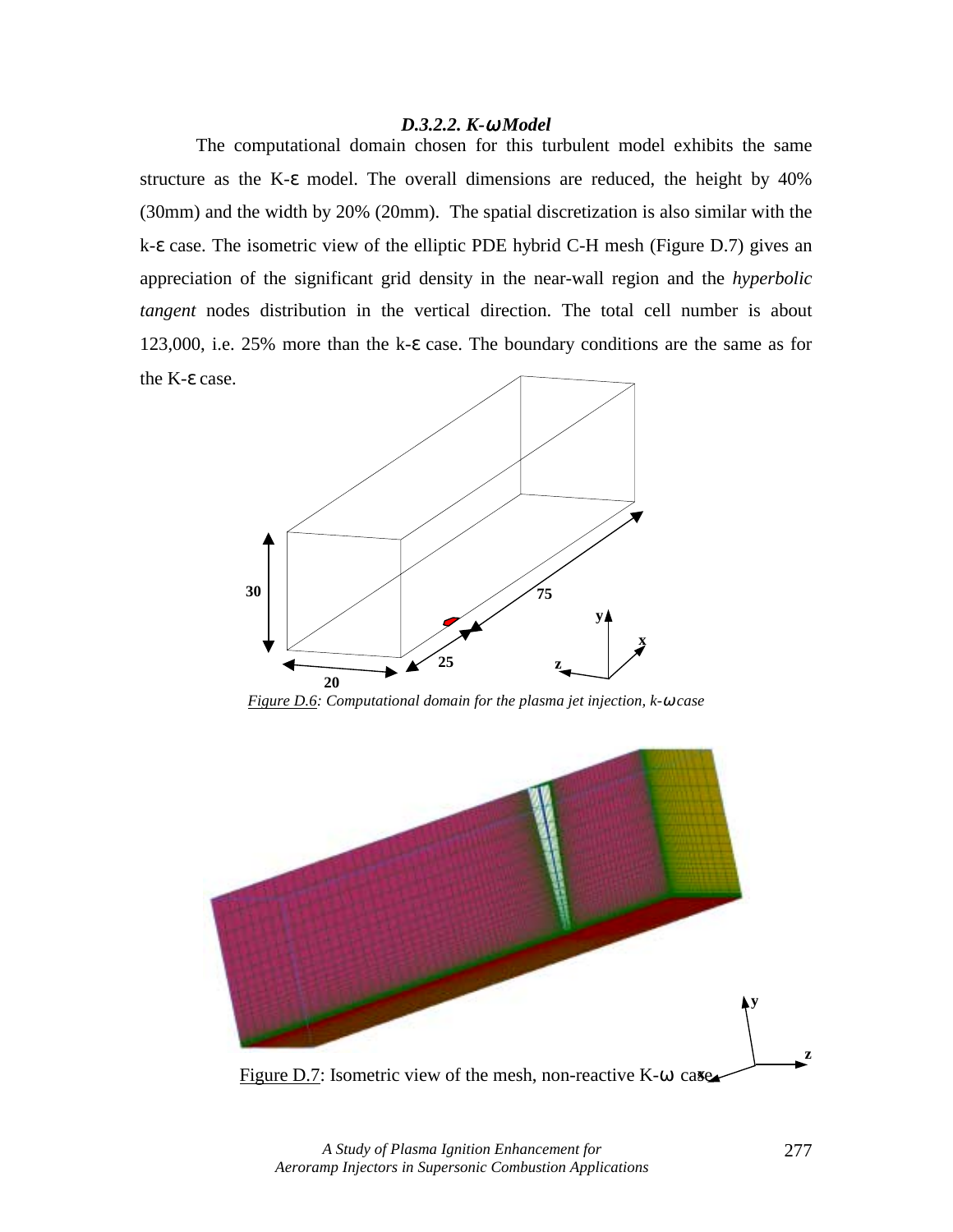The node repartition in the cross-flow section is identical to that of the 3-D nozzle used to determine the velocity profile to be imposed at the inflow boundary – one-to-one matching of the primitive vector **q** and respect for the value of  $y_1^+$ . A H-grid is used to discretize the core of the plasma jet (opposite, Figure D.8), increasing the grid resolution where the jet temperature profile is the sharpest. The numerical setup is summarized in Table D.9 below



*Figure D.8: Detail of the mesh, injection port*

| Governing                   | Flux            | <b>Spatial</b>                      | Limiter | <b>Time</b>        | <b>Sweeping</b>                                    |
|-----------------------------|-----------------|-------------------------------------|---------|--------------------|----------------------------------------------------|
| <b>Equations</b>            | <b>Function</b> | <b>Reconstruction</b>               |         | <b>Integration</b> | <b>Strategy</b>                                    |
| <b>RANS</b><br>(Thin-Layer) | Roe             | 3 <sup>rd</sup> Order Upwind Biased | Min-Mod | $2$ F-AF           | Backward K<br>Forward K,<br>Parallel<br>Processing |

Table. D.9: Numerical setup for the non-reactive methane injection, K-ω case

The numerical approach presents some marked differences in comparison with the Kε case. The different convergence optimization strategies used are listed below.

 $\Box$  Parallel processing. The main zone of the mesh is decomposed in two sub-zones to improve the efficiency of the parallel processing.

 $\Box$  No mesh sequencing is used. This guarantees the value of  $y_1^+$  to remain correct throughout the resolution of the problem. It also appears that mesh sequencing does not improve the numerical behavior of the K-ω turbulence model (see next section).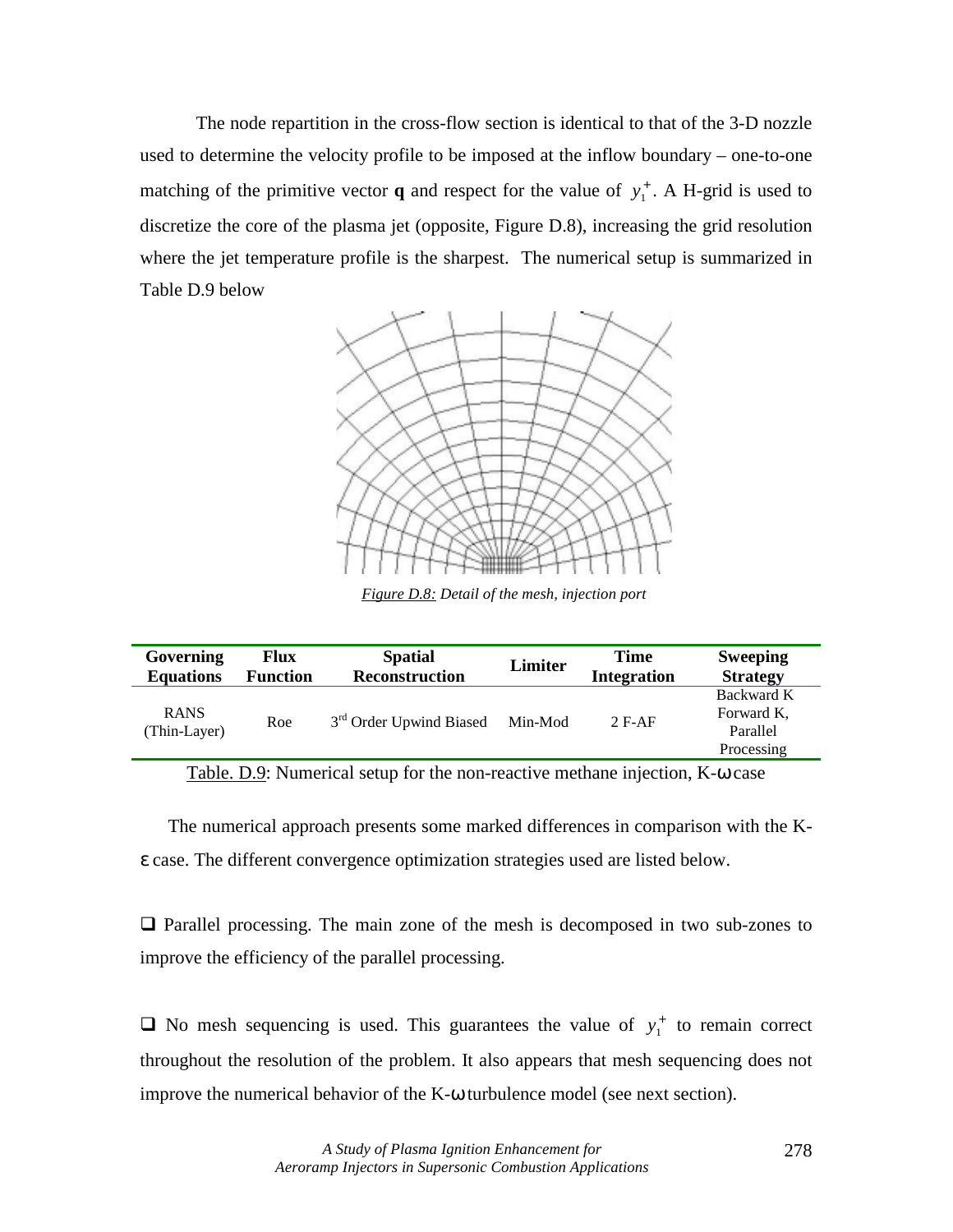$\Box$  Sweeping strategy. A double-sweep approach is used, i.e. the entire grid is swept twice at each iteration, once from the weakest gradients region to the strongest gradients region – backward - and then in the reverse direction – forward -. The CPU cost is significantly increased, but the stability of the numerical solution is dramatically improved, and the total number of iterations required to converge the solution is reduces.

 $\Box$  The problem is initiated with strong limitations on the turbulence model. The maximum allowed eddy viscosity/laminar viscosity ratio is limited to very small values at the beginning of the problem, and progressively increased (again, discussed further in the next section).

# **D.3.3. Results and Discussion**

 The results obtained for the non-reactive flow provide a good means of comparing the two turbulence models. Some comparisons with the experimental data can also be performed. The results are to be compared on account to: (1) the convergence history and the numerical behavior, (2) the resolution of the shock system engendered by the encounter between the methane jet and the air-stream, (3) the initial penetration of the jet near the injection port, (4) the penetration and the total temperature mapping at the exit boundary of the CFD domain, and (5) the turbulence kinetic energy and mixing mapping of the jet near the injection port.

## *D.3.3.1. Convergence History*

The two turbulence models are compared based on their respective numerical behavior. This serves only to examine the hardware efficiency of each approach - the ease at which each reaches a solution. It is not about the physical exactness of the solutions obtained.

#### $\Box$  K-ε Turbulence Model

Figure D.9 shows the evolution of the  $L_2$  norm residuals normalized throughout the calculation. The three different blocks used are clearly seeable.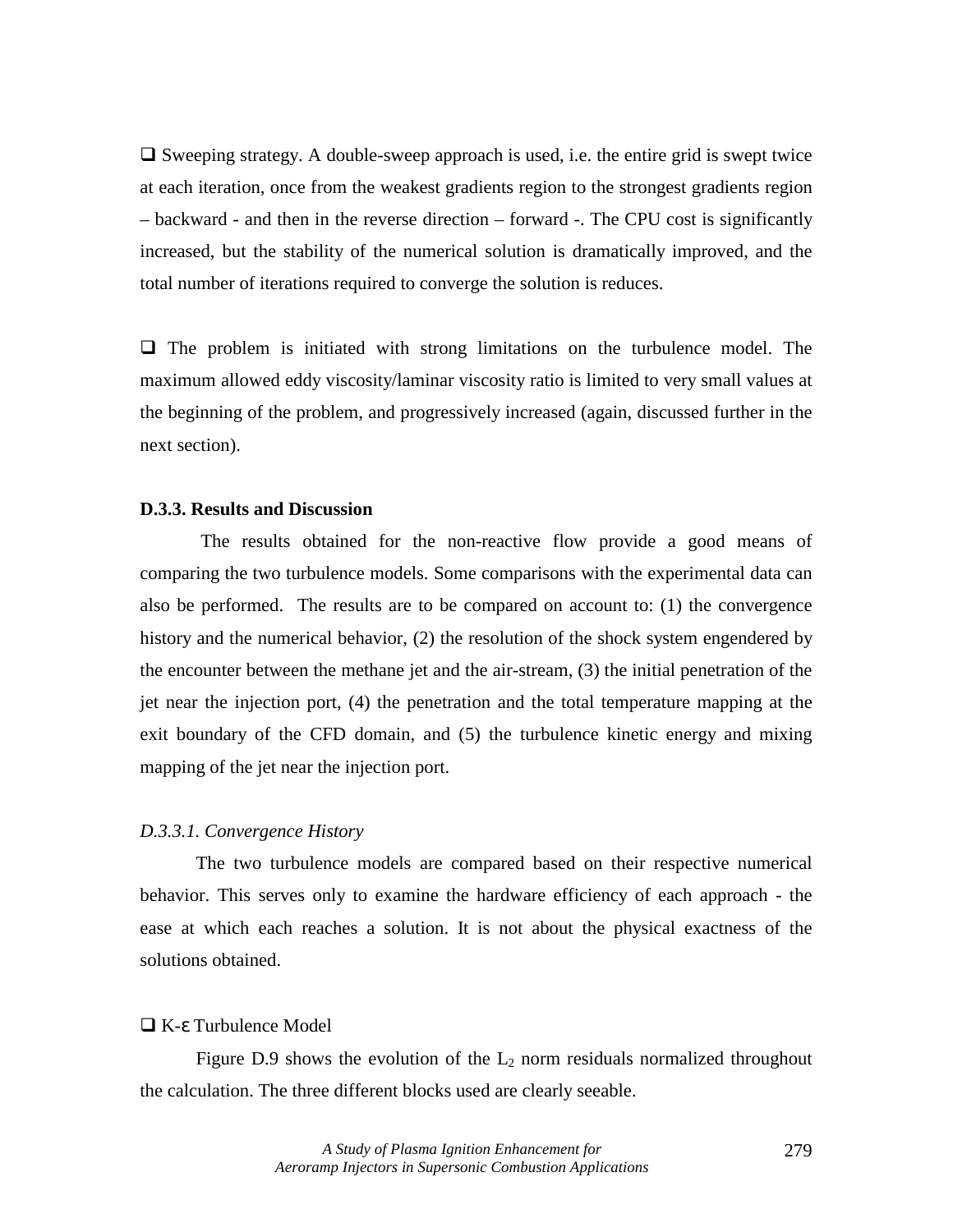

*Figure D.9: Convergence history, non-reactive flow, K-*ε *turbulence model* 

The coarser grid – block #1 - allows fair convergence speeds, reaching a three orders of magnitude decrease in less than 1,000 iterations.

 The convergence on the medium grid level – block #2 - is more problematic. A severe restriction must be applied on the CFL criterion – down to  $10^{-3}$  - to avoid a tendency of swift divergence. About 2,000 iterations are needed to reach two orders of convergence.

 On the finer grid – block #3 -, the initial residual behavior is encouraging, but, as the  $L_2$  norm reaches about 1.5 orders of convergence, the whole numerical solution becomes unstable. Even with an extremely restrictive CFL criterion, the problem is impossible to overcome. A deeper investigation reveals the responsible zone to be the near-injector region. This could evidence a problem due to the use of the *wall function*, which cannot solve the highly 3D effects caused by the encounter between the air-stream and the methane jet. The solution is nevertheless considered 'converged' since the rest of the grid reaches a fair convergence. The simulation is performed on six processors of a Silicon Graphics *Origin 2000* computer, with a parallel efficiency of 70%.

# $\Box$  K- $\omega$  turbulence Model

Figure D.10 shows the evolution of the  $L_2$  norm for the K- $\omega$  turbulence model. The start of the simulation is extremely stiff, the system presenting a tendency to diverge bluntly after about ten iterations. The only way to overcome this obstacle is to initiate the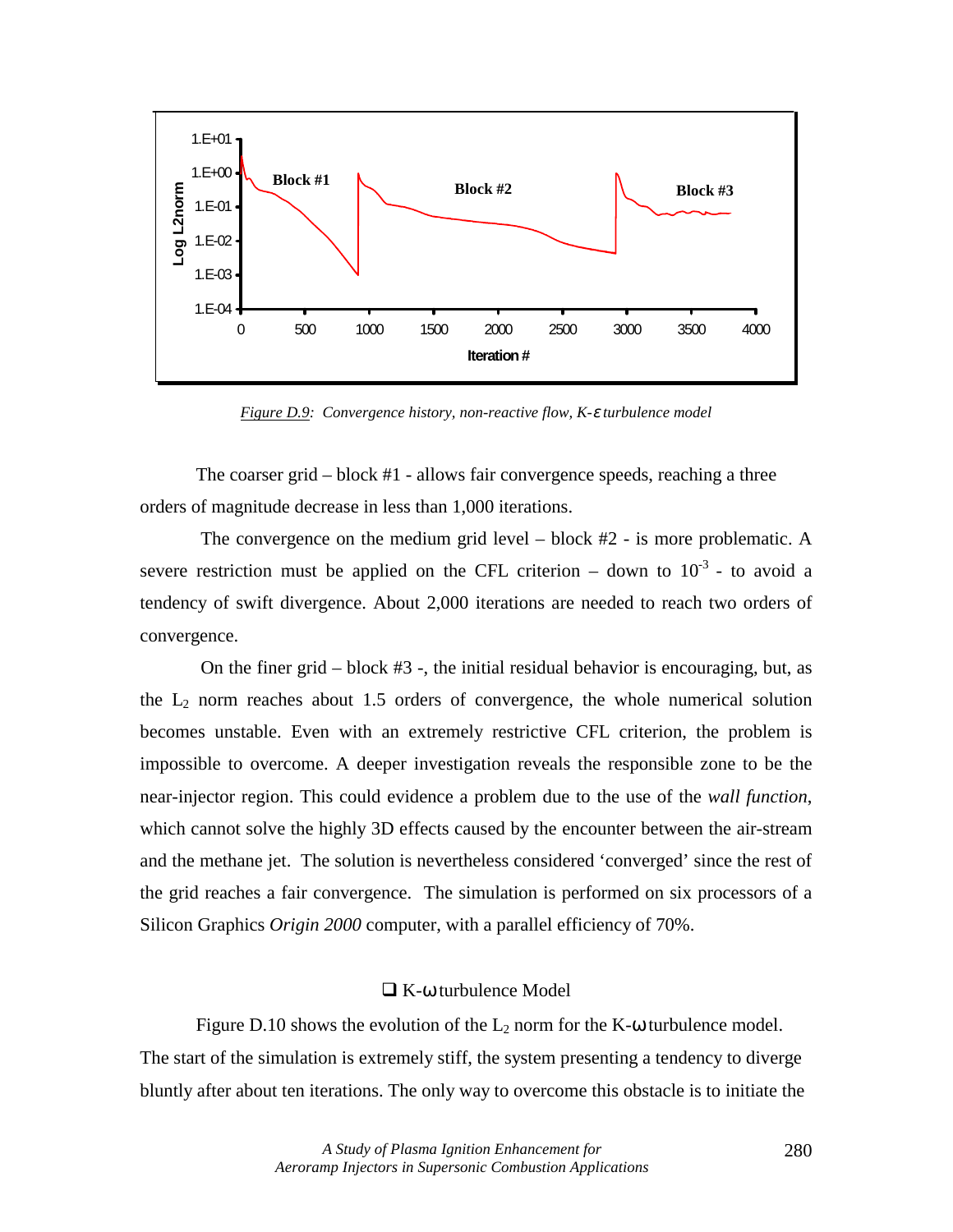calculation imposing a strong limitation of the eddy viscosity/laminar viscosity ratio - the flow behaves therefore as a highly viscous flow - and to adopt a double-sweep strategy. Mesh-sequencing must be avoided as well. After one order of convergence, the viscosity ratio limitation is partially removed and, after 750 iterations, completely suppressed. This permits a smooth, well-behaved transition to 3 orders of convergence. The double-sweep resolution is expensive in CPU time and requires large quantities of memory, but appears to be extremely robust and effective regarding the number of iterations necessary to converge the solution. The case is run on four processors on SGI *Origin 2000*, with a parallel efficiency of 98%.



*Figure D.10: Convergence history, non-reactive flow, K-*ω *turbulence model*

As expected, the K-ε turbulence model presents more numerical stiffness than the K-ω model. The final convergence magnitude is poor in comparison with the K-ω model. The simulation requires constant monitoring of the residuals and frequent intervention on the CFL criterion to preserve the monotonicity of the solution. The question remains open about the responsibility of the *wall functions* in such a highly 3D flow configuration. The K-ω is much easier to converge once the initial stiffness is overcome. The solution is robust throughout the resolution of the problem.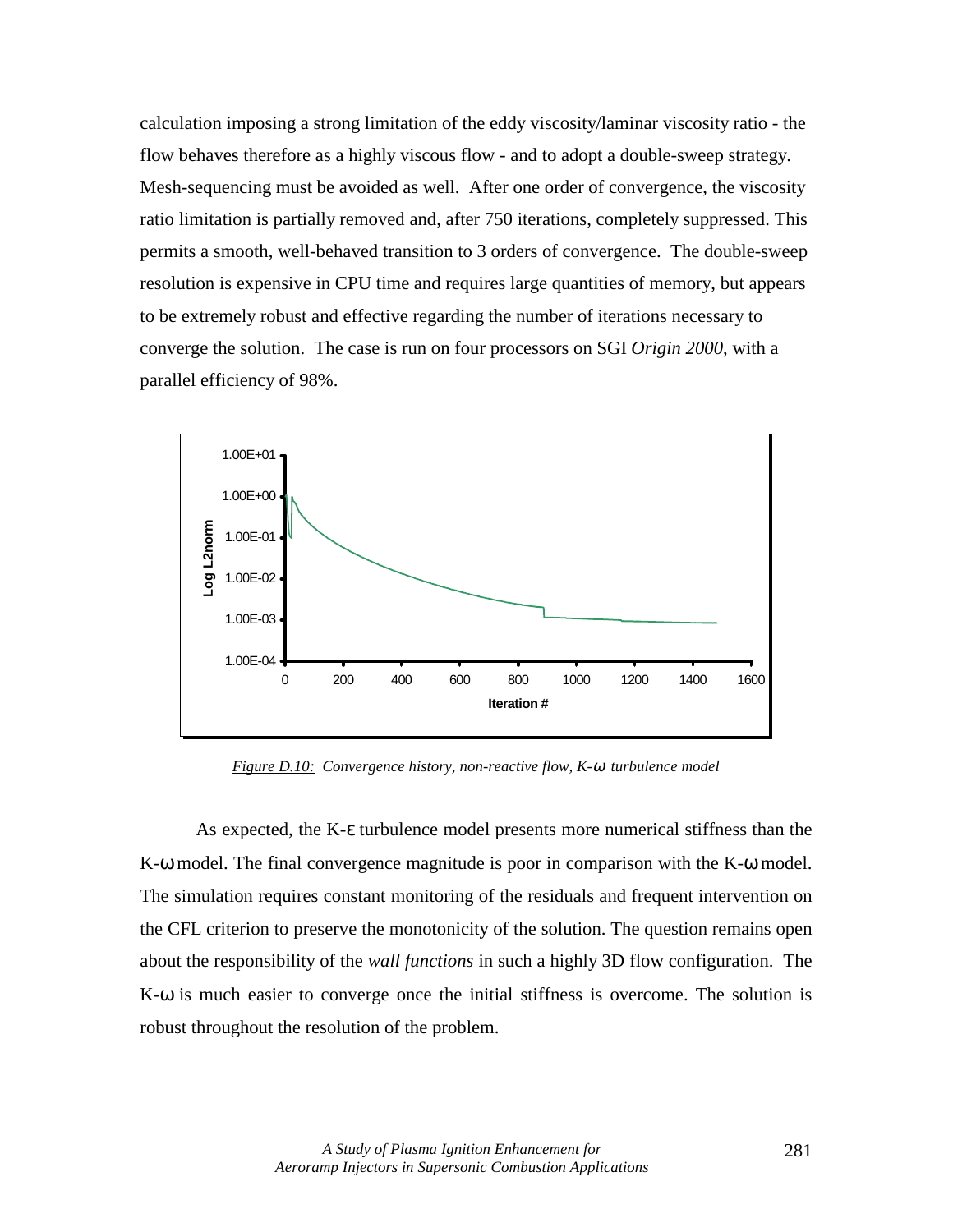# *D.3.3.2. Jet Exit*

The focus here is on the methane jet near the injection port. The contour plots of the total temperature (Figure D.11 (a) and (b)) provide some interesting tendencies of each turbulence model. The two cases are compared based on: (1) the initial path, and (2) the initial penetration and the evolution of the total temperature in the plume.



*(a) K-*ε *turbulence model* 



*(b) K-*ω *turbulence model Figure D.11: Total temperature field near the injection port*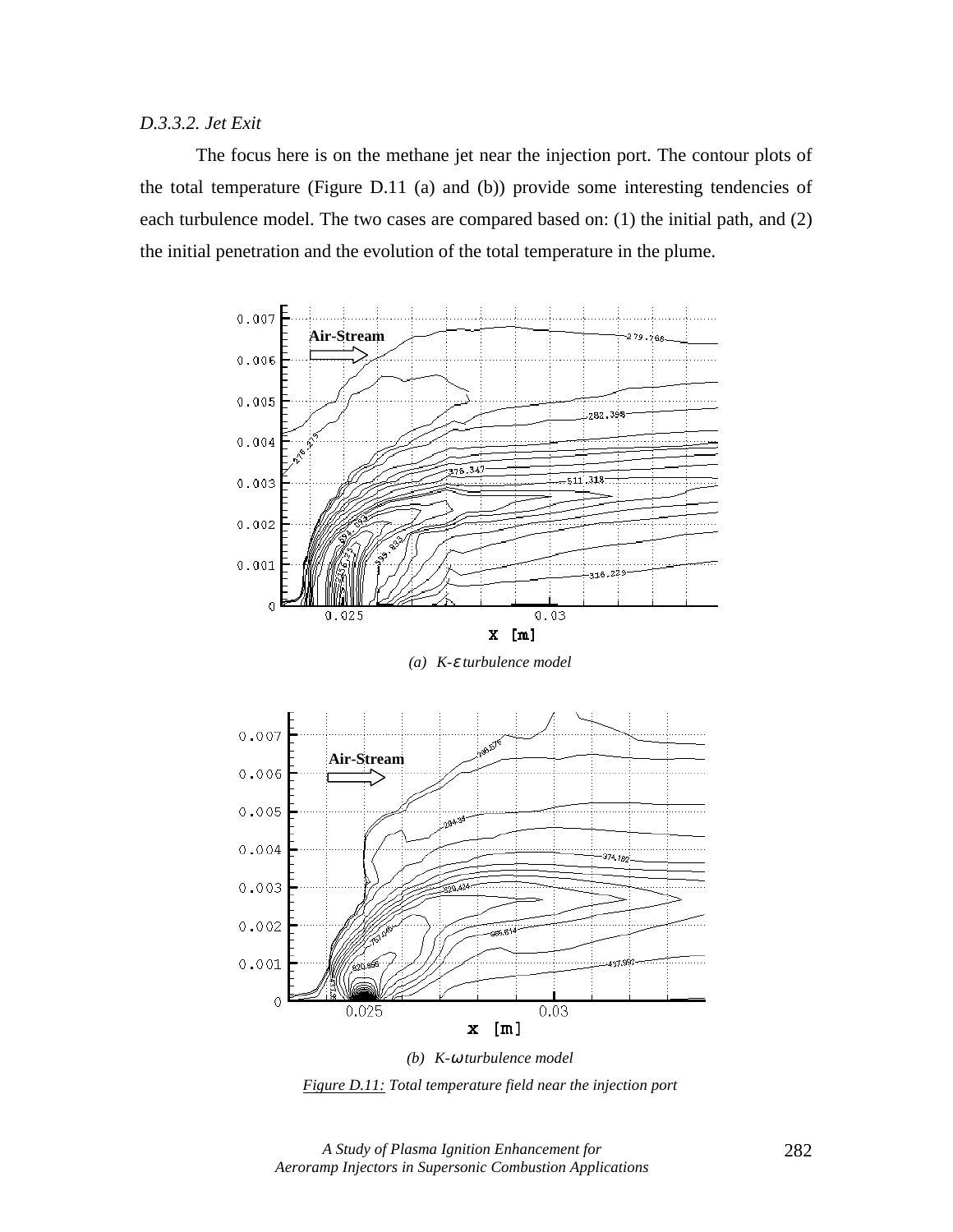# (1) Initial path

The jet plume exhibits a very similar shape for both cases. The trajectory of the methane particles is vertical up to 1mm off the injection port before to starting to mix with the dominant throughflow. The path predicted by the K- $\omega$  model looks slightly flatter than the path predicted by the K-ε model, but the difference is not significant.

# (2) Initial penetration

The differences are more noticeable. The K-ε case presents a much higher penetration –the methane jet is candle-shaped. The jet plume predicted by the K-ω model seems not to be able to burst the lower portions of the boundary layer. About 1mm above the injection port, the total temperature is still more than 2,000K for the K-ε case, whereas it is already 800K for the k-ω case. Further downstream, the K-ε turbulence model predicts a faster cooling of the jet than the K-ω model, for which the total temperature drops slower (see Figure D.11, for example, at  $x = 0.028$ m).

## *D.3.3.3. Shock System*

Figure D.12 (a) and (b) show the CFD results for the mixture density variation within the test section. The jet plumes are easily identified, while the oblique shocks are directly upstream (the red/orange areas). Both turbulence models predict very similar shock structures.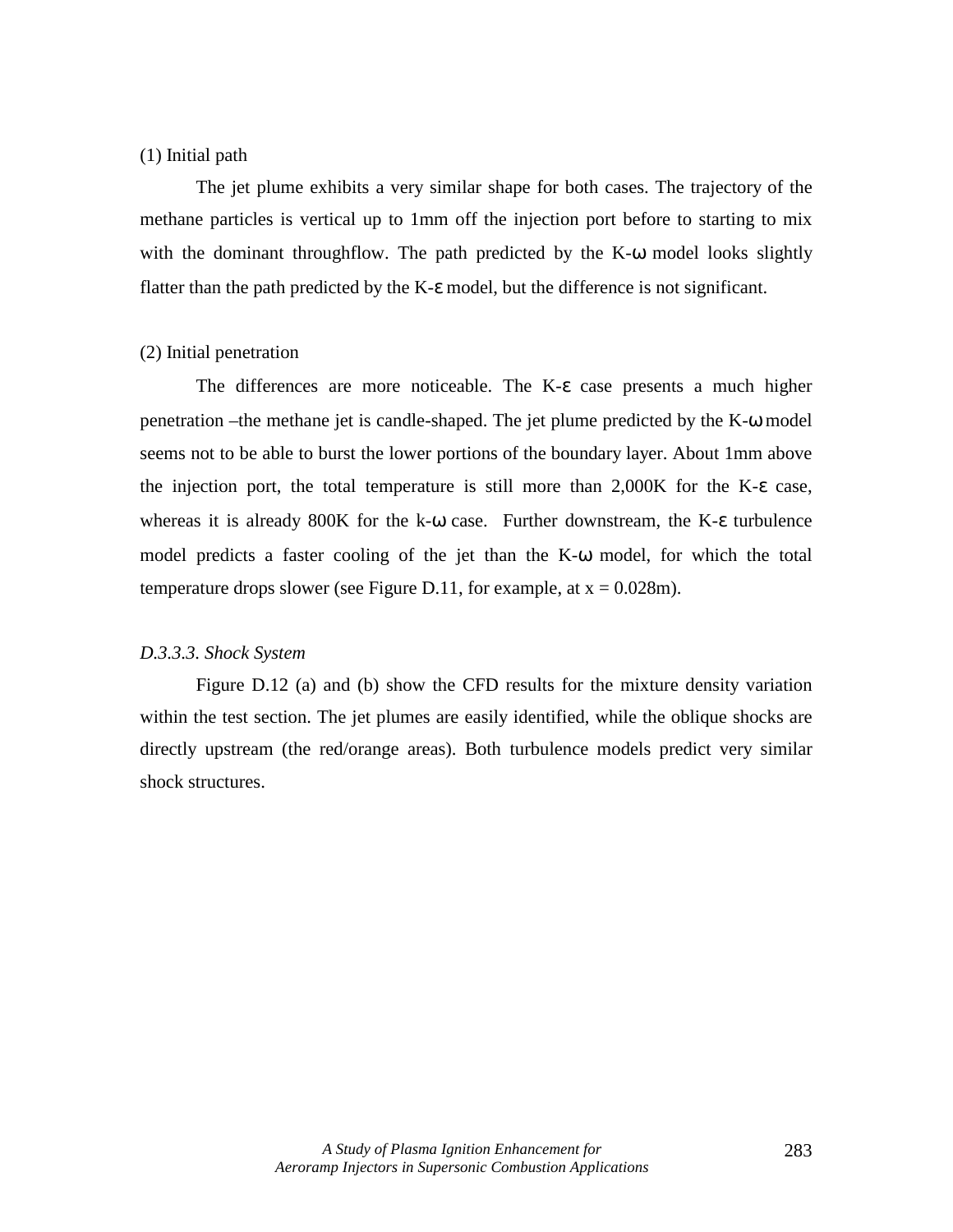

 *(a) Shock system, K-*ε *turbulence model* 



**(b) Shock system, K-**ω **turbulence model** 



*(c) Shadowgraph showing the shock angle, real test section Figure D.12: Shock systems*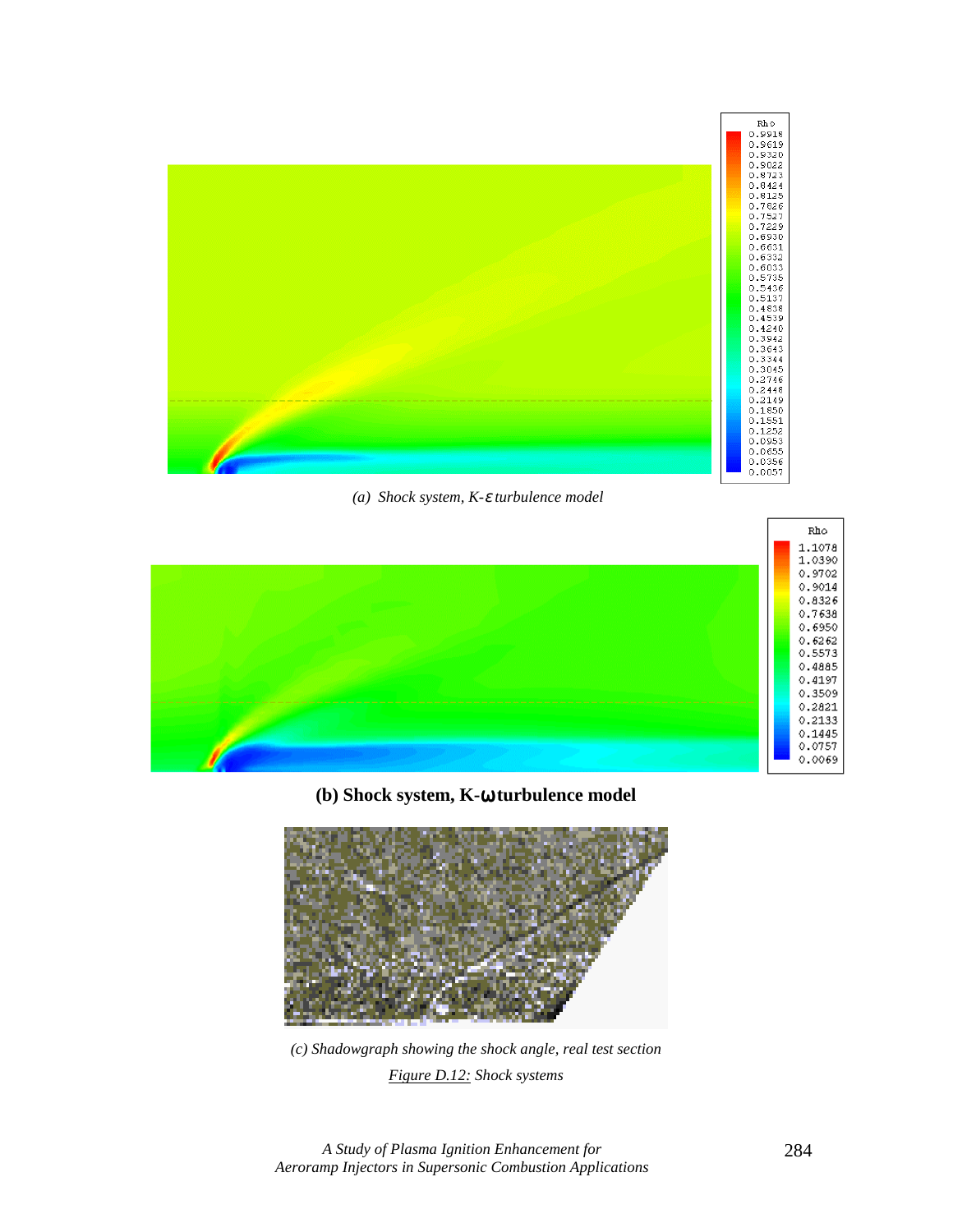The oblique shock angle – measured from the edge of the boundary layer, identified by the dashed lines - is  $31^\circ$  in both cases, matching the experimental data very well. Figure D.12 (c) is a shadowgraph of the actual shock structure, which although grainy, is easily identified. The shocks are detached and located at the same distance ahead of the injection port - visible as a low-density dot. The subsonic portion of the boundary layer is clearly visible at the root of the shocks. The K-ω turbulence model predicts a slightly higher value for the thickness of the subsonic portion of the boundary layer than the k-ε model. This is another expression of the effects of the use of *wall functions* as boundary conditions.

Among the differences, the most significant is the evolution of the methane density throughout its path in the test section. The K-ε model predicts a rapid increase of the density, confirming the rapid cooling of the jet observed near the injection port, while for the K-ω model, the density remains very low. A strong interaction with the floor is also visible for this case.

## *D.3.3.4. Penetration*

Figure D.13 (a) and (b) compares the mapping of the total temperature at the same location - 49.8 injector diameters downstream of the injection port - obtained numerically (left) and experimentally (right). Even though the CFD results do not take into account any chemical reaction, some conclusions can be drawn about the ability of the turbulence model to adequately capture the physics of the flow.



*(a) K-*ε *turbulence model* 

*A Study of Plasma Ignition Enhancement for Aeroramp Injectors in Supersonic Combustion Applications*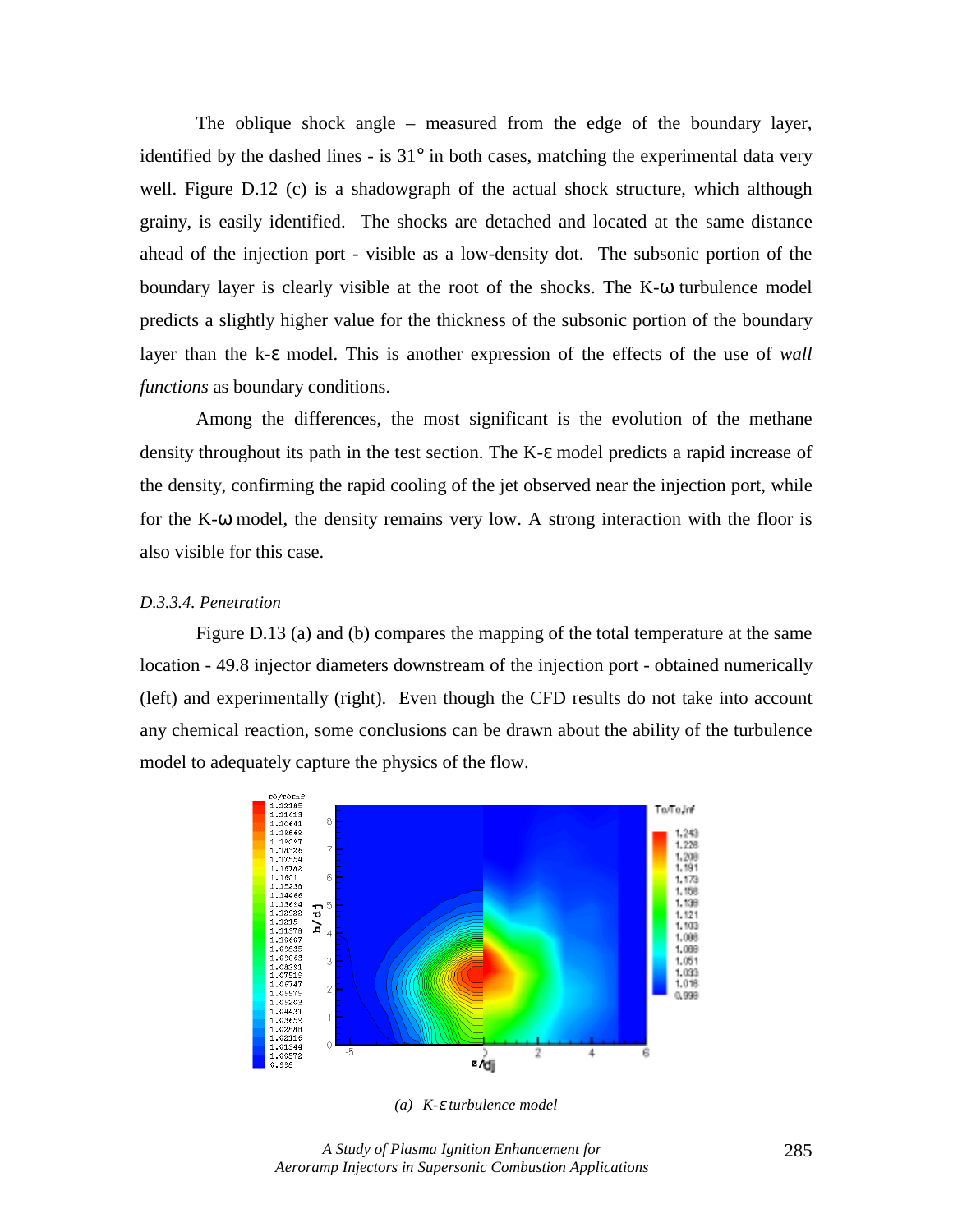

*Figure D.13: Comparison of the contours of the total temperature, 49.8 injector diameters downstream* 

The K-ε results look very similar – dimensions, general shape - to the measured total temperature profile, with smoother contours. The CFD model adequately predicts the stoup-shaped profile near the central line of the core. The presence of hot methane along the floor is well captured. The calculated core is smaller and located 8% lower in comparison with the actual one. The maximum temperature predicted by GASP is 1.7% lower than the experimental results. These two observations are consistent with the nonreactive flow simulation – heavier molecules, absence of exothermic combustion process. The K-ω turbulence model predicts an unrealistic total temperature field. The core splits in two distinct zones, one lying along the test section's floor, the other located approximately at the correct height. The maximum total temperature is under predicted by about 7%. The centerline temperature profiles (Figure D.14) offer another means of comparison.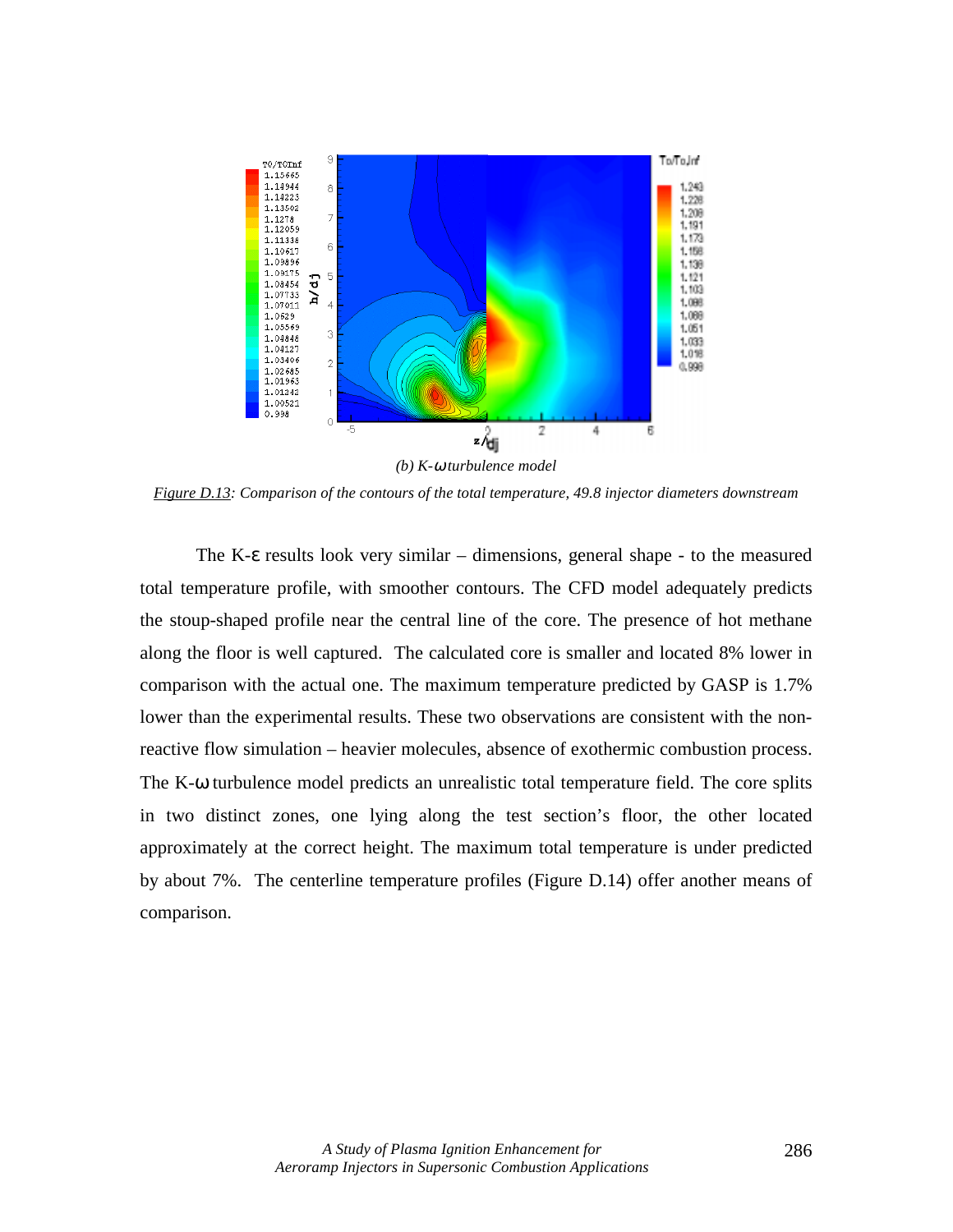

*Figure D.14: Centerline total temperature profile comparison* 

The temperature profile predicted by the K-ε turbulence model exhibits a remarkably similar trend to the experimental profile. Both the predicted profile below the maximum temperature ratio and the gradients appear to match the experimental data very well. The results provided by the  $K-\omega$  turbulence model show poor agreement with the experimental data. The separation of the plume core in two different zones observed in Figure D.15 (b) is confirmed.

## *D.3.3.5. Jet Mixing*

Zebra contour plots of the turbulent kinetic energy (Figure D.15 (a) and (b)) evidence the zones of important mixing between the air-stream and the methane jet. The results obtained present significant differences. Nevertheless, the two turbulence models indicate two zones of interest, the first one being located just upstream of the injection port – corresponding to the encounter between the jet and the air-stream -, and the second one downstream of the injection port. The encounter between the air-stream and the methane jet produces a large mixing region for the K-ω turbulence model, while the K-ε model predicts a much less extended region. In the downstream region, the results are in complete discordance. The K-ω model predicts the presence of an important zone of recirculation about 5mm downstream of the injection port, where the K-ε model does not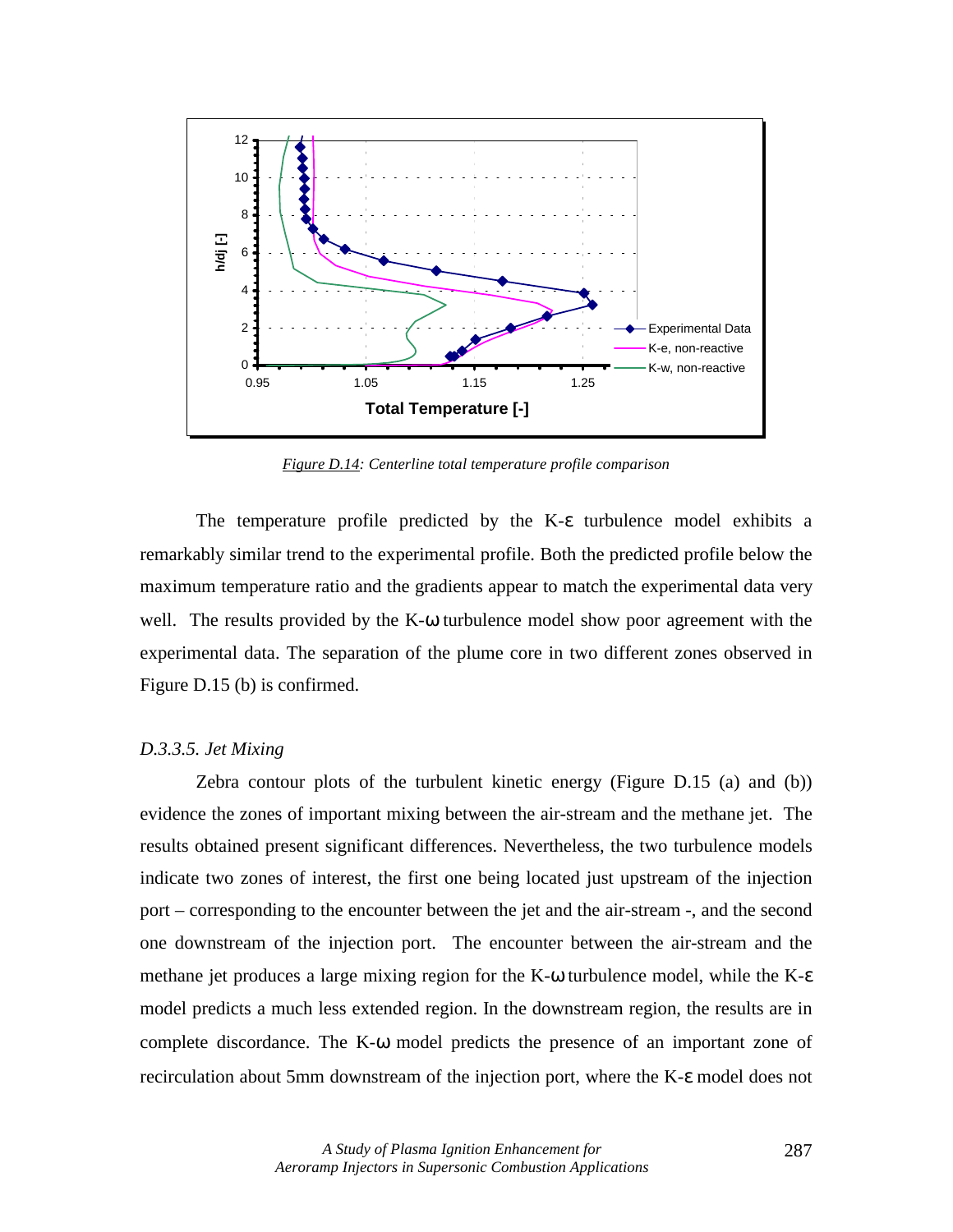evidence anything. Also, the K-ε model predicts an important turbulent region just downstream of the injection port, which the K-ω model does not show.



*(a) K-*ε *Model (b) K-*ω *model* 

*Figure D.15: Zebra plot of TKE, evidencing the regions of intense mixing. The injection port is located at x = 0.025 [m].* 

# *D.3.3.6. Conclusions*

From the results obtained, the following conclusions can be drawn:

! The K-ε turbulence model confirms its reputation of numerical stiffness. The numerical solution tends to produce oscillations, making a good level of convergence (3 orders of magnitude or better) challenging. The exact reason for this problem remains unknown. Possible explanations include an inadequate mesh resolution in the injection region, or the use of *walls functions* as boundary conditions.

The K-ω turbulence model, in contrary, presents a very smooth numerical behavior.

 $\Box$  Comparison of the solutions regarding initial penetration of the jet evidences some differences between the two turbulence models. The K-ε solution indicates a stronger penetration through the lower portions of the air-stream. The K-ω solution seems not to well represent the penetration characteristics of the jet since the jet does not penetrate the lower layers of the air-stream's boundary layer.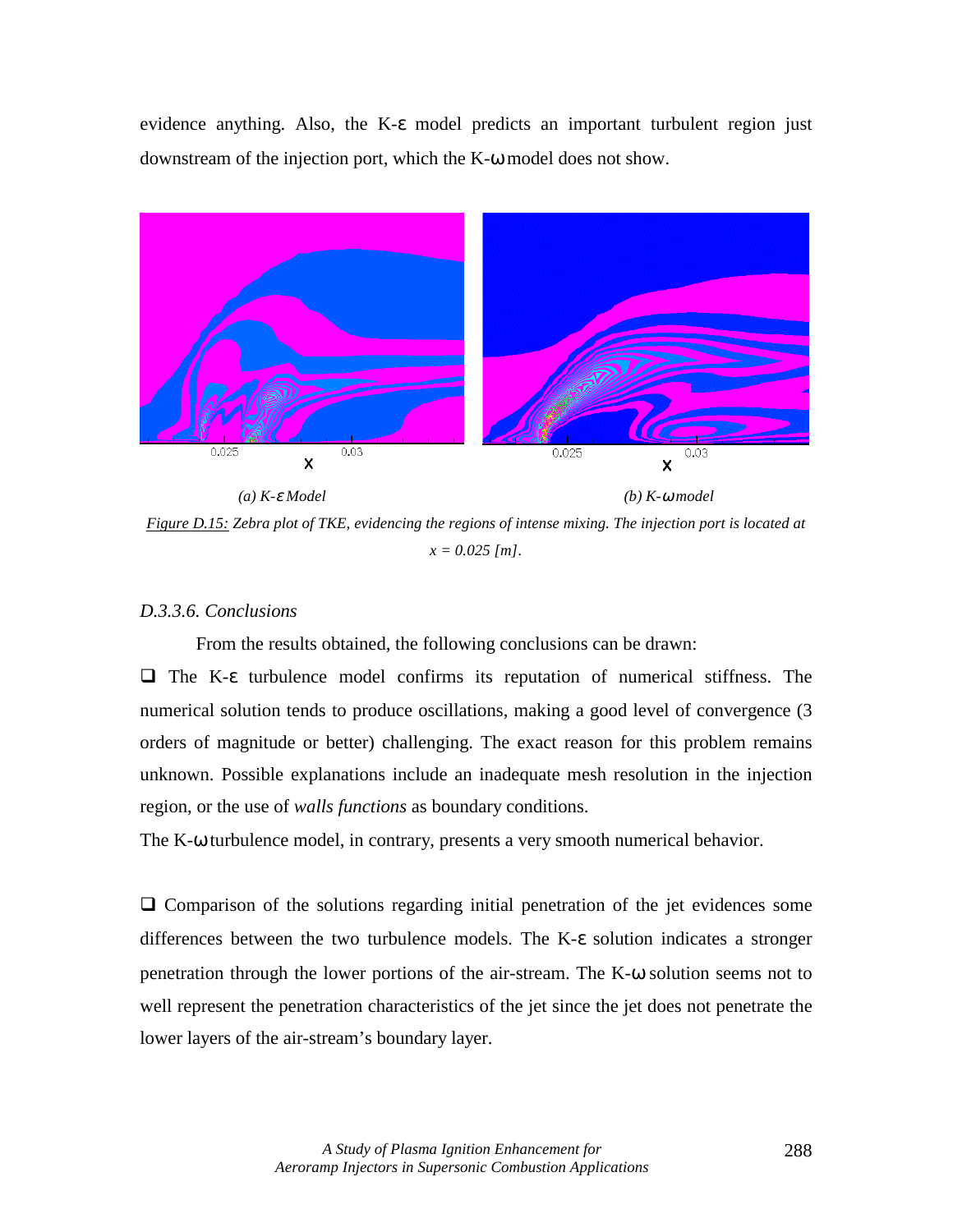$\Box$  The shock wave structures provided by the two turbulence models are very similar, and match the measured data well. The contours of the mixture density evidence a difference in the evolution rate of the density within the methane jet plume. The K-ε solution shows a rapid increase of the density, and a weak interaction with the test section's floor. The K-ω model predicts a smoother density gradient, and a significantly more important interaction with the wall.

 $\Box$  The penetration of the jet plume 49.8 diameters downstream of the injection best highlights the observed differences between the numerical results. The total temperature mapping and centerline profile show good agreement between the K-ε results and the experimental data (FigureD.13 and D.14). The differences observed regarding the height and total temperature are attributed to the lack of a chemical reaction model. In fact, the exothermic oxidation reactions that are present in the real flow increase the temperature of the jet plume. The resulting decomposition of the methane in smaller molecules and radicals lowers the average molecular weight of the flow particles, engendering a higher located and larger plume core than calculated. The K-ω results do not match the experimental data. The predicted jet plume exhibits an unrealistic shape.

 $\Box$  Globally, the K-ε turbulence model provides excellent overall results. The accordance with the experimental data, in spite of the crude assumption of negligible effects of the chemical reaction on the flow, is impressive.

 $\Box$  The K- $\omega$  turbulence model fails to match the experimental results. This is likely the result of the unrealistic eddy – turbulent – viscosity and laminar viscosity ratio necessary to preserve the monotonicity of the numerical solution. The behavior of the initial penetration of the jet and the total temperature mapping downstream seem to indicate a very viscous flow field. It appears that the artificially increased laminar viscosity prevents an accurate representation of the physics of the flow. This shows the potential weakness of all the turbulence models, which are all based on the Boussinesq approximation of the existence of a turbulent viscosity.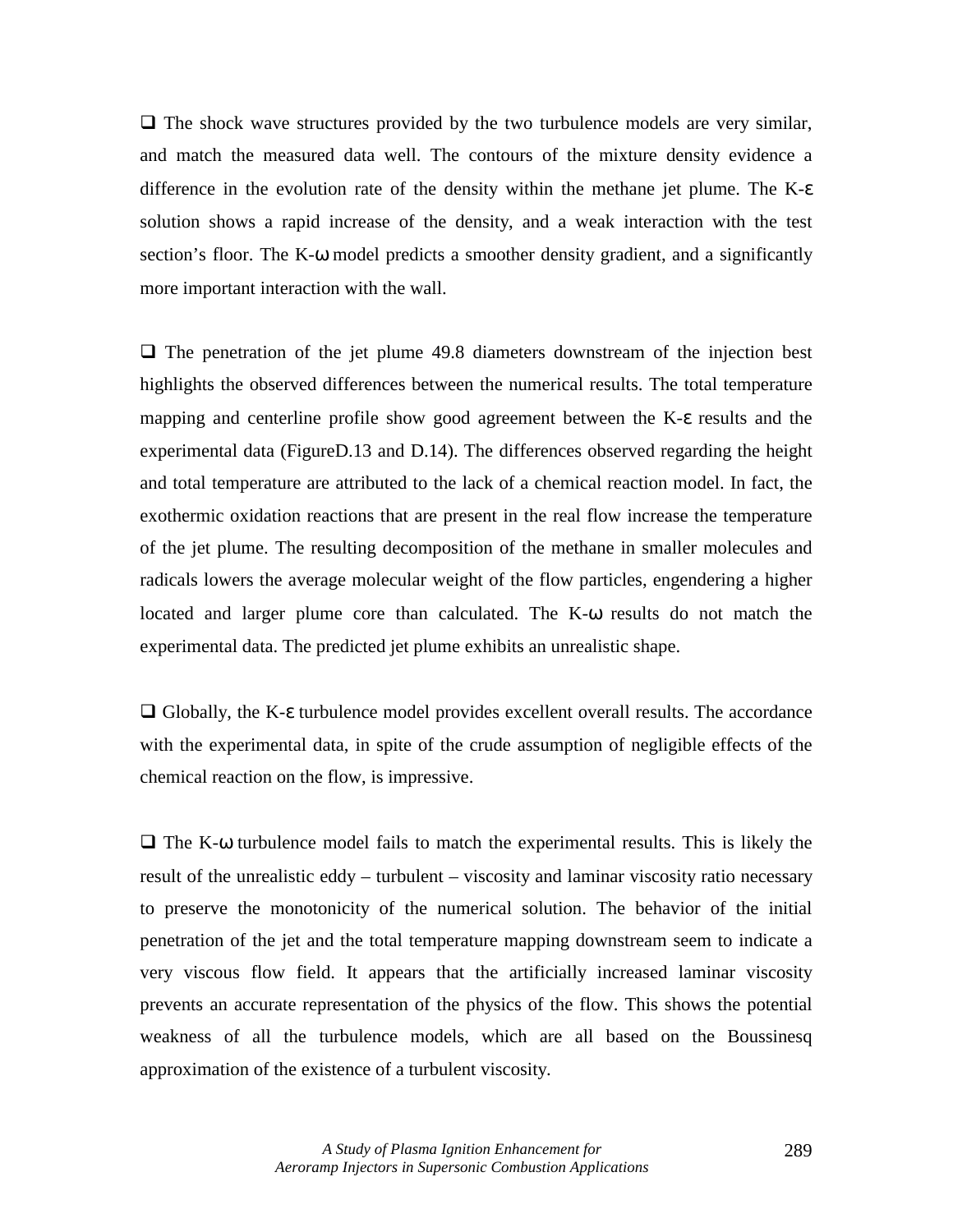# **D.4. Reactive Flow Simulation**

From the previous section, it appears that the K-ε turbulence model is the best choice for modeling the plasma jet problem and so will be the only model used for the reactive flow simulation.

## **D.4.1. Numerical Setup**

The computational domain is rigorously identical to that of the non-reactive case. The spatial discretization, however, presents two differences: (1) the number of blocks is reduced from four to three, and (2) the injection area is modeled using a pole domain. Figure D.16 shows a 3D isometric view of the domain. The boundary conditions have not been modified.



*Figure D.16: Isometric view of the mesh, reactive K-*ε *case* 

FigureD.17 provides a detail of the pole domain that discretizes the injection port region – a structured grid surface that has been collapsed to a line. The pole domain is used for two reasons. First, this design increases the mesh density in the center of the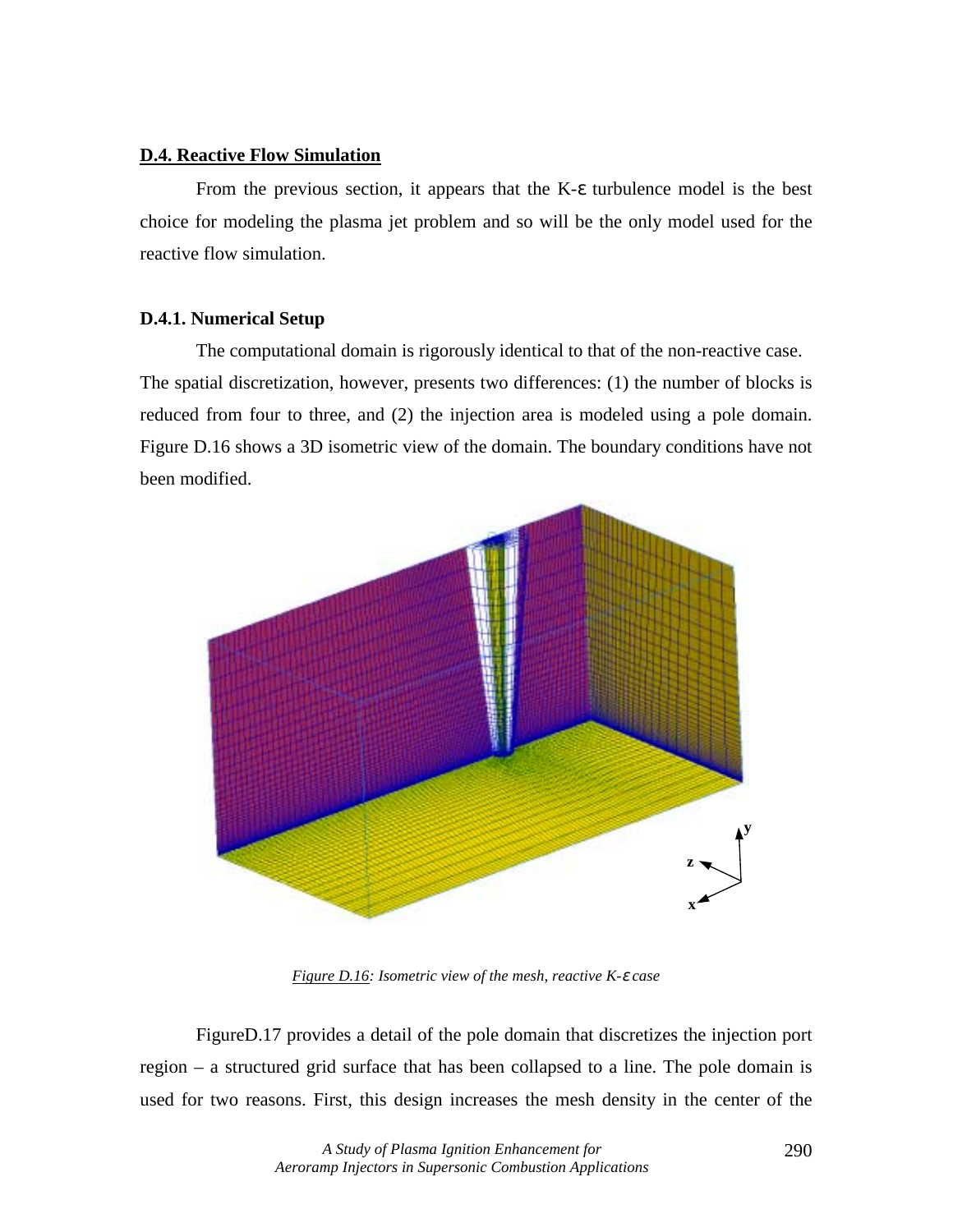injector, identified previously as a possible cause for the convergence problems encountered with the non-reactive simulation. Second, it simplifies the writing of the primitive vector **q** necessary to impose the jet inflow conditions thanks to the angular symmetry of the mesh. The number of grid points is decreased of 12% in comparison with the non-reactive case, totalizing 103,680 cells. The numerical setup is identical to that of the non-reactive case, the same convergence-enhancing strategies are chosen.



#### **D.4.2. Results and Discussion**

The results are to be evaluated on the basis of: (1) the convergence history, (2) the shock system, and (3) the total temperature mapping and centerline distribution, exactly as done in the previous section for the non-reactive flows.

## *D.4.2.1. Convergence history*

Figure D.18 shows the evolution of the normalized residuals throughout the simulation. The four blocks are clearly distinguishable.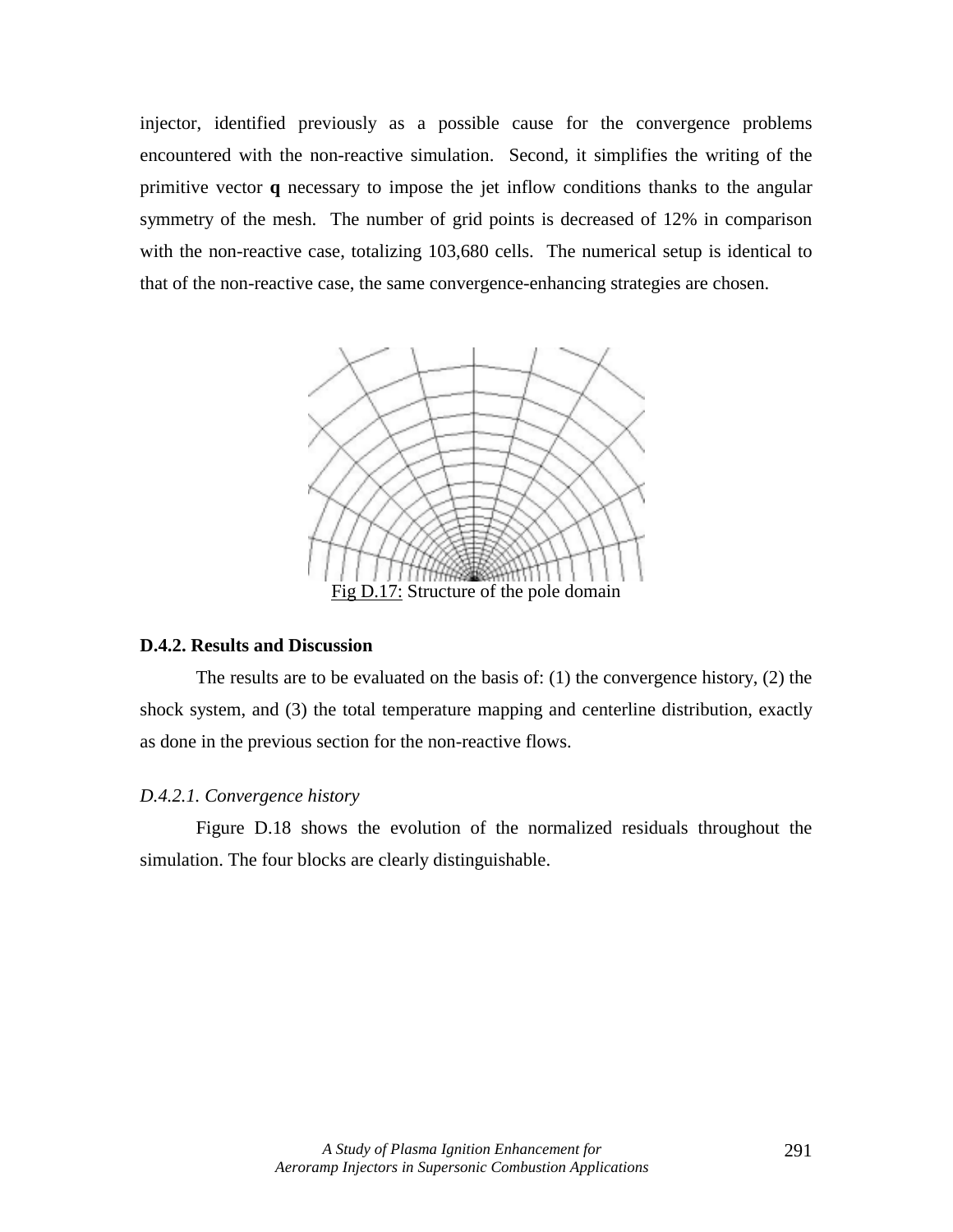

*Figure D.18: Convergence history, reactive-flow, K-*ε *simulation* 

The problem presents an extremely stiff numerical behavior. The monotonicity of the numerical solution is difficult to preserve. The CFL condition must be reduced to extremely restrictive values – down to minus 6 orders of magnitude. This, however, makes sense with the qualitative definition of the CFL number, which stipulates that the physical scales – time, characteristic lengths - must be contained within the numerical scales [9]. Since the characteristic time scale of a chemical reaction is of the order of the µs [10,11], the maximum time steps allowing converging the solution are even smaller. As a consequence, the number of required iterations increases dramatically. More than 20,000 iterations are necessary to reach 1.5 orders of convergence on the coarser grid. The two finer grids are easier to converge, but with a CPU time per iteration of more than 2 minutes on six processors of the SGI *Origin 2000* – 15 minutes of real time – on the finer grid, the total time necessary to reach convergence is prohibitive. The solution is hence considered to have reached its maximum convergence when the residuals stopped to evolve faster than  $10^{-5}$  orders per iteration, what happens after 3,000 iterations in the fourth block, and about two weeks of CPU time.

The poor convergence observed is likely to have been caused by the pole zone. A check on the residual outputs reveals this zone to be the most unstable, and the slowest to converge. The contours of the total temperature near the injection port (Figure D.19) confirm an inadequacy of the mapping between the adjacent zones located in that area. The singular axis is also clearly evidenced. The origin of this problem can be either the mesher or the solver. The presence of two faces lying in the same plane cause the pole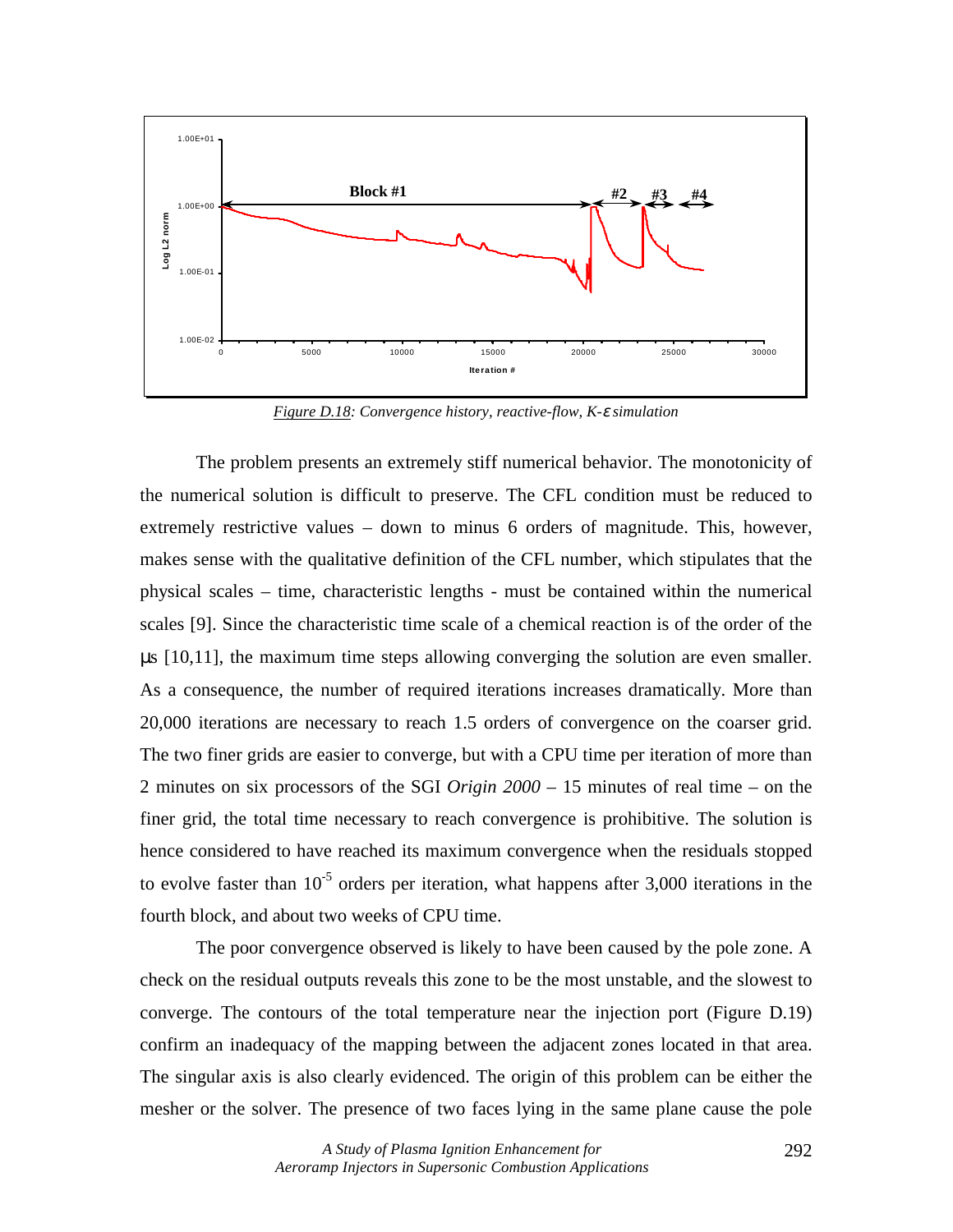domains the to be potentially mathematically inconsistent [12]. In spite of the poorly converged numerical solution, it is worthwhile comparing it with the experimental data to see if the trends of the solution confirm the adequacy of the K-ε turbulence model for modeling the plasma jet injection.



*FigureD.19: Total temperature field, evidencing the singular axis and the bad mapping between the adjacent zones in the injector area.* 

# *D.4.2.2. Shock System*

Figure D.20 shows the mixture density field obtained from the reactive-flow simulation. Although the aforementioned convergence problem is apparent, the shock structure is clearly identifiable, just ahead of the red/orange areas. The boundary layer edge is located at the transition between the green and yellow regions of the domain. The predicted shock angle –  $31^{\circ}$  - matches the experimental value measured from the shadowgraph (Figure D.12 (c)).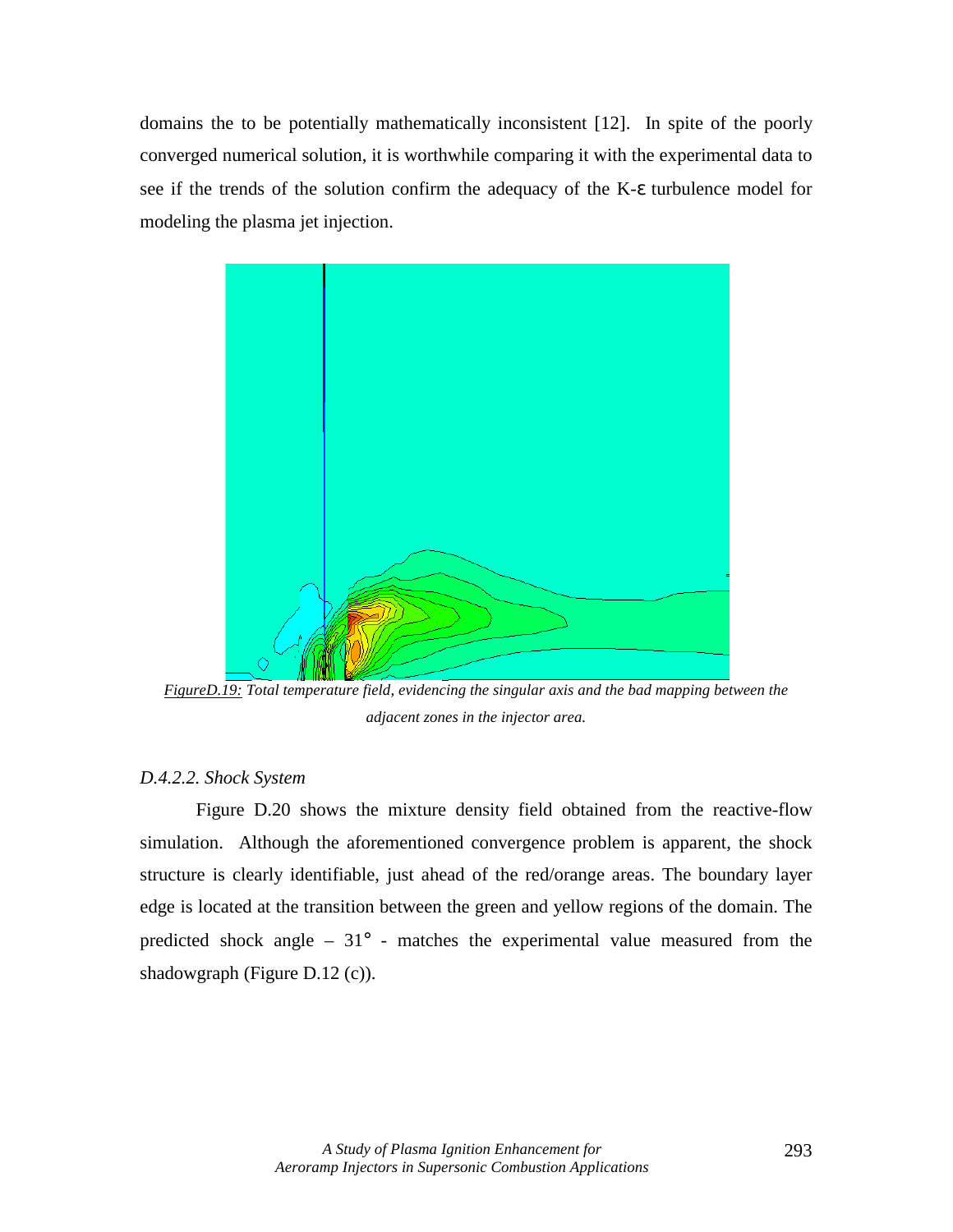

Figure D.20: Mixture density, reactive-flow simulation

# *D.4.2.3. Penetration*

The total temperature mapping 49.8 injector diameters downstream of the injection port does not adequately match the experimental data. If the polygonal-shape is about correct, the whole plume looks flattened. The presence of hot gases along the wall is captured, as well as the characteristic stoup-shaped central temperature field. The core is located 1.7 injector diameters, about half the height of the experimental results, and the maximum core temperature is under predicted by almost 10% (Figure D.21).



Figure D.21: Comparison of the contours of total temperature, 49.8 injector diameters downstream

*A Study of Plasma Ignition Enhancement for Aeroramp Injectors in Supersonic Combustion Applications*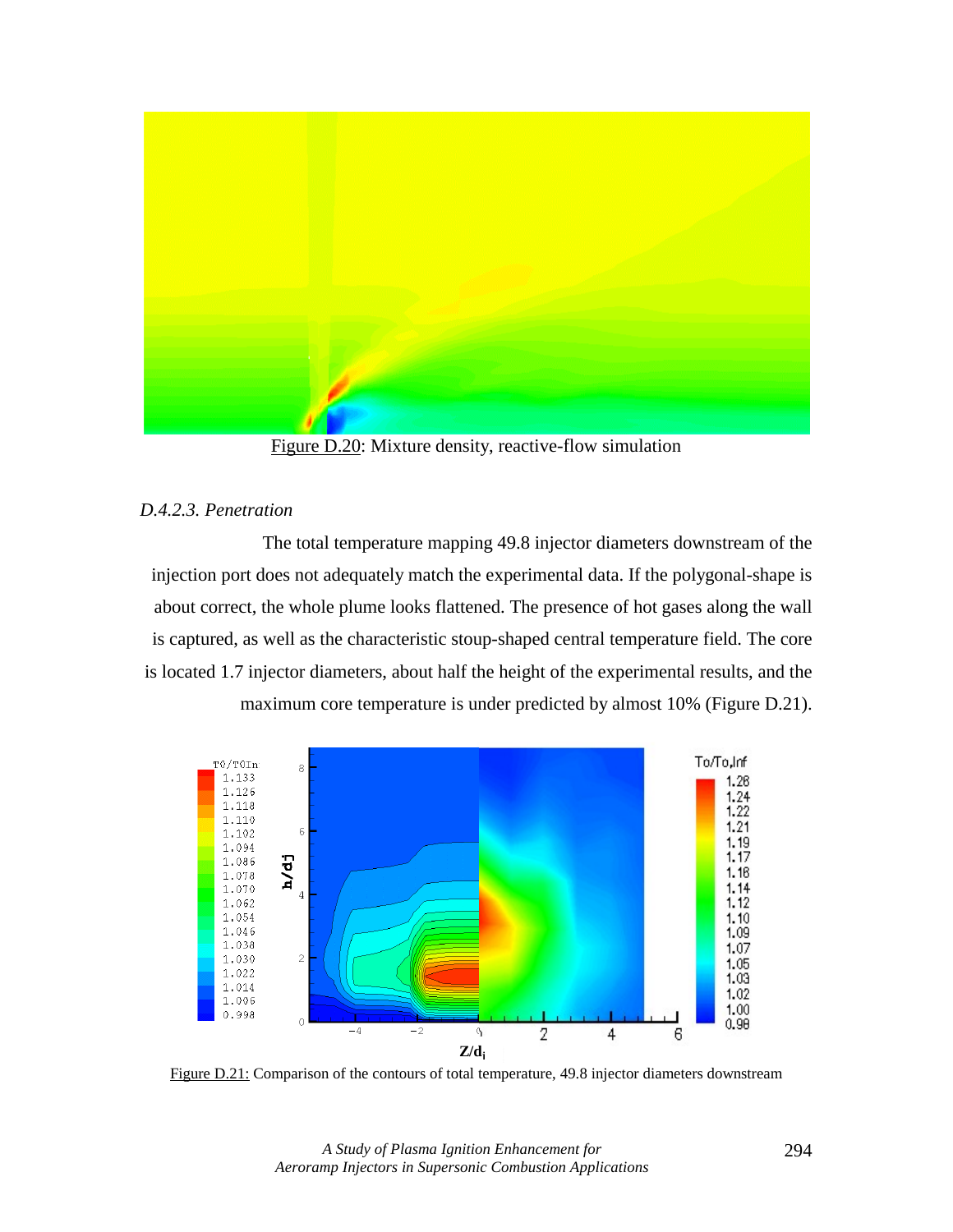Figure D.22 compares the centerline total temperature profiles obtained from the different cases. The poor overall agreement of the reactive-flow simulation with the experimental data is confirmed. If the profile exhibits about the correct shape and the gradient below the maximum core temperature resembles the measured one, the overall result is even less accurate than the prediction made by the non-reactive K-ω simulation.



*Figure D.22: Total temperature centerline profile comparison*

### *D.4.2.4. Conclusion*

The K-e turbulence model reveals again a significant numerical stiffness. The convergence of the solution is really difficult. The presence of the chemical model increases dramatically the computational cost, increasing the CPU time by a factor 10 in comparison with the non-reactive case on a comparable grid, and requiring extremely severe CFL criteria. The presence of a pole zone in the spatial discretization worsens the numerical stiffness of the problem. For reasons yet to be explored, GASP could not adequately simulate a complex flow on a grid featuring such a pole zone. In spite of the poor convergence, the shock system is correctly solved. The predicted oblique shock angle matches the measured angle well. The total temperature profile downstream does not match the experimental data. The agreement of the general plume shapes is good, but both the plume core height and temperature are largely under predicted. Finally, the responsibility of the pole zone remains in question.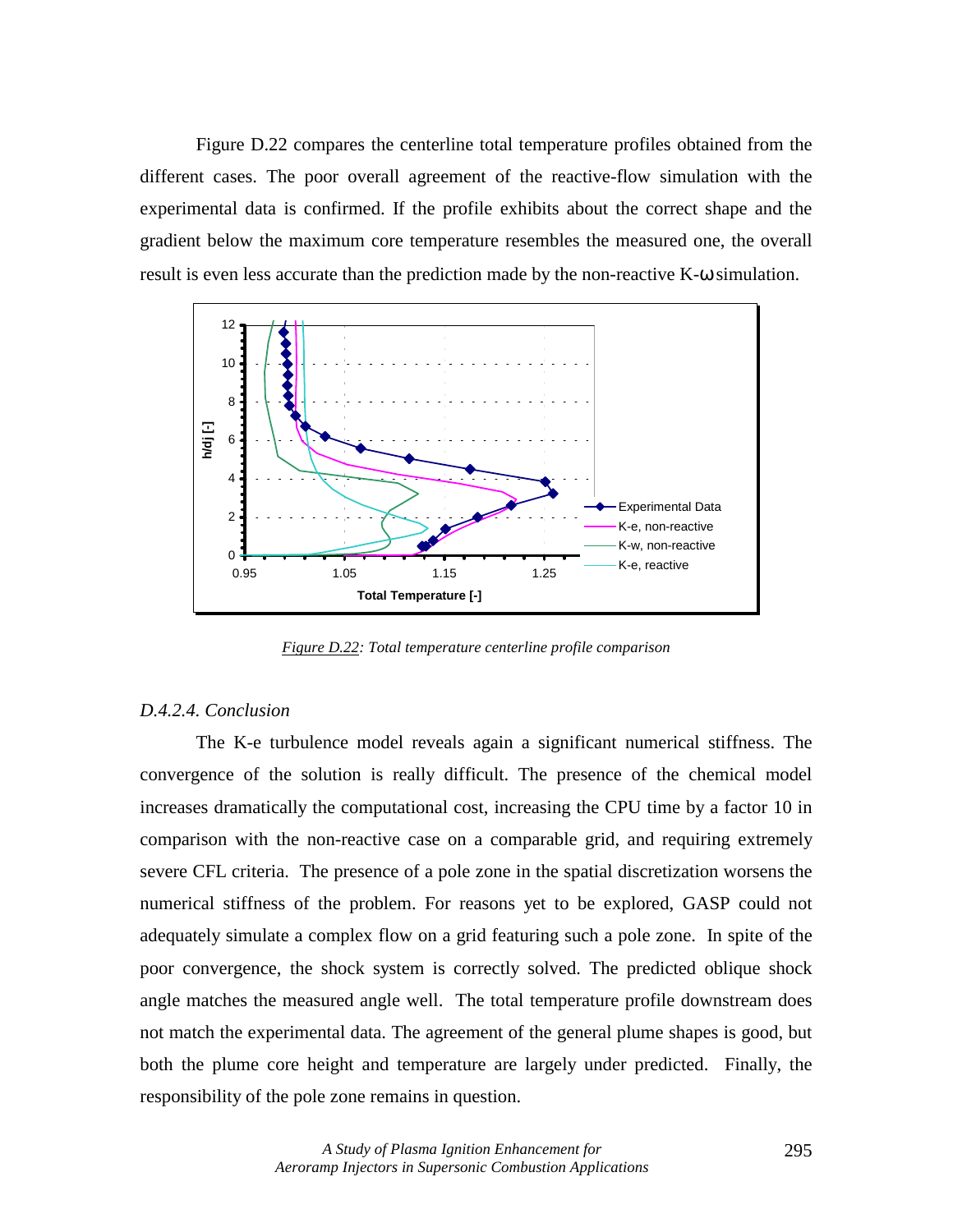#### **D.6. Conclusions and Recommendations**

The purpose of the present study was to model a jet of methane gas passing through a plasma torch and injected normal to a supersonic Mach 2.4 cross-flow. The situation corresponds to experiments carried out in Virginia Tech's wind tunnel.

The case involves three physical phenomena: (1) the compressibility of the flow, (2) the viscous and turbulent effects, and (3) the oxidation process of the methane gas. Each represents a difficult problem on its own. Compressible flows are likely to present blunt discontinuities, shock waves, the turbulence models implemented in the codes are often numerically stiff and inaccurate, and the chemical models are expensive in computational cost.

A 3-step pyramidal approach was chosen to model the case. The first step was to simulate a compressible flow over a flat plate, using the Euler equations, and the Navier-Stokes equations – viscous, laminar. This simple case demonstrated GASP's ability to adequately simulate detached shocks and compressible boundary layer in supersonic conditions. The next step was to correctly model the flow conditions prevailing in the test section where the experimental data were collected. Two different turbulence models were tested: (1) a K-ε model, in conjunction with *wall functions*, and (2) the K-ω model, with full integration of the flow equations to the wall surface. Simulations carried out on a flat plate for the K-ε turbulence model, and in a nozzle for the K-ω model, provided results that matched very well with those determined from the measured flow condition within the wind tunnel.

 The main step was the simulation of the methane injection. A model for the injection conditions – mass-flow, temperature, pressure, velocity – was derived from the fundamental laws of thermodynamics and heat transfer, using the known measured data – plasma torch topology and power rating, feedstock conditions. An existing 13-specie 11 step chemical model for the oxidation of methane in air was coded in GASP. The chosen model provides an adequate representation of the reaction mechanism given the purpose of this work.

Initially, the plasma jet injection was simulated as a non-reactive flow. This provided an excellent means of comparison between the two turbulence models chosen.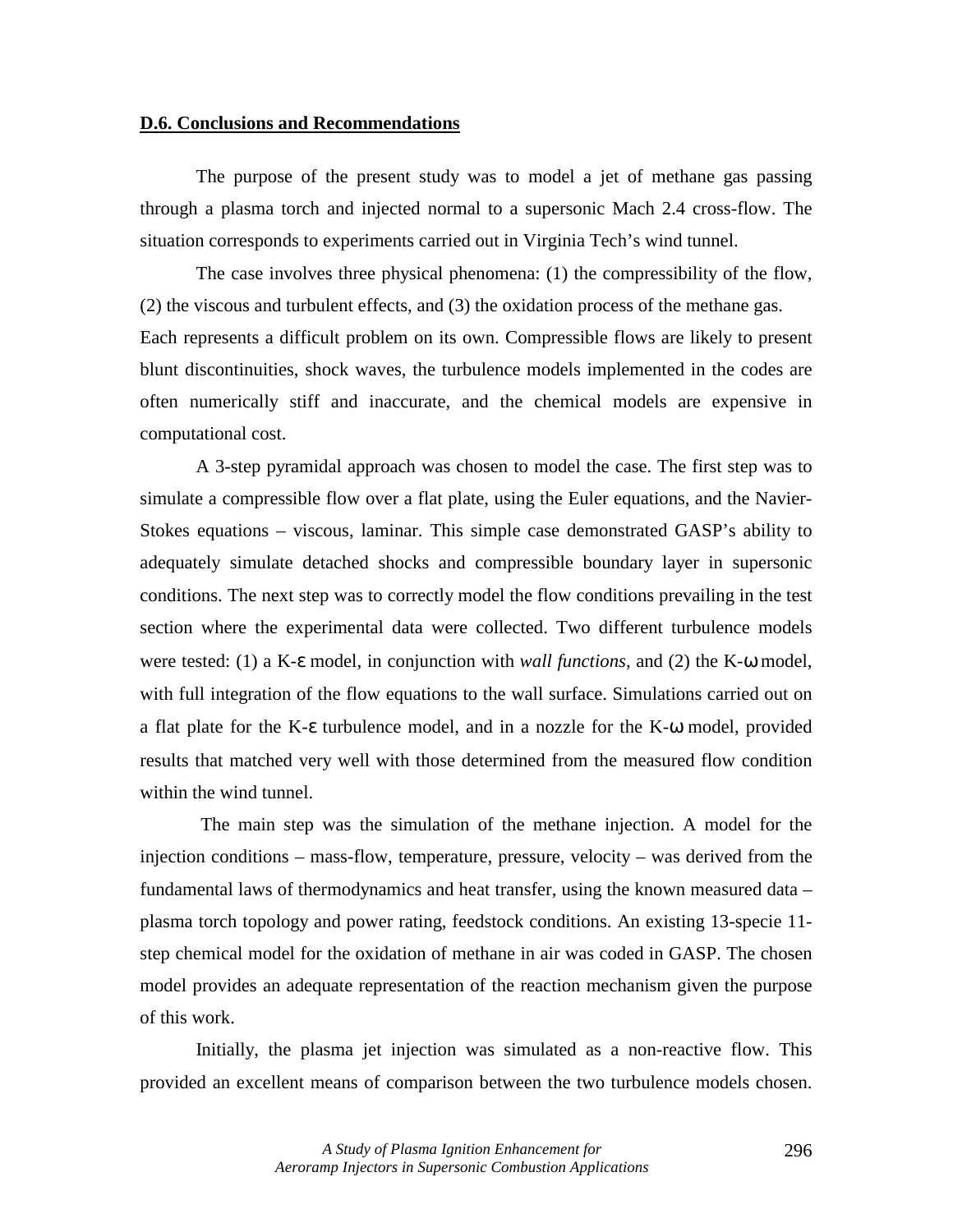The K-ε model, despite important numerical stiffness causing problematic convergence, produced results in good accordance with the experimental data. The total temperature centerline profile and contours 49.8 injector diameters downstream of the injection port were in very good accordance with the measurements. The K-ω case, albeit easy to converge, did not provide a satisfactory solution and appears to have difficulties modeling jet injection problems. A shortcoming of the turbulence model itself seems to be the origin of the problem. Actually, to preserve the monotonicity of the numerical solution, a modification of the ratio between eddy and laminar viscosities is required. This is likely to have induced a non-physical increase of the flow laminar viscosity that eventually prevented an accurate representation of the physics of the flow.

The last step of the study involved the complete simulation of the reactive plasma jet injection. The computational cost was extremely high – more than ten times that of the non-reactive case – because of the increased number of unknowns and the severe CFL stability conditions required by the chemical model. The presence of a pole zone resulted in a poorly-converged solution, and incomplete resolution of the flow. For this reason, the results did not match the experimental data well. The shock structure was fair, but the total temperature mapping and centerline profile presented an error of 10% for the temperature value and about 50% for the location of the maximum plume core temperature. These results demonstrate that modeling the injection of a plasma jet into a supersonic cross-flow is an achievable goal for a CFD solver like GASP. The model built for the methane jet proved to be accurate enough for the purpose of the study.

More complex cases are certainly within reach. The main concerns are the computational cost, which become rapidly prohibitive, and the numerical stability of the model. An enhancement of the stability would probably imply an increase of the mesh resolution, which in turn would induce an increase of the computational cost – proportional to the number of cells to the cubic power. This dilemma between stability and computational cost shows the limitation of the CFD tools. Even more efficient numerical methods must be fund, and the computer capabilities even improved. The need for better turbulence models has also been highlighted. All the actual turbulence models are based on the Boussinesq assumption of the existence of a turbulent viscosity. Actually any single turbulence model acts by modifying locally the viscosity of the flow.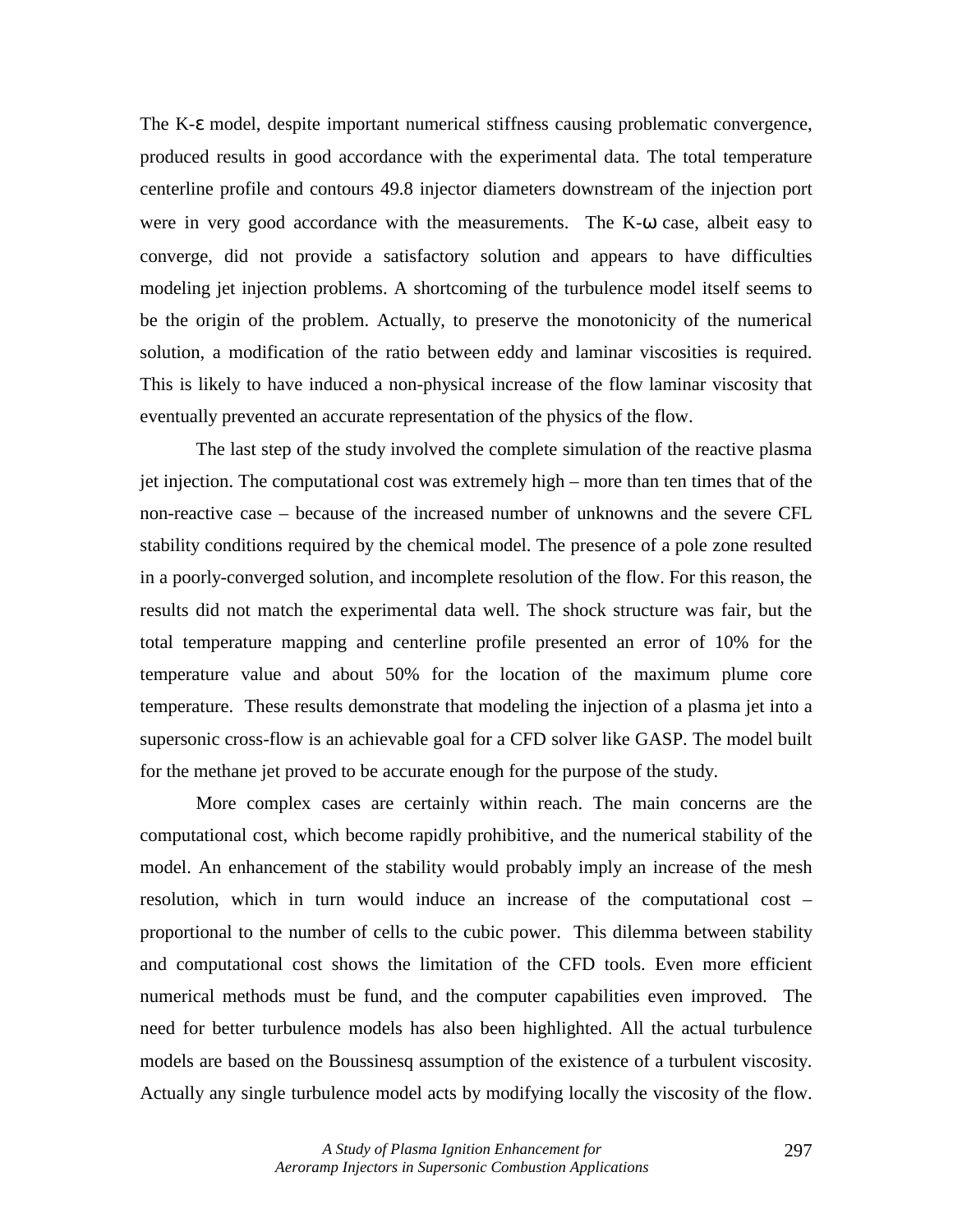This adequately works for trivial situations, but is largely insufficient when the flow is highly three-dimensional [13]. New turbulence models based on statistical methods and/or the direct resolution of the Reynolds turbulent transport formulations would be desirable.

To improve the accuracy and usefulness of the model, the first step would certainly be to rerun the reactive K-ε simulation using an improved mesh and allowing the solution to converge very slowly, using small time steps, even if that implies months of computations. The K-ε turbulence model should be tested without *wall functions*, which were identified as a possible cause for the poor level of convergence observed. A second step would be to seek other ways to improve the convergence speed, maybe trying other combustion models for the methane. A campaign of experimental measurement of the exact chemical evolution of the reaction would help finding the right chemical model. Once a reasonable model is correctly set for the 1500W plasma torch, other configurations should be tested to validate the model. If the model still holds, the doors are open to tackle more realistic configurations, and/or generalize the model for other feedstock gases.

### **D.6. References**

[1] Borel, L., Thermodynamique et Energétique, vol.1, Presses polytechniques et Unviversitaires Romandes, Lausanne, 1987

[2] Gallimore, S.D., Operation of a High Pressure Uncooled Plasma Torch with Hydrocarbon Feedstocks, MS Thesis, Virginia Polytechnic Institute and State University, Blacksburg, Virginia, 1999

[3] Moran M.J., Shapiro, H.N., Fundamentals of Engineering Thermodynamics,  $2^{nd}$ Edition, Wiley & Sons Inc., New York, 1992

[4] Incropera, F.P., DeWitt, D.P., *Fundamentals of Heat and Mass Transfer*, 4<sup>th</sup> Edition, Wiley & Sons Inc., New York, 1996

[5] Kato, R., Kimura, I., Numerical Simulation of Flame-Stabilization and Combustion Promotion by Plasma Jets in Supersonic Air-Streams, 26<sup>th</sup> International Symposium on Combustion, The Combustion Institute, 1996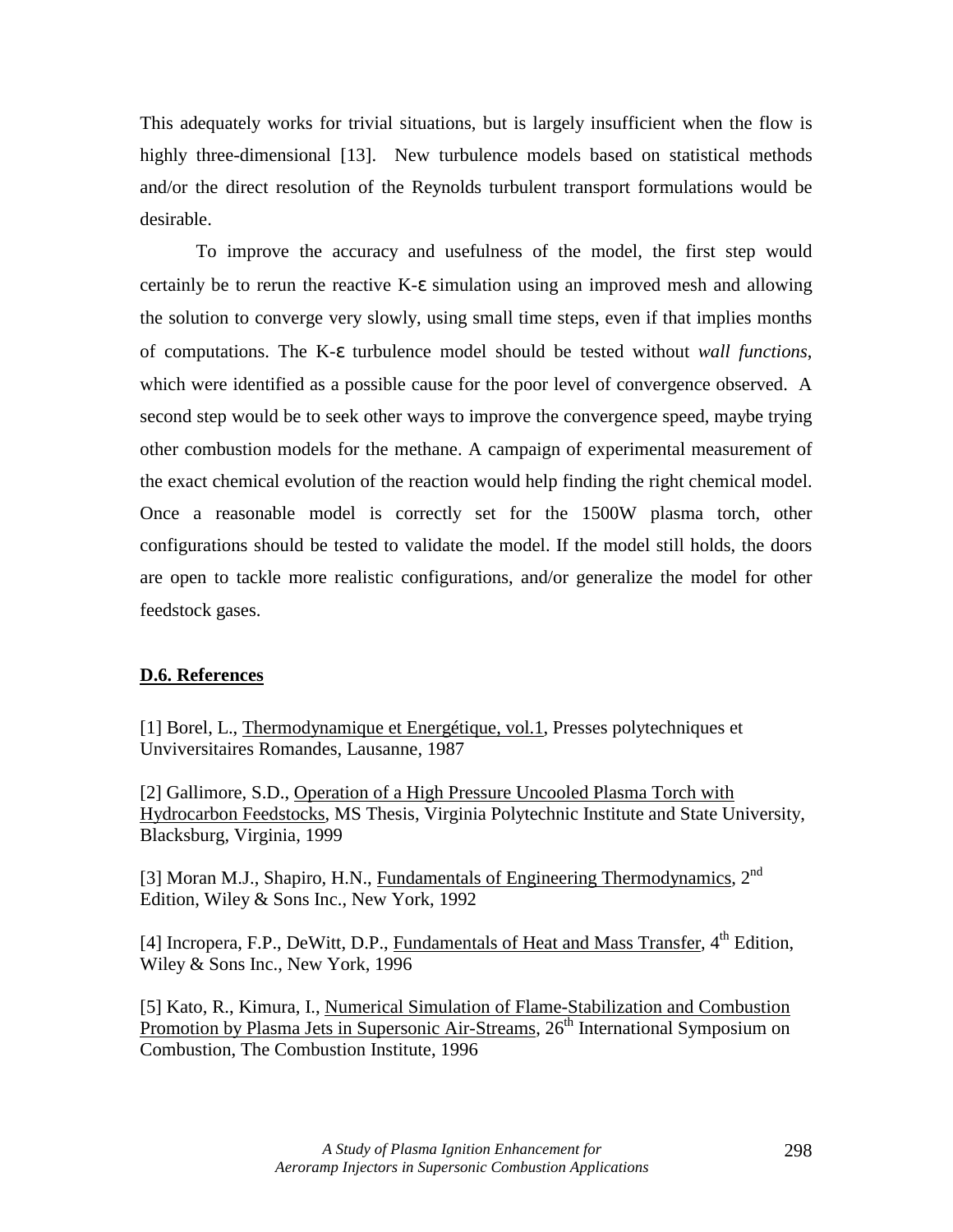[6] Schetz, J.A., Cox-Stuffer, S., Fuller, R., Integrated CFD and Experimental Studies of a Complex Injectors in Supersonic Flows,  $20<sup>th</sup> AIAA$  Advanced Measurement and Ground Testing Technology Conference, June 15-18 1998, Albuquerque, New Mexico

[7] Bowman, C.T., Seery, D.J., Investigation of NO Formation in Combustion Processes: The Methane-Oxygen-Nitrogen Reaction, *in* Proceedings of the Symposium on Emissions from Continuous Combustion Systems, General Motors Research Laboratories, Plenum Press, New York, 1972

[8] Edelman, R.B., Harsha, P.T., Laminar and Turbulent Gas Dynamic in Combustors – Current Status, *in* Progress in Energy and Combustion Sciences, vol.4, Pergamon Press, Oxford, 1978

[9] Drotz, A., M*é*canique Num*é*rique des Fluides Incompressibles, notes de cours, Ecole Poytechnique F*é*d*é*rale de Lausanne, DGM-LMH, Lausanne, 1999

[10] Hill, P., Peterson, C., Mechanics and Thermodynamics of Propulsion, 2<sup>nd</sup> Edition, Addison-Wesley Publishing CO, Reading, Massachusetts, 1992

[11] Lefebvre, A.H., Gas Turbine Combustion, McGraw Hill, New York, 1983

[12] Collective, Gridgen version 13.3 User's Manual, Pointwise Inc., Bedford, Texas, 1999

[13] AGARD-AR-355, CFD Validation for Propulsion System Components, edited by Dunham, J., Neuill-sur-Seine, May 1998